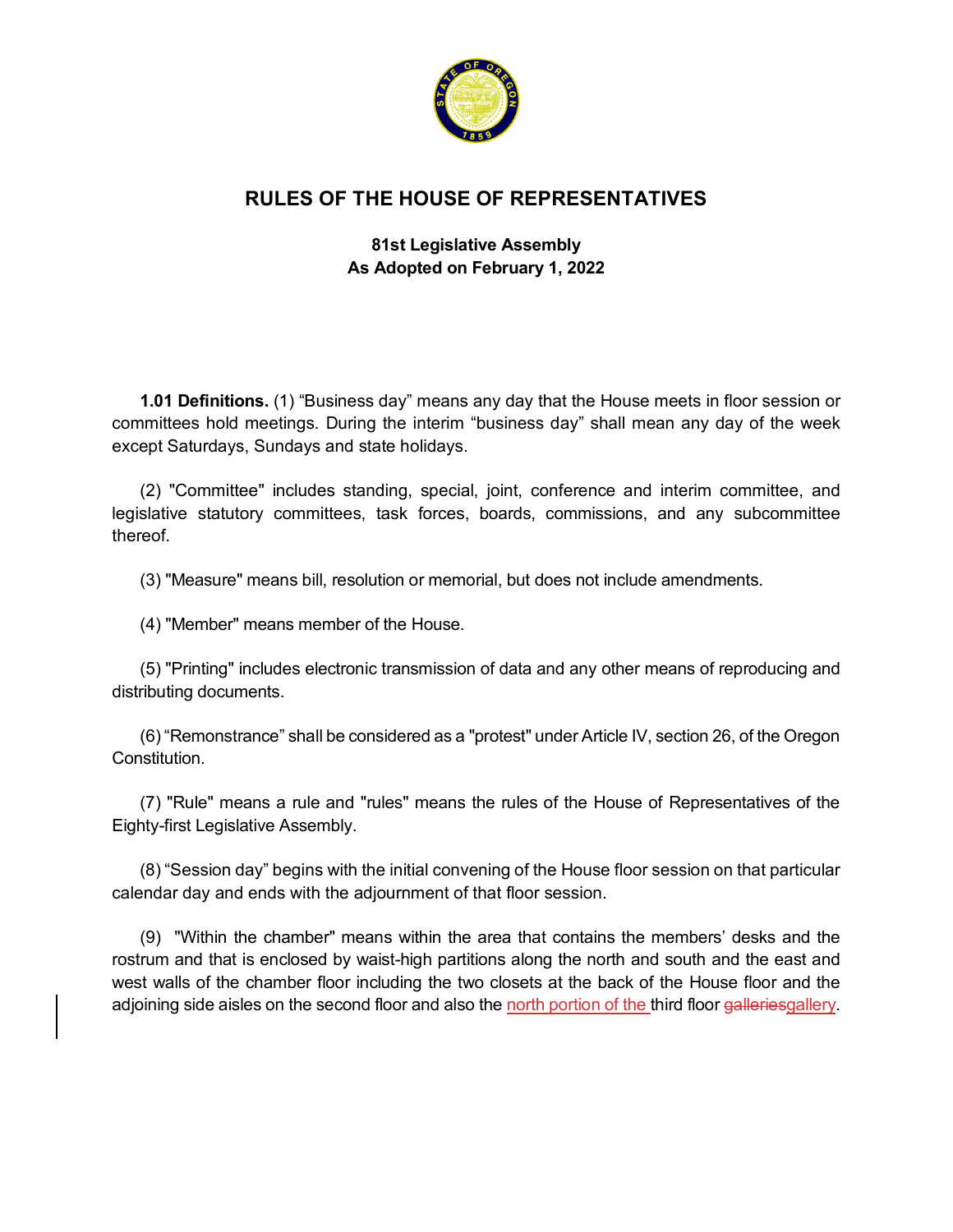#### **RULES**

**2.01 Use of Mason's Manual.** *Mason's Manual of Legislative Procedure* (2020 edition) shall apply to cases not provided for in the Oregon Constitution or these rules.

**2.03 Legislative Branch Personnel and Contracting Rules**. (1) The Legislative Branch Personnel Rules, as adopted by the House of Representatives on January 14, 2019, and August 10, 2020, and as adopted or revised by the Legislative Administration Committee on August  $6<sub>z</sub>$ 2020November 22, 2021 and January 26, 2022, are incorporated into the House Rules by this reference as rules of proceeding of the House.

(2) The Legislative Branch Contracting Rules, as adopted by the Legislative Administration Committee on January 15, 2016, are incorporated into the House Rules by this reference as rules of proceeding of the House.

(3) The Legislative Branch Personnel Rules and Legislative Branch Contracting Rules apply to the nonpartisan offices of the legislative branch when adopted by both the House of Representatives and the Senate.

(4) The Respectful Workplace Policy as adopted by the Joint Committee on Conduct on December 22, 2020 is incorporated into the House Rules by this reference as a rule of proceeding of the House.

(5) Building Policy XV – Capitol Security, as adopted by the Legislative Administration Committee on January 26, 2022, is incorporated into the House Rules by this reference a rule of proceeding of the House.

**2.05 Procedure for Amending Rules.** Thirty-one or more votes are required to adopt, amend or rescind any rule. However, forty or more votes are required to amend or rescind Rule 9.30. Once the House has organized for business the adoption, amendment or rescission of any rule must be proposed in writing, read at a regular business session under the order of business Other Business of the House, referred to the Committee on Rules by the presiding officer, and if reported from the Committee on Rules, upon distribution of the report, it shall be in order to vote on the proposed amendment immediately.

**2.10 Procedure for Suspending Rules.** (1) Forty or more votes are required to suspend any rule, except for House Rule 3.08 which takes a majority of members present.

(2) When a motion to suspend the rules is defeated, the motion shall not be renewed until after an intervening recess or adjournment.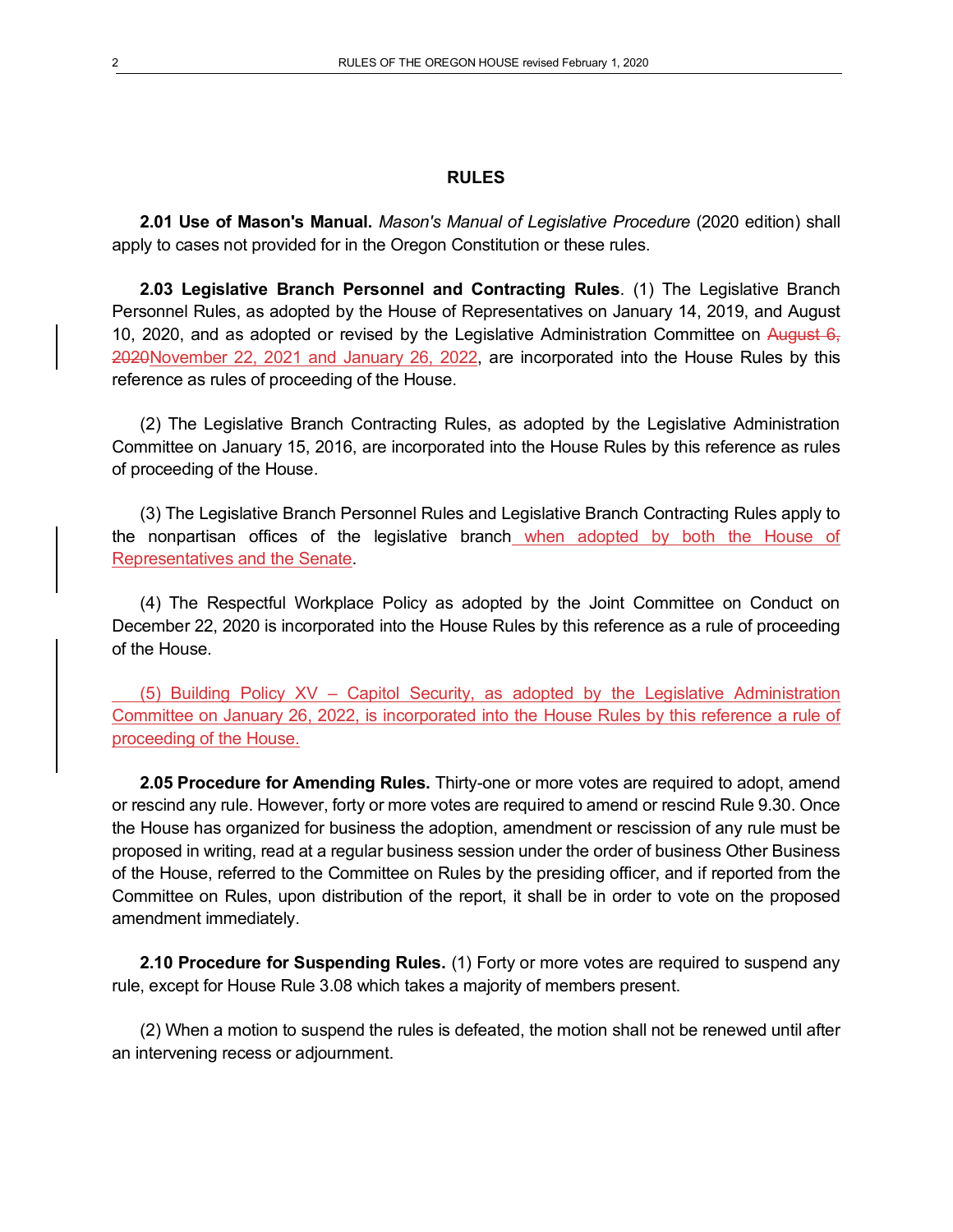**2.20 Rules of the House.** Except as modified or rescinded under Rule 2.05, these rules shall be in effect for the entire term of the Eighty-first Legislative Assembly, whether the House is in session or has adjourned sine die.

### **CONVENING**

**3.01 Quorum.** (1) A quorum of the House is forty members.

(2) If a quorum is present, the House shall proceed to transact its business. If there is no quorum present, a lesser number of members may adjourn from day to day and compel the attendance of absent members.

**3.03 Attendance.** (1) Except for emergencies, a member shall attend all sessions of the House unless an Excused Absence Request is filed with the Chief Clerk forty-eight (48) hours in advance. All requests for an excused absence will be presumed approved unless the member is otherwise notified by the presiding officer.

(2) A member shall attend all meetings of the committees of the House of which he or she is a member unless excused by a chair.

(3) No member shall be considered excused, however, unless the presiding officer or a chair has announced the excuse at the opening of the House session or committee meeting, or at the earliest possible time thereafter. No excuse may be announced while the House is under a Call of the House.

(4) If the unexcused absence of members prevents the establishment of a quorum, and the House seeks to compel the attendance of absent members as authorized by Article IV, Section 12, of the Oregon Constitution through a Call of the House and a quorum is not established, then a financial penalty of \$500.00 for each session day of unexcused absence may be imposed by the Speaker upon any absent member. When issuing a financial penalty to a member under this rule, the Speaker shall announce the member's unexcused absence and articulate their reasoning for that determination.

**3.05 Session Hour.** Unless otherwise ordered by the presiding officer or a majority of the members present, the regular hour of meeting shall be 11:00 a.m. on the session day as set by an adopted motion. Pursuant to the provisions of House Concurrent Resolution 21 (2021), for the period of time before April 5, 2021, the Speaker may convene a floor session with at least 48 hours' notice if the House adjourns subject to the Call of the Speaker.

**3.07 Open Sessions.** All deliberations and meetings of the House shall be open to the press and public. The House recognizes that this legislative session is being conducted during a global pandemic in which a novel corona virus has sickened millions of people and taken the lives of at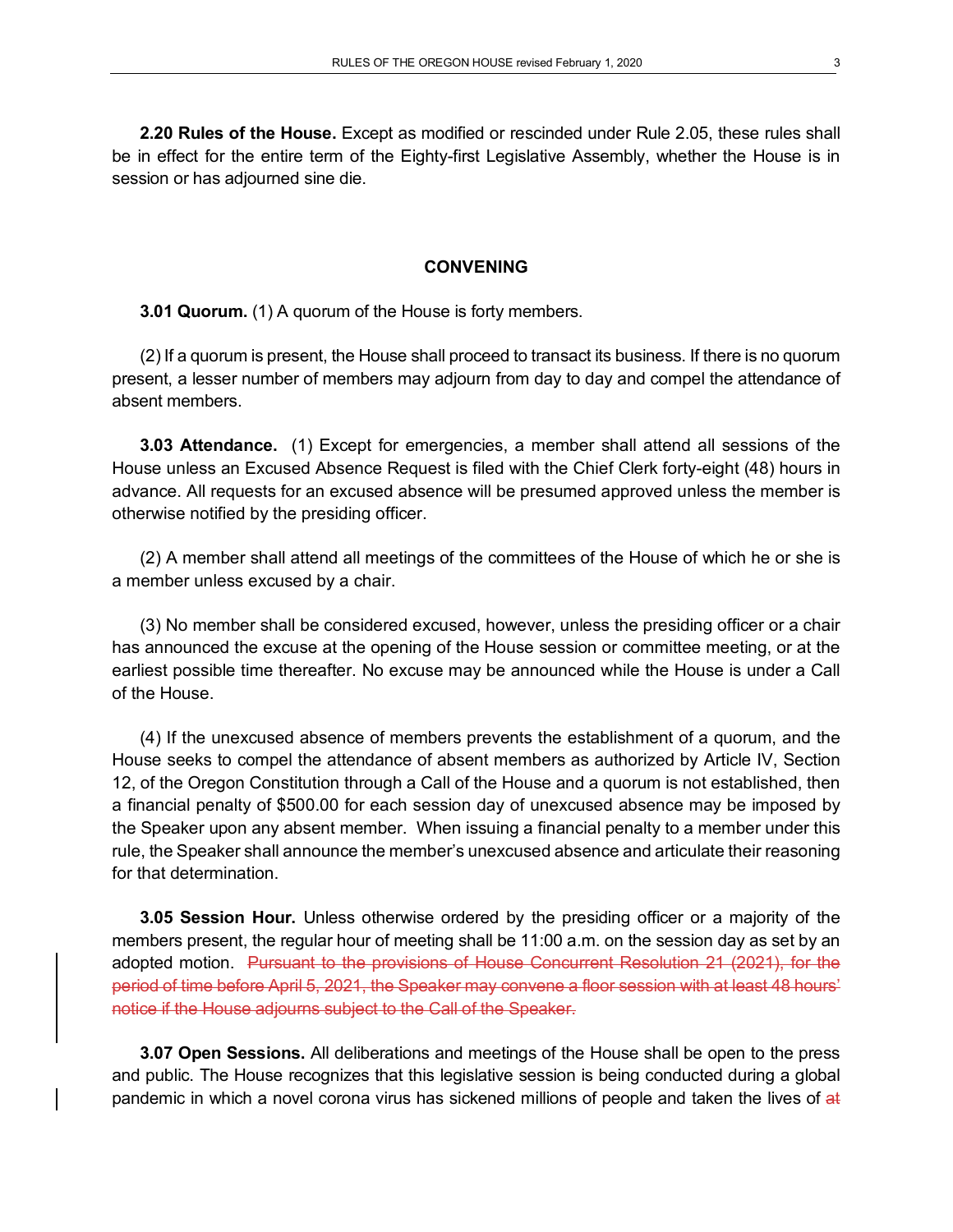least 300,000 hundreds of thousands of Americans. Because the virus spreads through close personal contact and through the air, the House finds that routine procedures must be modified to preserve health and safety while continuing to satisfy the obligations placed on the Legislative assembly Assembly by the Oregon Constitution, including obligations to conduct open deliberations. Accordingly, for this session until circumstances allow a return to historical customs of operation:

(1) All floor sessions and committee meetings must be contemporaneously streamed on the Internet and broadcast on one or more television monitors at a location either within or proximate to the Capitol that is accessible by members of the public, so that the public is able to observe all legislative deliberations.

(2) Any vote cast in a floor or committee vote must be conducted so that the public is able to visually observe and hear, through the means described in subsection (1) of this section, the member casting the vote.

(3) (a) Entry to the Capitol shall be limited to authorized personnel. Accredited representatives of the news media may be physically present in the Capitol during hours that legislative proceedings are taking place. The Speaker of the House and President of the Senate shall prescribe a process for determining if entry to the Capitol should be expanded dependent upon public health conditions. Any changes to chamber rules necessary to implement new entry determinations will follow procedures under House Rule 2.05.

(b) For the purposes of this rule and subject to public health guidance and metrics for Capitol entry and operations, authorized personnel includes: accredited news media, workers contracted with or subcontracted with the Legislature, legislative staff and employees, legislators, Oregon State Police and other law enforcement and safety personnel, officials necessary for the organizing of the legislative session, staff and employees of non-legislative government offices who are tenants of the Capitol.

**3.08 Daily Session Length.** (1) A session day begins with the initial convening of the House that calendar day and ends with the adjournment of that session. The House shall not meet for more than twelve hours on any session day, excluding time used in recess, unless a majority of those members present vote to suspend this provision.

(2) The convening of a new House floor session after adjournment of a floor session constitutes the beginning of a new session day.

### **VOTING**

**3.12 Electronic Roll Call System.** The electronic voting system shall be under the control of the presiding officer and shall be operated by the Chief Clerk. The names of the members shall be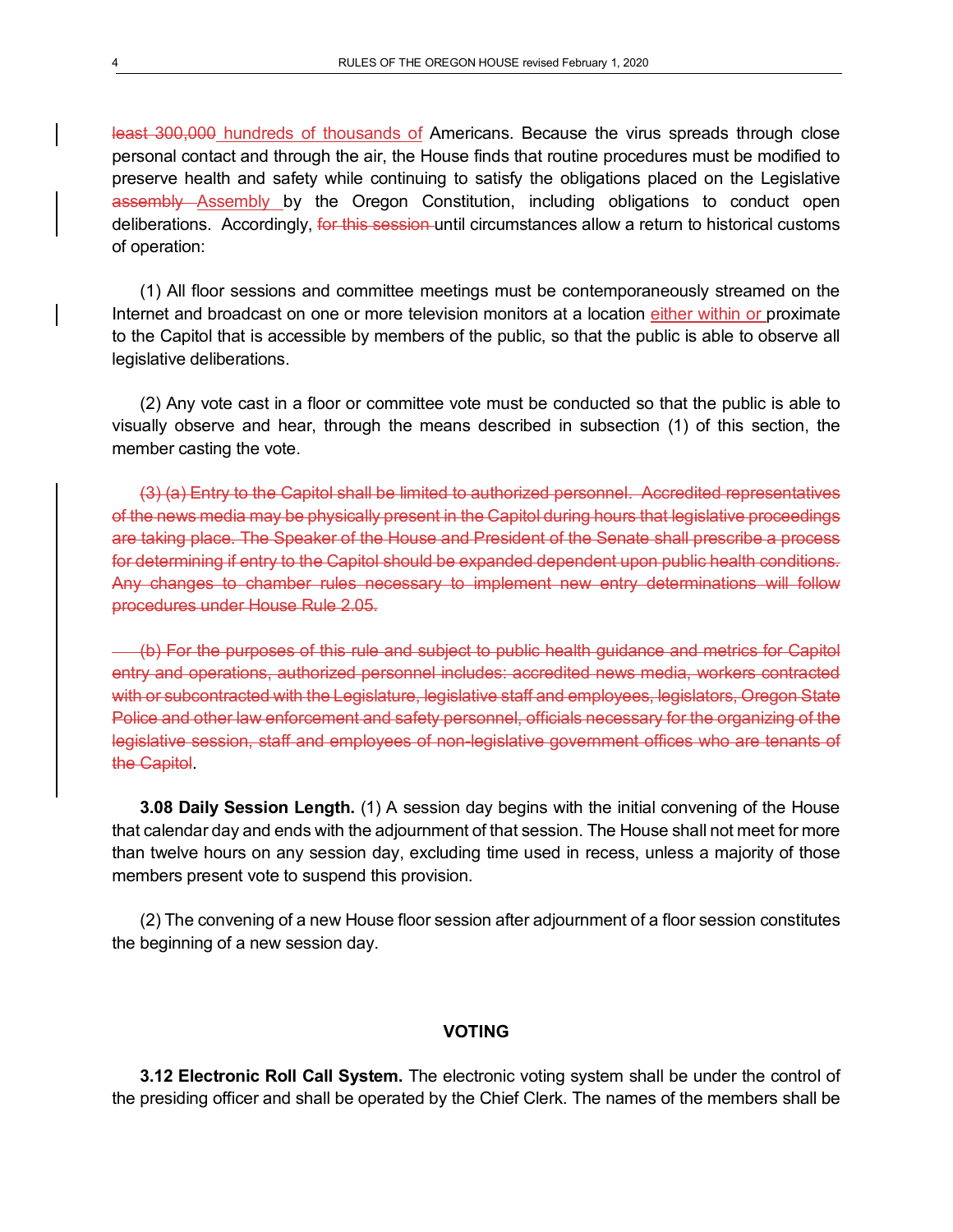listed on the electronic roll call board in alphabetical order, except that the name of the Speaker shall be last.

**3.15 Roll Call.** (1) The electronic voting system shall be used as the roll call to determine the presence of a quorum and/or the presence of members under a Call of the House. Members shall press the "yea" button on their desk or be recognized by the Chief Clerk to record their attendance.

(2) A roll call vote of "yeas" and "nays" shall be taken and recorded on the final passage or adoption of all measures. Except as otherwise provided in these rules, the vote shall be recorded by the electronic voting system.

(3) Upon demand of two members, an oral roll call shall be taken and recorded on any measure that requires more than 31 affirmative votes. The Clerk shall call the roll of the membership, alternating between alphabetical order and reverse alphabetical order. The Speaker's name shall be called last.

(4) If the presiding officer is in doubt on any motion or a division is called for on a motion, a roll call shall be taken and recorded by the electronic voting system on the motion. On all other questions to be voted upon, unless otherwise provided in these rules, the presiding officer may order the "yeas" and "nays" taken by the electronic voting system.

(5) The electronic voting system shall not be used for election of officers.

(6) In the event the electronic voting system is not in operating order when voting on any question, the presiding officer shall order all "yea" and "nay" votes be taken by oral roll call. The Clerk shall call the roll of the membership in alphabetical order. The Speaker's name shall be called last.

(7) The vote of any member that has not been recorded because of malfunction of the electronic voting system shall be entered into the record if that member was within the bar of the House chamber at the time of the vote and attempted to cast their vote at the appropriate time, and the fact of such malfunction is reported to the presiding officer prior to the announcement of the result of the vote.

**3.20 Requirements for Voting.** (1) Each member within the House chamber as defined in House Rule 1.01(9) when the question is pending, and the member's name is called, shall vote. No member shall be allowed to abstain from voting.

(2) If a member refuses to vote when the member's name is called, the presiding officer shall immediately call for the member's vote a second time. If the member again refuses to vote, the presiding officer shall read subsection (3) of this rule. The presiding officer shall then call for the member to announce the member's vote immediately. If the member fails to vote immediately after this third request, the presiding officer shall state for the record: "The member's failure to vote constitutes an intentional violation of House Rule 3.20, subsection (1) and a high breach of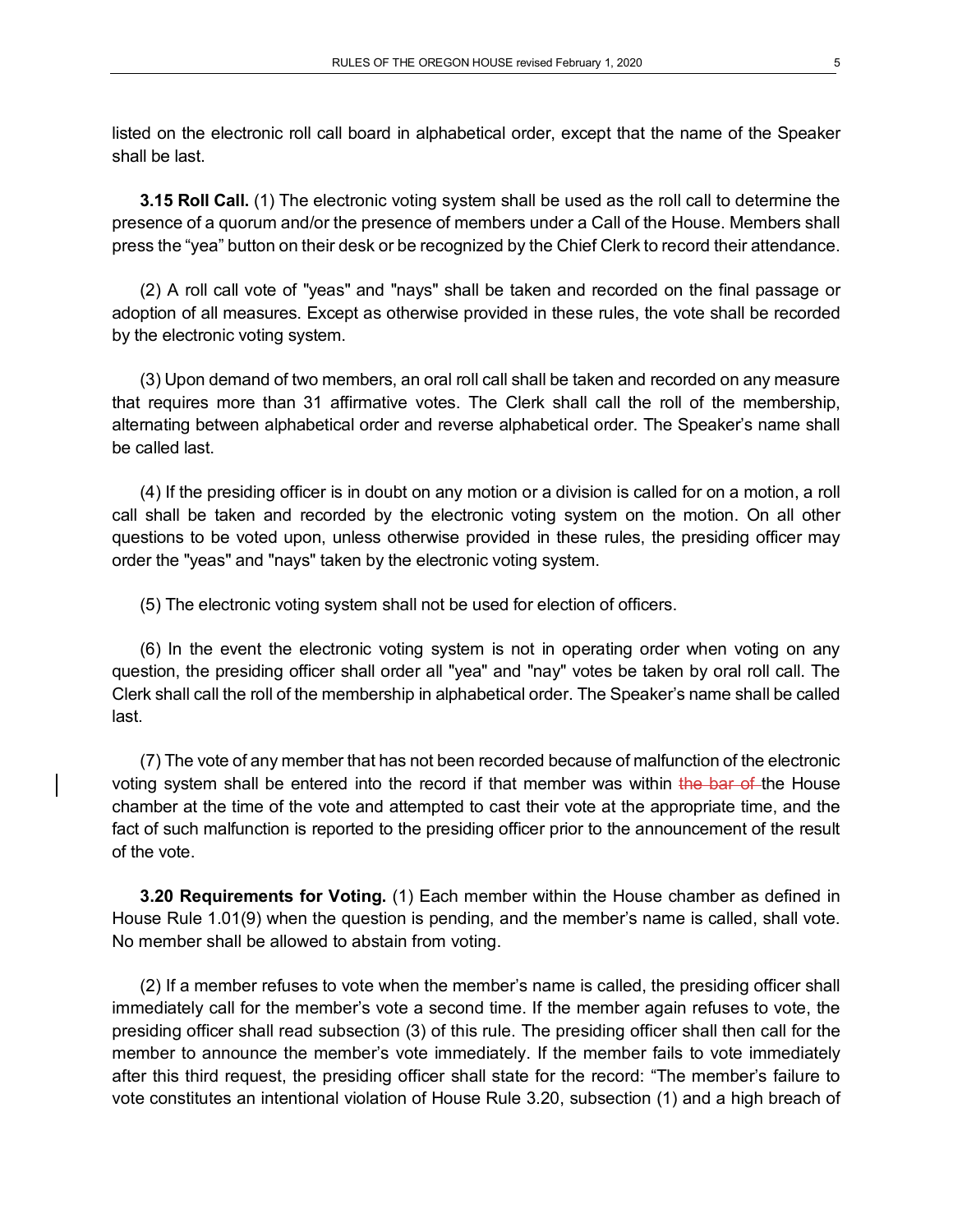decorum. The Journal shall show that the Representative is censured for the violation; the clerk shall record the Representative's vote on the measure or motion on which the member refused to vote as a 'yea;' and the member may also be subject to other penalties as the House may order."

(3) Any member's refusal to vote, as required by House rules, shall be recorded in the Journal as an intentional violation of Rule 3.20 (1) and a high breach of decorum. The Representative shall be censured; the Clerk shall record the Representative's vote on the measure or motion on which the member refused to vote as a "yea;" and the member may also be subject to other penalties as the House may order.

(4) No member, except by unanimous consent, shall be permitted to vote upon any question unless he or she is within the chamber before the electronic voting system is closed. No member shall vote or be allowed to change their vote after the presiding officer announces the result of the roll call by declaring the question has passed or failed to pass.

**3.21 Announcement of Conflict of Interest.** (1) When involved in an actual or potential conflict of interest, as defined by ORS 244.020, a member shall announce, on the floor or in the committee meeting, the nature of the actual or potential conflict prior to voting on the issue giving rise to the conflict.

(2) The member shall file in writing a statement of the nature of the actual or potential conflict with the Chief Clerk or the committee assistant by 5:00 p.m. the next business day following the vote on the measure. The statement shall be limited to the substance of the oral explanation given on the floor or in committee. The member's announcement of an actual or potential conflict of interest shall be recorded in the Journal or in the committee recording log.

**3.26 Electronic Roll Call; Time, Changes.** When a vote is taken using the electronic voting system, the presiding officer shall call all of the absent member names before determining that a vote shall be closed and the result declared. After the individual votes have been displayed, and before the result is declared, any member desiring to change his or her vote may request that of the presiding officer. The presiding officer shall direct the Chief Clerk to make the proper entry into the electronic voting system.

**3.28 Electronic Roll Call; Misuse, Penalties.** No member shall vote for another member using the electronic voting system. No member shall tamper with, alteralter, or attempt to alter the electronic voting system, or cause the electronic voting system to register a vote without the member personally depressing a voting button during each roll call vote. Any member who violates this rule may be punished as determined by the vote of at least 31 members. If a person not a member votes or attempts to vote for any member or violates a provision of this rule, he or she shall be barred from the floor of the House for the remainder of the session, and he or she may be punished further as determined by the vote of at least 31 members.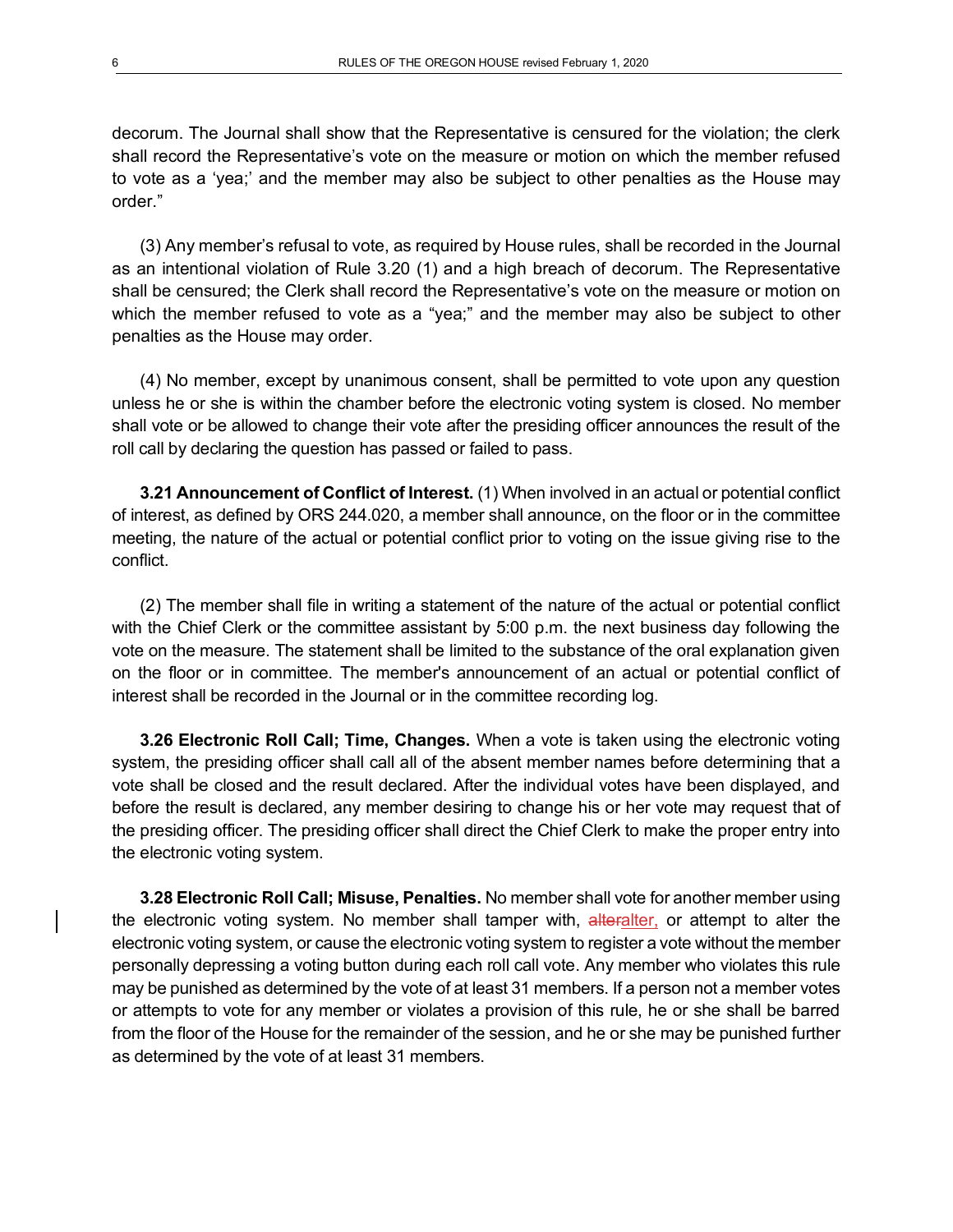**3.30 Voting by Presiding officer.** The Speaker shall vote whenever a roll call is required. The Speaker's name shall be called last on an oral roll call vote.

**3.35 Explanation of Vote.** (1) Any member who wishes to explain his or her vote shall file the written explanation with the Chief Clerk by 5:00 p.m. the next business day following the vote on the measure. The vote explanation filed under this subsection must comply with subsection (2) of this rule. If the explanation does not meet those requirements in the determination of the Chief Clerk, the Speaker may refuse to cause the explanation to be printed in the Journal. An appeal of the presiding officer's ruling may be taken to the full body at the next floor session pursuant to House Rule 6.35.

(2) The vote explanation shall be germane to the subject and shall not reflect on the honor or integrity of any other member.

**3.45 Written Measures Required for Voting.** No measure or amendment to a measure shall be finally voted on until it has been made available electronically or printed and placed on the desks of the members.

**3.50 Third Reading Requirement.** (1) No bill shall pass the House until after third reading and no measure shall be read more than once in any one day.

(2) A bill may be referred or re-referred to committee on third reading.

**3.55 Call of the House.** (1) Six members may demand a Call of the House at any time before a roll call has begun.

(2) Upon a Call of the House, no other business shall be transacted until the proceedings are so terminated.

(3) Upon a Call of the House, the Sergeant at Arms shall cause all members who are not excused to come to the House chamber. If the Sergeant at Arms cannot locate any unexcused member, the Sergeant at Arms shall so report to the presiding officer, who shall announce the fact to the members.

(4) All members must remain within the House chamber until the vote is taken for which the Call was made. However, when the House is waiting for an unexcused member to return to the floor, or in order to access the facilities, or the presiding officer has announced that the House is "at ease," the members may have access to the area behind the rostrum. Members must then return to within the House chamber.

(5) A Call of the House shall be considered terminated when the question for which the Call was invoked has been voted upon or when a motion to terminate the Call is approved by at least forty members. The motion to terminate the Call shall be in order when the Sergeant at Arms has reported that unexcused members cannot be returned within a reasonable time. Termination of the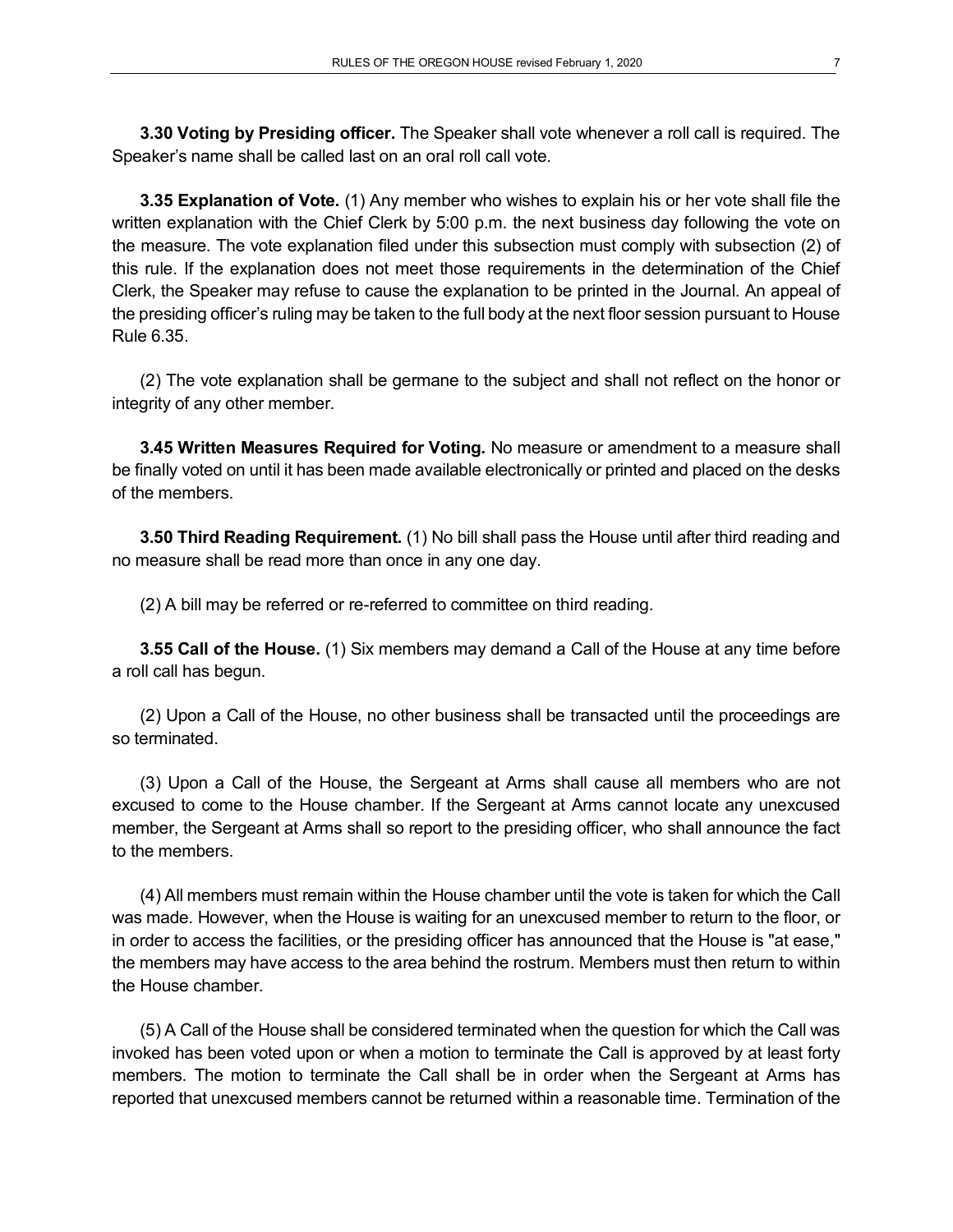Call under this subsection terminates the requirement that the Sergeant at Arms search for unexcused members. In the absence of a quorum after the report of the Sergeant at Arms is received, the House may terminate the Call by the unanimous consent of the members present.

(6) Upon a Call and until the proceedings are terminated, the presiding officer shall direct the Sergeant at Arms to authorize members of the Senate, representatives of the news media and staff identified under House Rule 17.01(1) to leave or enter the chamber.

(7) Subsection (2) of this rule does not apply to the third-floor gallery.

### **ORDER OF BUSINESS**

**4.01 Order of Business.** (1) The general order of business shall be:

- (a) Call to Order.
- (b) Opening Ceremony, prayer and/or inspirational message. (At the opening session of the day only.)
- (c) Courtesies.
- (d) Verification of Quorum.
- (e) Messages from the Governor.
- (f) Messages from the Senate.
- (g) Introduction and First Reading of Memorials and Resolutions.
- (h) Committee Reports
- (i) Propositions and Motions.
- (j) Introduction and First Reading of House Bills.
- (k) Second Reading of House Bills.
- (l) Consent Calendar.
- (m) Third Reading of House Bills.
- (n) Final Reading of Memorials and Resolutions.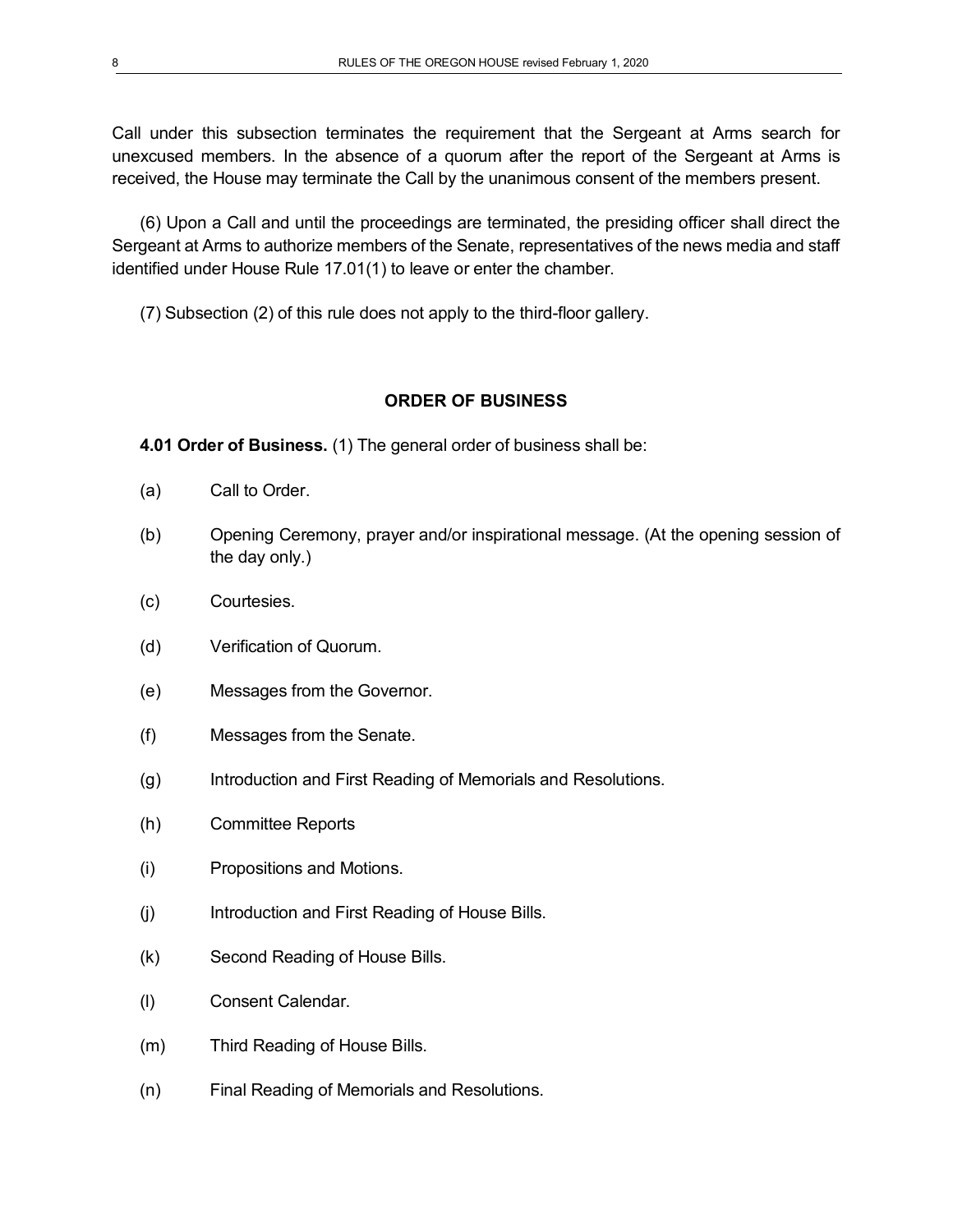- (o) Bills, Reports and Other Business Lying on the Table.
- (p) First Reading of Senate Bills.
- (q) Second Reading of Senate Bills.
- (r) Third Reading of Senate Bills.
- (s) Other Business of the House.
- (t) Announcements.
- (u) Remonstrances.
- (v) Adjournment

(2) The presiding officer, under the orders of business Committee Reports may announce the distribution of the committee report file to the members' desks. No reading of such reports will then take place.

(3) Messages from the Governor, the Senate or any state official and committee report files may be read or distributed at any time.

(4) A quorum is not required under the orders of business Opening Ceremony, Courtesies, Remonstrances or Adjournment, nor will a Call of the House be in order.

(5) Under the order of business Courtesies, a member's remarks are limited to 60 seconds and yields are not permitted. All honorary pages and/or groups shall be greeted by the presiding officer on behalf of the House. A request to return to the order of business Courtesies shall be out of order until all other orders of the day have been completed.

(6) Under the order of business Remonstrances*,* no member may speak for longer than three minutes, or for a second time, or yield time to another member. The motives or integrity of any member of the House or the Senate shall not be impugned.

(7) Questions relating to the priority of business shall be decided without debate.

(8) The general order of business shall not be varied except upon suspension of the rules. However, any subject before the House may be made a Special Order of Business upon the vote of a majority of the members present and, when the time fixed for consideration of the subject arrives, the presiding officer shall take up the subject.

(9) Appropriation bills shall take precedence over all other measures on the Third Reading Calendar.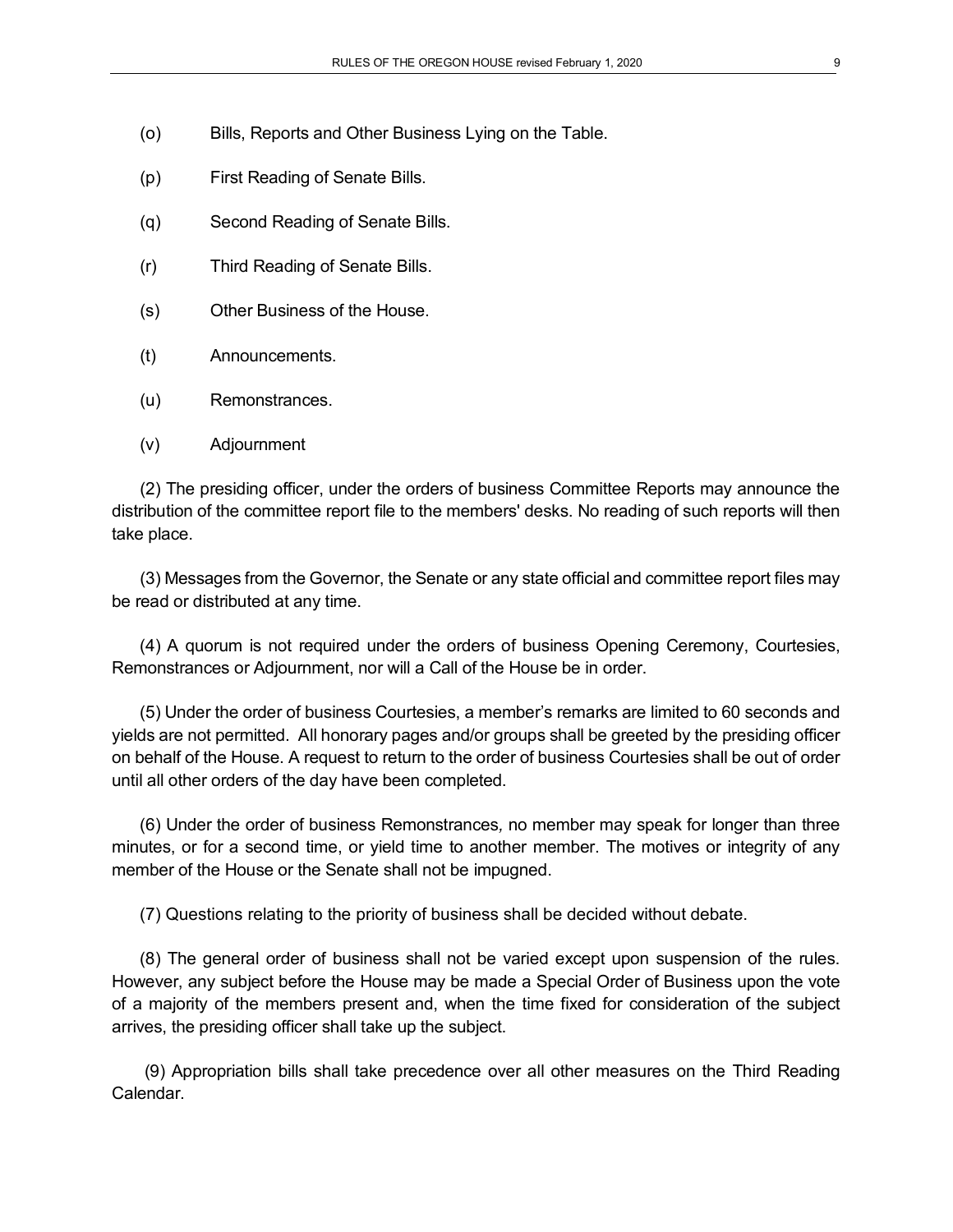**4.05 Consent Calendar.** (1) Each session day, a consent calendar of measures may be presented for consideration and vote of the House. The consent calendar shall be made available to members prior to consideration.

(2) (a) Any measure reported out of committee unanimously, with or without amendments, may be placed on the consent calendar if the committee reporting the bill so recommends.

(b) Any measure reported out of committee with the recommendation that it be placed on the consent calendar shall be placed on the second reading calendar under House Rule 9.32 (1) and  $(2)$ .

(3) Any measure recommended for the consent calendar shall be placed on the calendar but held at the Desk for two days after the day on which the measure was listed on the committee report file or read under the order of business of Committee Reports. During that period, members may submit written objection to the placing of the measure on the consent calendar. If four objections signed by members of the House are received at the Desk within the two-day period, the measure shall be removed from the consent calendar and placed in its proper order on the third reading calendar for the next session day. A measure may also be removed from the consent calendar by order of the Speaker.

(4) If no objections or an insufficient number are filed within the two-day period, the measure shall be placed in numerical order on the next consent calendar. When the order of business Consent Calendar is reached, the presiding officer shall announce the calendar. The clerk shall read each measure by number, title, and short summary. Immediately following the reading, the presiding officer shall place the question of third reading and final passage and call for the vote. Only a Call of the House shall be in order prior to a roll call being taken.

(5) No measure which has been made the subject of a motion to reconsider shall be placed on the consent calendar.

### **MOTIONS**

**5.01 Making a Motion.** (1) When a motion is made, it shall be restated by the presiding officer.

(2) A motion shall be reduced to writing upon request of the presiding officer or of any member.

(3) No second to a motion is required.

**5.05 Motion in Possession of the House.** After a motion is restated by the presiding officer, it is in the possession of the House. The motion may be withdrawn only with the affirmative vote of a majority of the members present and at a time before decision is made on the motion or the motion is amended.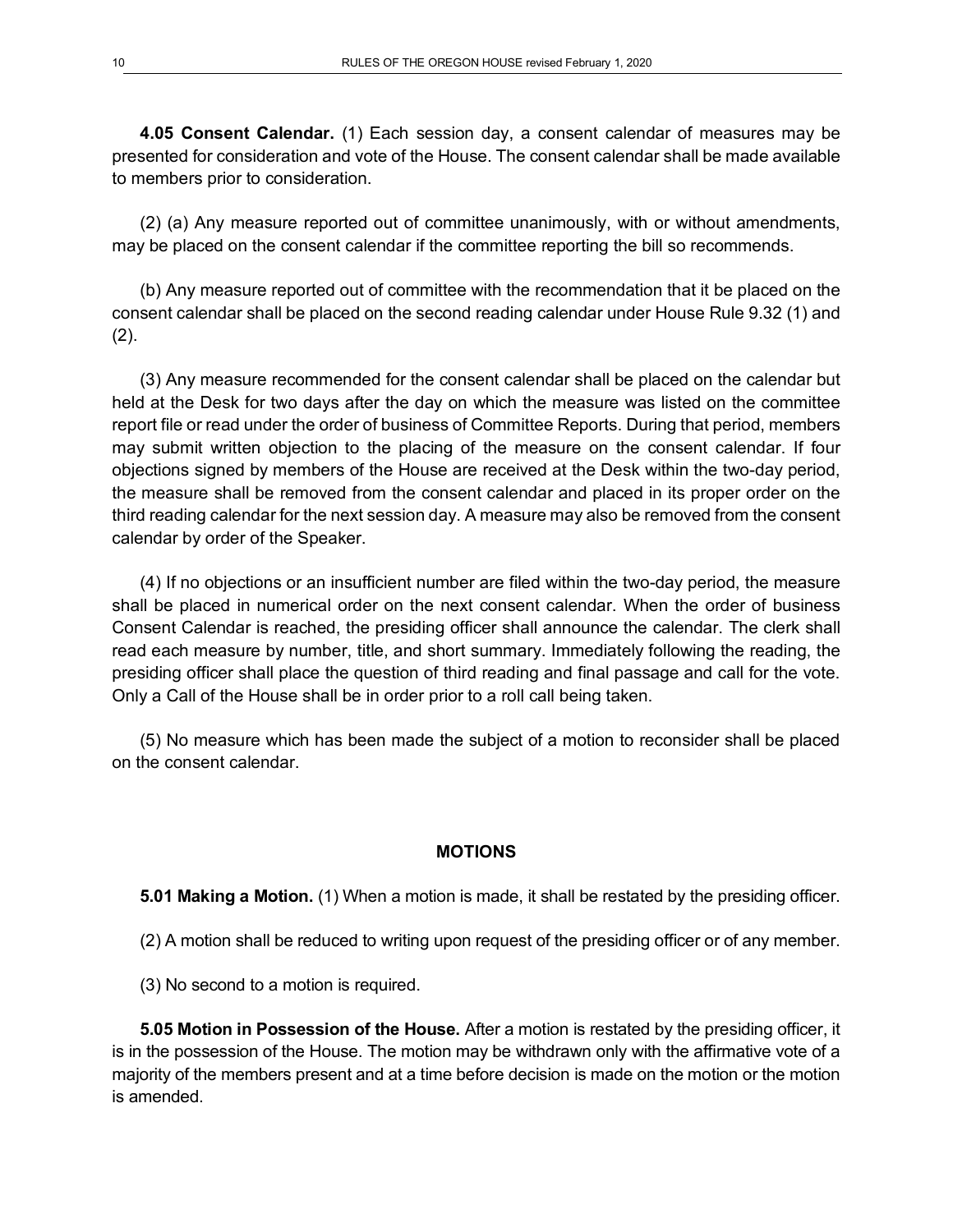**5.10 Precedence of Motions.** (1) When a question is under debate, no motion shall be received except the following:

- (a) To adjourn.
- (b) To recess.
- (c) To lay on the table.
- (d) For the previous question.
- (e) To postpone to a certain time or day.
- (f) To refer or re-refer.
- (g) To amend.
- (h) To postpone indefinitely.
- (i) To reconsider.

(2) The motions listed in subsection (1) of this rule shall have precedence in the order in which they are listed.

**5.15 Nondebatable Motions.** Motions to adjourn, to recess, to lay on the table, to withdraw a measure from committee and for the previous question are not debatable. Pending a decision on any of those motions, all incidental questions of order, whether or not on appeal, shall be decided without debate.

**5.20 Votes on Motions.** If the presiding officer is in doubt of the outcome on any motion, the vote on the question shall be conducted as provided under Rule 3.15 (3).

**5.30 Division of the Question.** Any member may call for a division of a question if it comprehends propositions in substance so distinct that, if one is taken away, a substantive proposition remains for the decision of the House. The question of final passage or adoption of any measure is not subject to division.

**5.35 Amendments to be Germane.** No motion or proposition on a subject different from that under consideration shall be admitted under color of amendment.

**5.37 Amendments to the Title of a Bill.** The "Relating to" clause of a bill up to the first semicolon shall not be amended by the House. If a title of a House bill is amended by the Senate, the bill upon return shall be held at the Desk and no further consideration of the bill shall occur.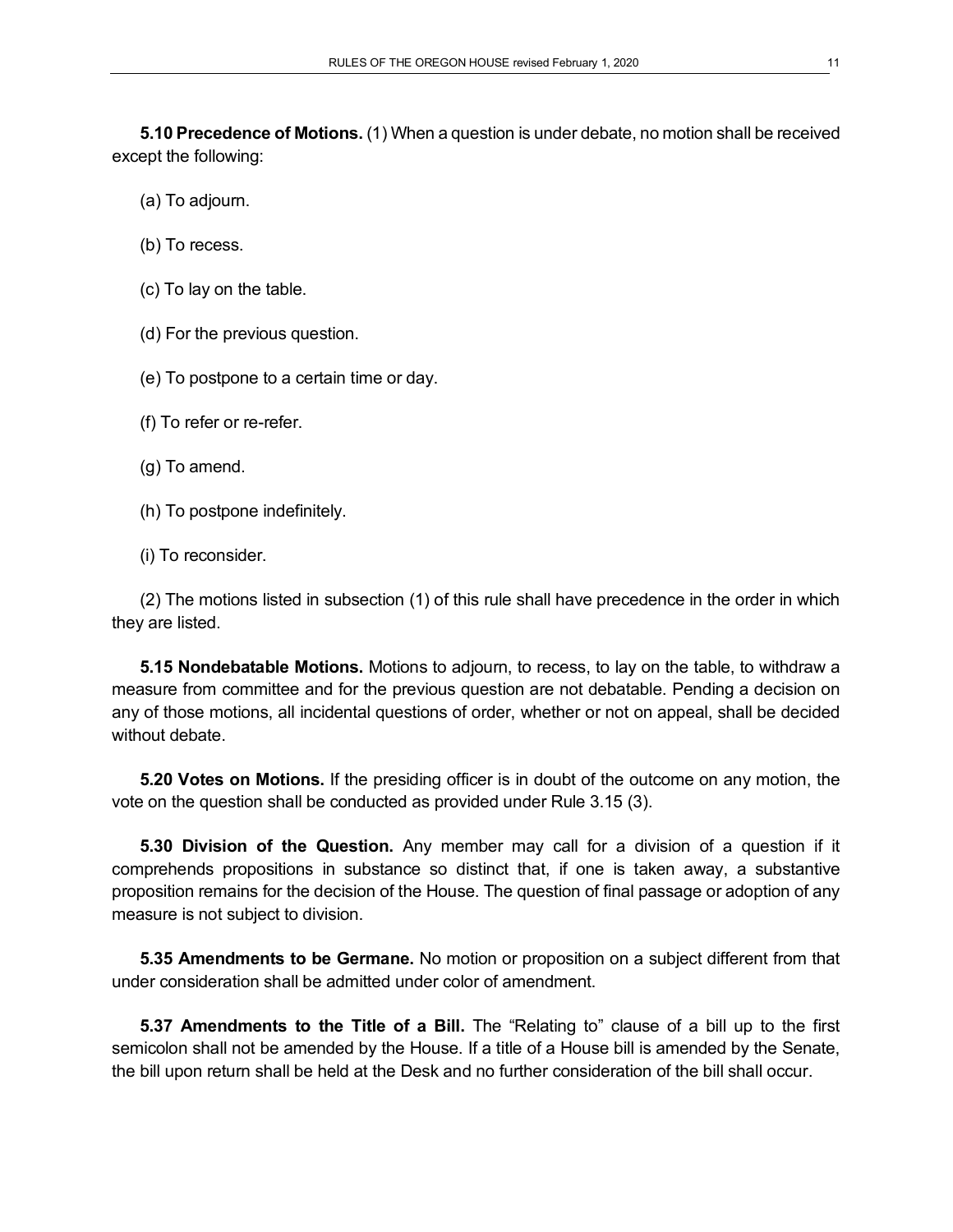**5.40 Amendments on the Floor.** No measure shall be amended on the floor of the House.

### **DEBATE AND DECORUM**

**6.01 Decorum During Session and Committee Proceedings.** (1) No one shall be disruptive during proceedings of the House.

(2) To maintain professionalism and safety in the legislative process, members and employees should dress according to standards of contemporary business attire and shall wear a covering a facemask as defined by public health guidance over their nose and mouth (i.e. a facemask) at all times while in the Capitol except when they are alone in their office. Members on the floor within six feet of any other member who has been recognized to speak should move away from the speaking member, maintaining at least six feet of distance while the member is addressing the body.

(3) It shall be considered disorderly behavior under Article IV, Section 15, of the Oregon Constitution for any member to, among other things, act in a manner that creates a reasonable concern for the immediate security of the Capitol.

**6.05 Use of Electronic Devices.** (1) Audible use of cellular phones is prohibited during floor sessions and committee meetings.

(2) Any use of electronic equipment that distracts from the proceedings of the House is prohibited during floor sessions and committee meetings.

**6.07 Recognition of Members.** (1) When a member seeks to be recognized by the presiding officer, the member or caucus designee shall use the appropriate electrical signal device at the member's desk.

(2) The device labeled "to speak" shall be used when a member seeks recognition for purposes of debate or making motions.

(3) The device labeled "personal privilege" shall be used only for purposes requiring immediate consideration by the House as described under *Mason's Manual of Legislative Procedure*, section 92.

(4) The only exceptions to this rule shall be when demanding a Call of the House or a roll call.

**6.10 Conduct in Debate.** (1) When a member is recognized by the presiding officer, the member shall rise from his or her seat, unless this requirement is waived by the presiding officer, and respectfully address the presiding officer.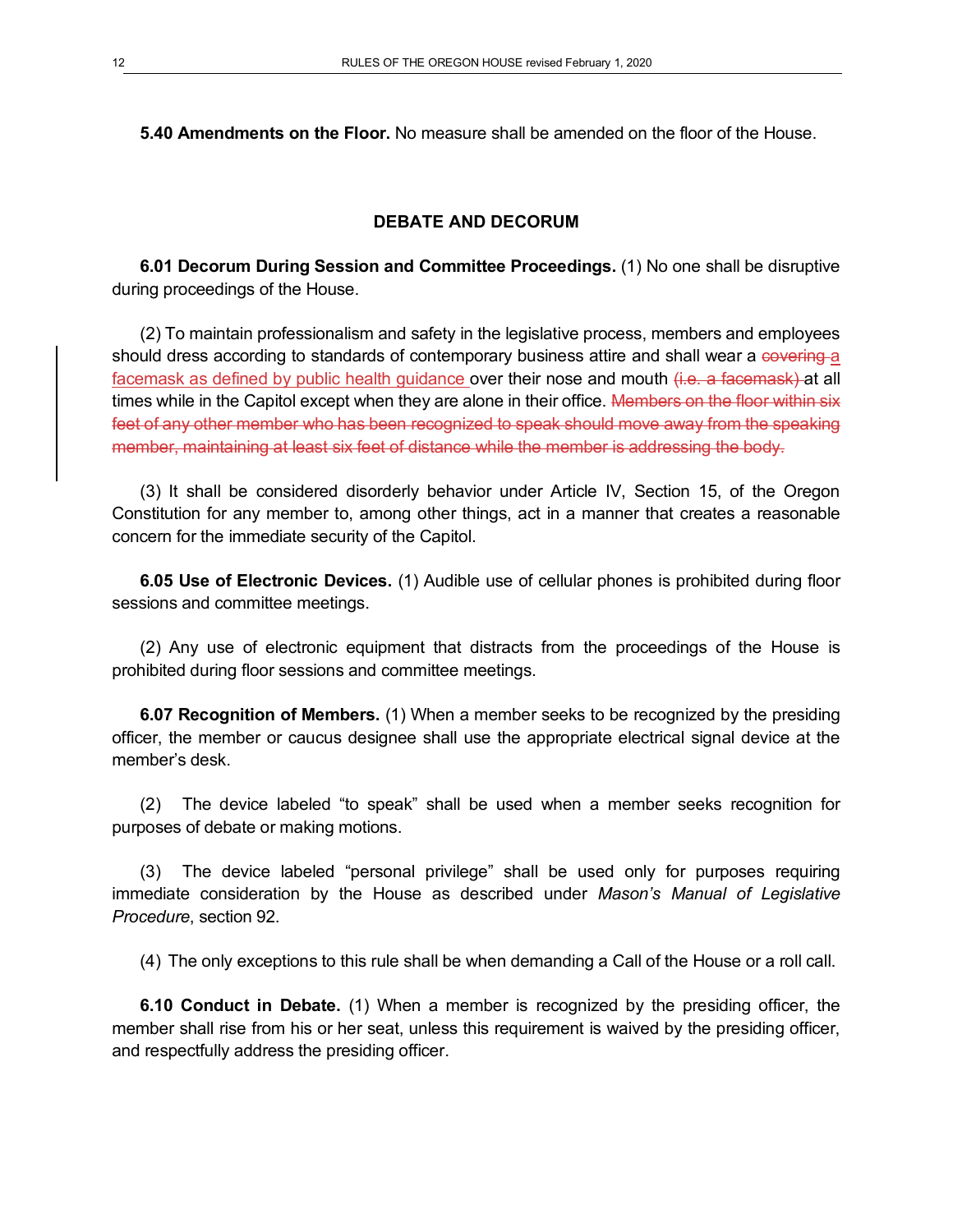(2) In speaking, the member must confine discussion to the question under debate, avoid personalities and not impugn the motives of another member's vote or argument.

(3) (a) All questions asked of a member shall be addressed to the member through the presiding officer.

(b) In speaking, a member shall address another member by using the title of Representative and the member's district number or other description of district, or the title of Representative and his or her surname.

(4) A member may refer to discussions or actions that have taken place in committee meetings.

(5) Under circumstances where a member is present inside the bar-chamber and in order to accommodate their medical condition, a member wishes to have their remarks on a measure read by another member of their choice, the presiding officer may allow the designated member to read the requesting member's remarks as written. The member reading the remarks will begin by identifying that they are reading the remarks of their colleague, and while doing so must adhere to the time limits and other House rules of debate. Once the remarks are finished the requestor will signify to the presiding officer that the preceding remarks were correctly offered in accordance with their request.

**6.20 Interrupting a Member.** Only the presiding officer is authorized to interrupt without consent a member who is speaking.

**6.25 Frequency with Which a Member May Speak.** (1) The author of a motion or the member designated to carry a measure shall have the privilege of closing the debate on the motion or the measure.

(2) Except as authorized by subsection (1) of this rule, no member shall speak more than once on any question until every member wishing to speak on the question has spoken.

(3) If a pending question is lost by reason of adjournment and is revived on the following day, a member who has spoken on the question on the preceding day shall not be permitted to speak again on the question until every member wishing to speak on the question has spoken.

(4) No member may speak more than twice on any question.

**6.27 Floor Letters.** (1) All informational literature must bear the legible name and signature of the House member making the request. No anonymous material may be distributed by the Clerk's office at any time.

(2) The requester shall provide the Chief Clerk with a document via email.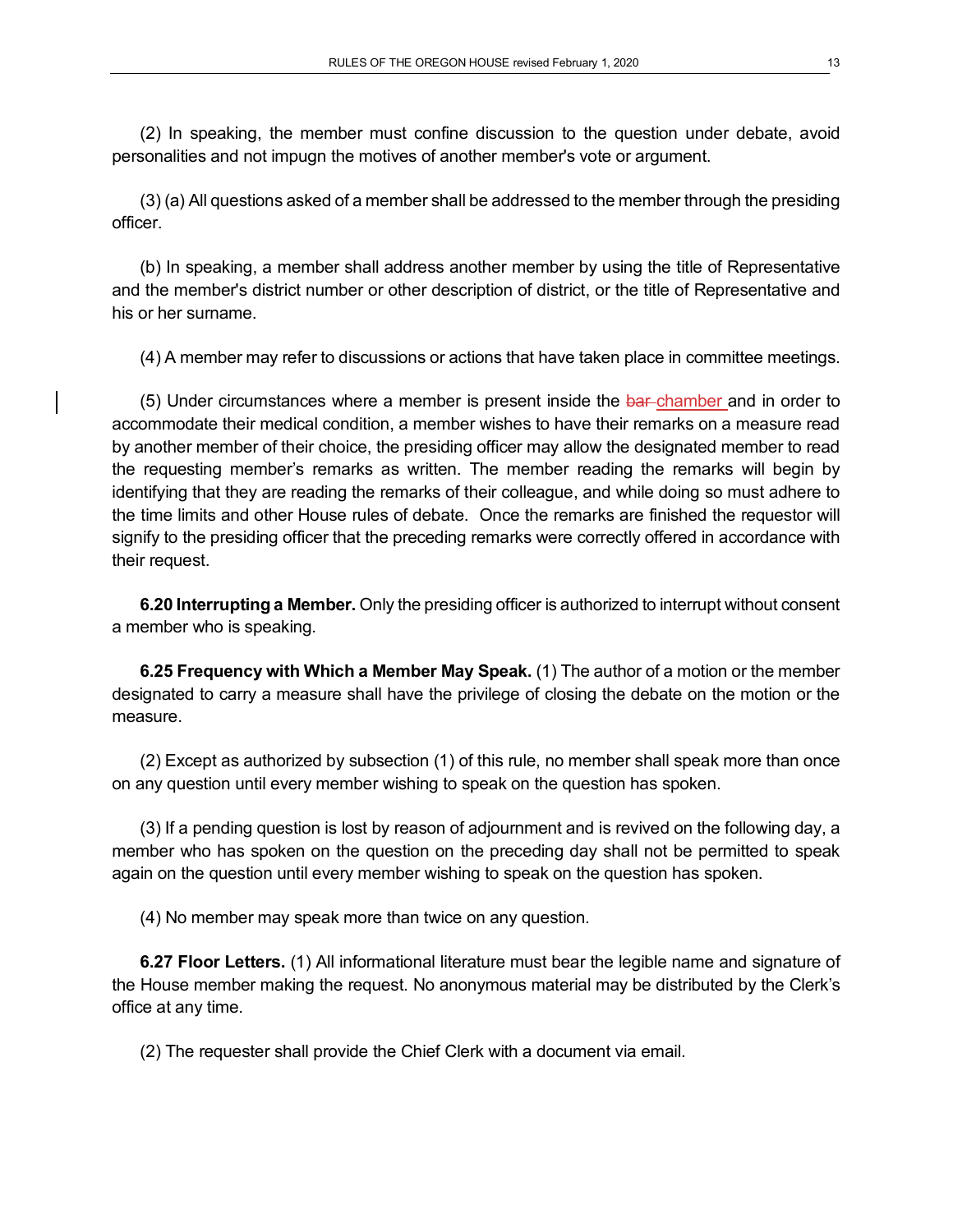(3) If the material is associated with a legislative measure, the measure number should be featured prominently in the header of the floor letter to assist the Clerk's Office in posting the information to OLIS correctly. If the floor letter deals with multiple measures the Clerk's Office will link it to all numbers listed in the header. If the letter does not have a bill number, the Clerk's Office will post it by the subject listed in the header and by the date filed.

(4) The time to provide materials to the Chief Clerk's Office begins at 8:00 AM or at least 60 minutes prior to the starting time of floor session and ends 30 minutes before the scheduled starting time of that day's floor session. If there is a supplemental 3rd-Third Reading issued for that day's floor session, a new opportunity will be offered to distribute floor letters for those added measures only.

(5) House Rule 6.10 applies to floor letters. Floor letters that do not comply with House decorum rules in the opinion of the Chief Clerk will be held at the Desk and will not be distributed.

(6) An appeal of the decision of the Chief Clerk to not distribute a floor letter may be taken to the Speaker if the sponsoring member disagrees with the Clerk's determination. If the Speaker sustains the Clerk's determination, an appeal of the presiding officer's ruling may be taken to the full body at the next floor session pursuant to House Rule 6.35.

**6.30 Limitation on Duration of Debate.** The following rules apply to the length of debate:

(1) On the final passage or repassage of a measure, the chair of the committee that reports the measure shall designate a carrier that may speak for ten minutes. Other members may speak for five minutes.

(2) When a committee report is accompanied by a minority report, the member carrying the committee report may speak for ten minutes, and upon a motion to substitute a minority report for the committee report, the member carrying the minority report may speak for ten minutes. Other members may speak for five minutes.

(3) The carrier shall have ten minutes to close on final passage of a measure or on a motion to substitute a minority report. Prior to recognizing the carrying member for their closing remarks, the presiding officer shall wait for a period of 60 seconds. The Clerk shall keep the time.

(4) On other debatable motions, no member shall speak longer than five minutes.

(5) Any member may yield his or her time allowed under subsection (1) of this rule to another member. However, no member may yield his or her time to a member closing debate.

**6.35 Call to Order.** (1) The presiding officer shall call to order any member who violates the rules of the House. The member who is called to order shall cease speaking and shall be seated immediately unless the presiding officer permits him or her to explain.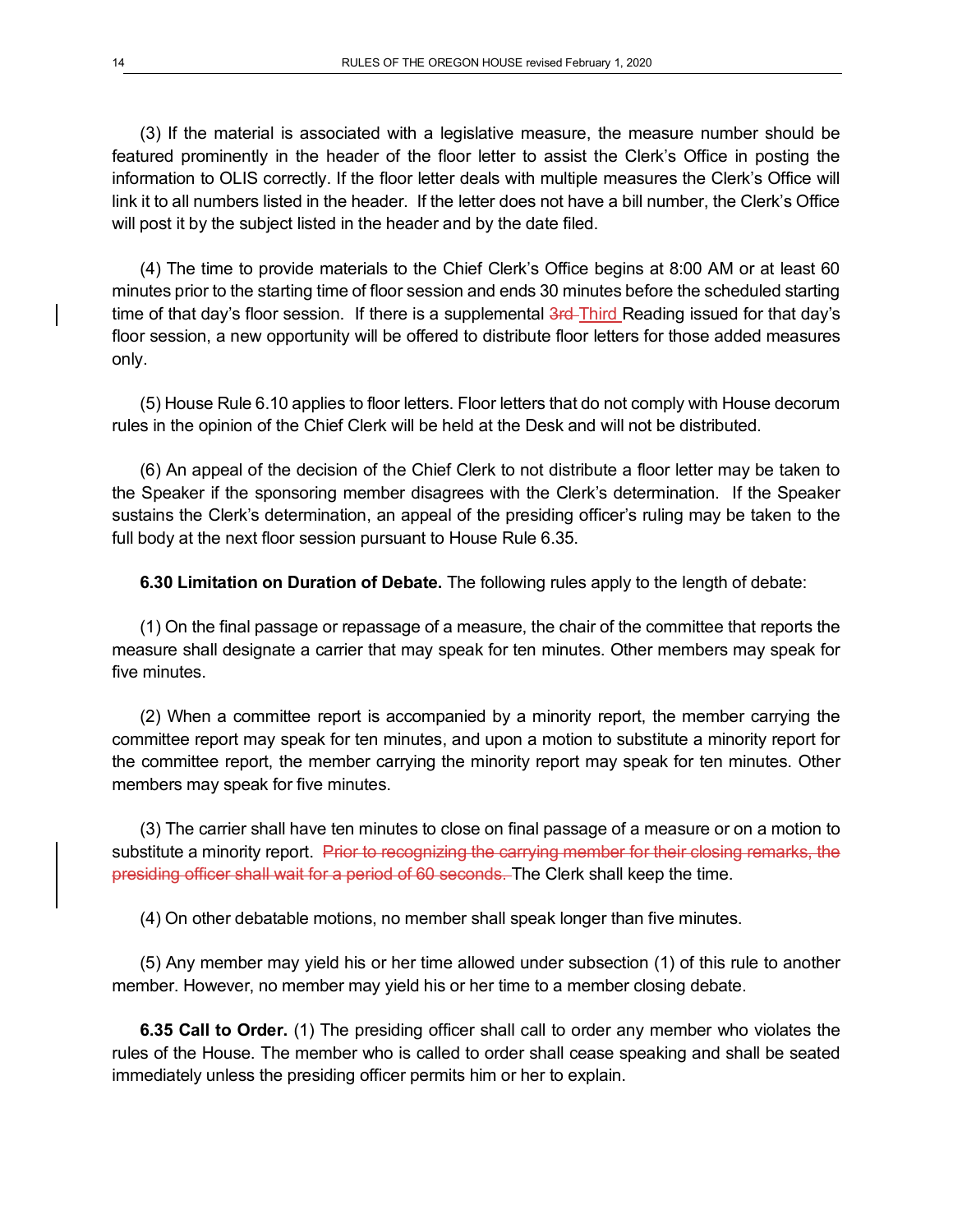(2) If the member who is called to order appeals the ruling of the presiding officer, the House shall decide the appeal without debate. If the House decides the appeal in favor of the member, the member may proceed with the debate. If the House decides the appeal against the member, the member may be liable to a motion of censure of the House.

**6.40 Discipline.** If a member objects to words spoken in debate, the member shall immediately depress the electrical device labeled "personal privilege." The presiding officer shall recognize the member prior to any other member. Once recognized, the member shall repeat the words to which the objection is takentaken, and they shall be recorded by the Desk personnel. However, if any other member has spoken or other business has intervened after the words were spoken and before the objection to them was made, the member shall not be held answerable or subject to censure therefor.

### **OFFICERS OF THE HOUSE**

**7.01 Election of Officers.** (1) The members shall elect a presiding officer who shall be Speaker of the House. They shall also elect a Speaker *Pro Tempore* of the House and a Chief Clerk of the House.

(2) Officers of the House of Representatives must receive the affirmative vote of a majority of the members elected.

**7.05 Temporary Presiding Officers.** (1) The Speaker may designate a member other than the Speaker *Pro Tempore* to act temporarily as the presiding officer. The designation shall not extend beyond the daily adjournment of the day of appointment. The member does not lose the right to vote while presiding. The Speaker may resume the chair at any time.

(2) If at any time the office of Speaker becomes vacant because of the removal from office, death, resignation, or other disability disqualification of the person holding that office, then the Speaker *Pro Tempore* becomes Speaker until the disability that basis is removed or a new Speaker is elected. The Speaker *Pro Tempore* shall not be considered the Speaker within the meaning of Article V, section 8a, of the Oregon Constitution, providing for succession to the Governorship.

**7.10 Duties of Presiding Officers.** (1) The Speaker shall enforce all rules, lawslaws, and regulations applicable to the body.

(2) The Speaker, as presiding officer, or in the Speaker's absence, another member acting as temporary presiding officer, shall take the chair every session day at the hour as provided in these rules or the hour to which the body adjourned the preceding daily session, and immediately call the members to order.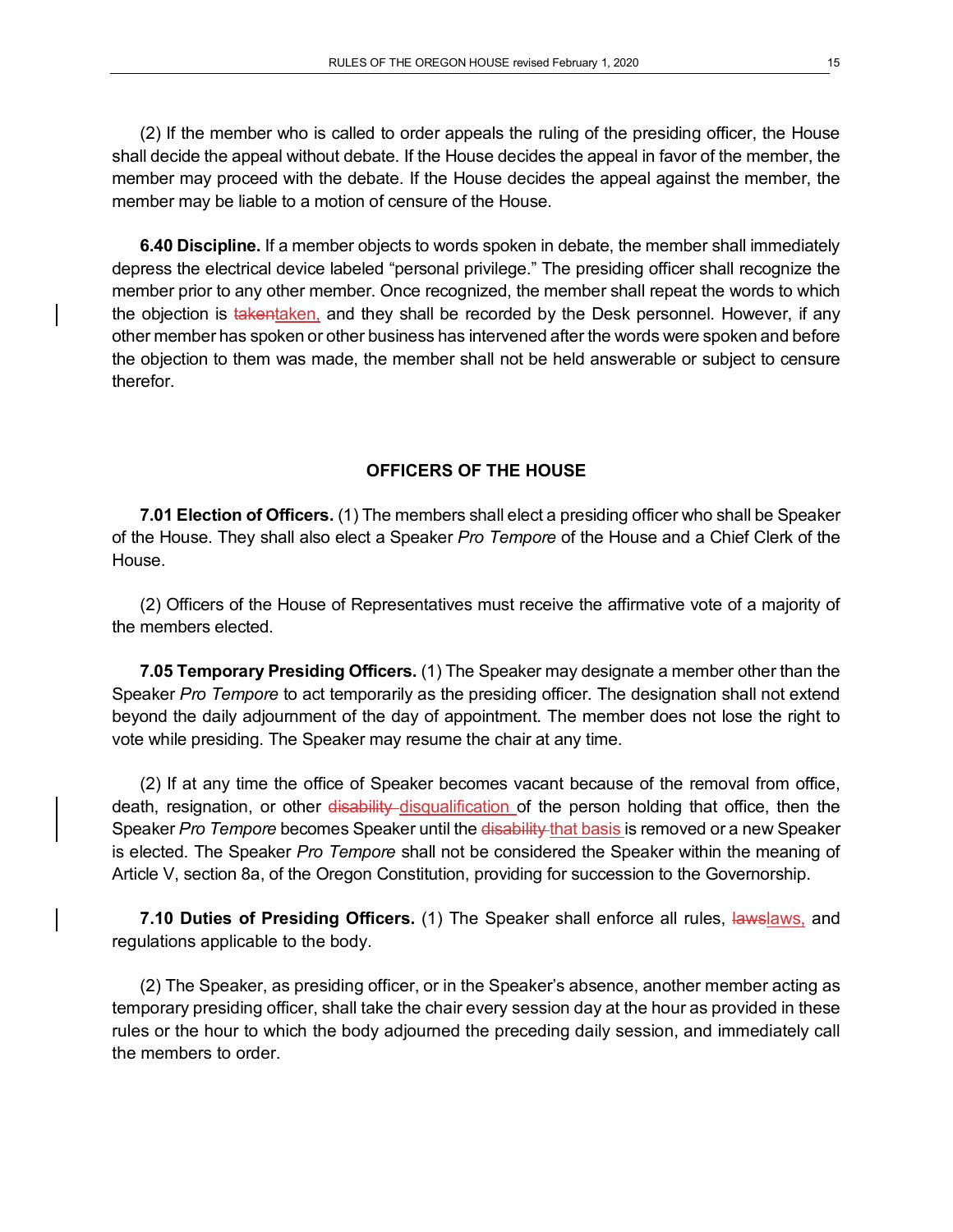(3) The Speaker, as presiding officer, or in the Speaker's absence any member acting as temporary presiding officer shall preserve order and decorum and decide questions of order subject to appeal by any two members.

(4) The Speaker, as presiding officer, or in the Speaker's absence any member acting as temporary presiding officer shall have general control and direction of all employees of the Legislative Assembly when they are on the floor of the House.

(5) The Speaker shall have control of the area set aside for use by the House and the ways adjacent thereto.

#### **COMMITTEES**

**8.01 Names of Committees.** The Speaker shall name standing, special, joint and conference committees to which to refer all measures during legislative session, and interim committees to operate during the interim periods.

**8.05 Committee Appointments.** (1) Except as otherwise provided by law or resolution, members of all standing, special, statutory, joint, and conference committees and subcommittees, and the Chairs and Vice-Chairs thereof, for session and interim, shall be appointed by the Speaker.

(2) The Speaker shall appoint majority party and minority party members to all committees, in no lesser than the same proportion as the number of minority party members in the House to the total membership of the House. Except as otherwise provided by law, the Speaker shall determine the number of members of each committee.

(3) In determining committee appointments, the Speaker shall survey the interest of each House member and shall consult in good faith with the elected leader of each caucus.

**8.10 Committee Quorum; Rules.** (1) A majority of the members of a committee shall constitute a quorum for the transaction of business before the committee, provided, however, that each committee may by rule designate a lesser number of its members as a quorum for receiving public testimony.

(2) Except as otherwise provided in these rules, all committees of the House shall be governed by *Mason's Manual of Legislative Procedure.*

**8.15 Committee Meetings.** (1) All committees shall meet at the call of the Chair, or upon the request of a majority of the members of the committee directed by and with the approval of the Speaker.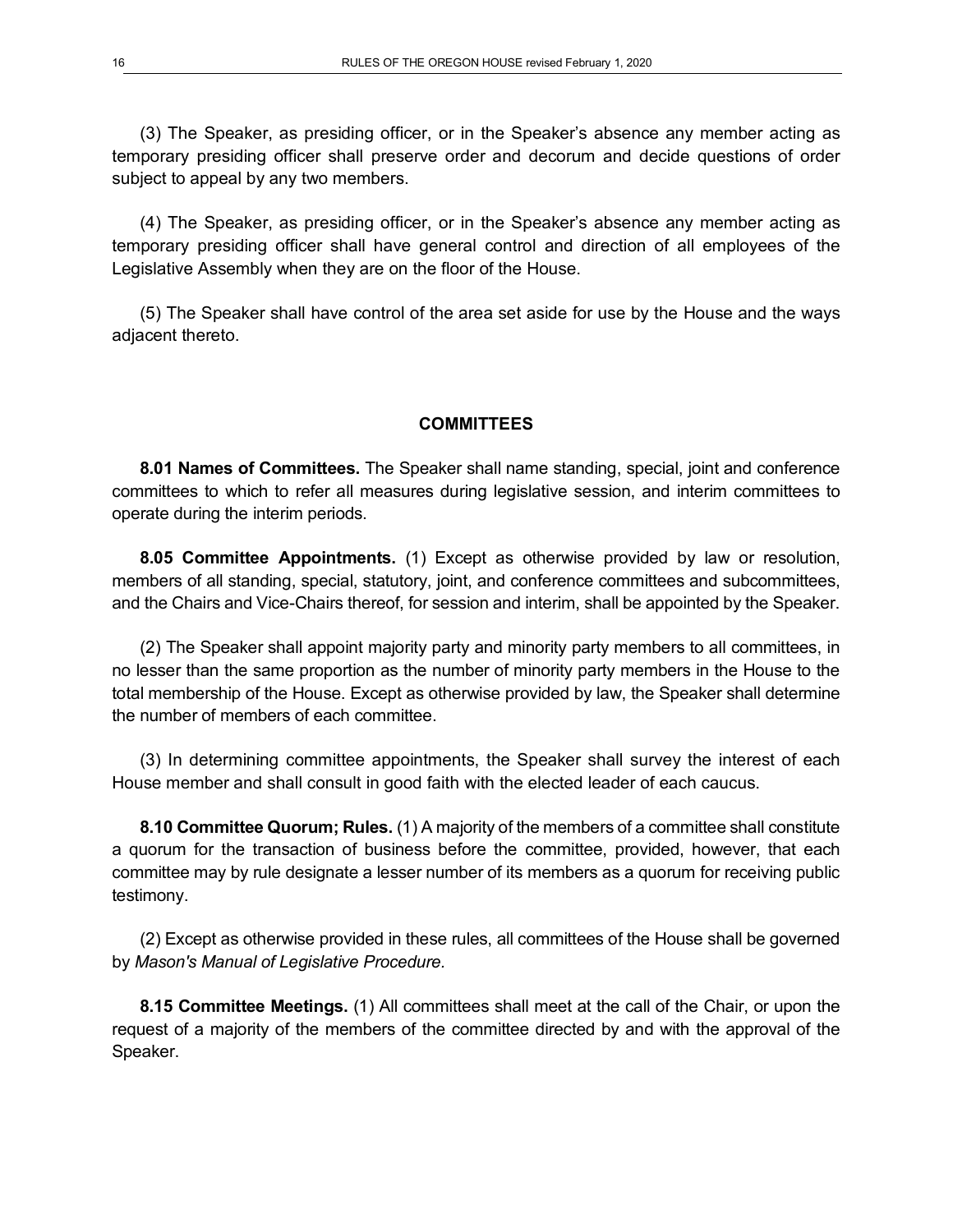(2) No committee shall meet during the time the House is in session without leave of the Speaker. Any member attending such a meeting shall be considered excused to attend business of the House subject to a Call of the House.

(3)(a) Meetings of the House and its committees shall be open to the public. No quorum of any committee shall meet in private for the purpose of deliberating or taking collective action on any matter.

(b) As used in this subsection:

(i) "Collective action" means a joint decision, commitment or promise made between two or more persons.

(ii) "Deliberate" means to discuss for the purpose of taking collective action, whether or not collective action is actually taken.

(4) The House and its committees shall not hold a meeting in any building where discrimination on the basis of race, creed, color, sex, age, disability, religion, sexual orientation or national origin is practiced.

(5)(a) The House and its committees shall provide for and give public notice, reasonably calculated to give actual notice to interested persons, of the time, place and subject matter of regular and special meetings.

(b) As used in this rule, "notice" includes, but is not limited to, posting of notice outside the House chamber, and if possible, on the Oregon Legislature's website, and any other suitable and conspicuous place.

(c) All committee meetings during the organizational session shall be considered emergency meetings under the provision of ORS 192.640.

(d) Notice requirements for the 2021 regular session are as follows:

(i) Measures scheduled for their first public hearing shall not be held without at least 72 hours' notice.

(ii) All other committee meetings shall not be held without at least 48 hours' notice.

(iii) Committees may conduct meetings on measures with one hour's notice if notice of the meeting was posted three weekdays prior to the convening of the 2021 regular session. This subparagraph applies to only the first three days of the 2021 regular session.

 $(f<sub>e</sub>)$  Notice requirements for the 2022 regular session are as follows: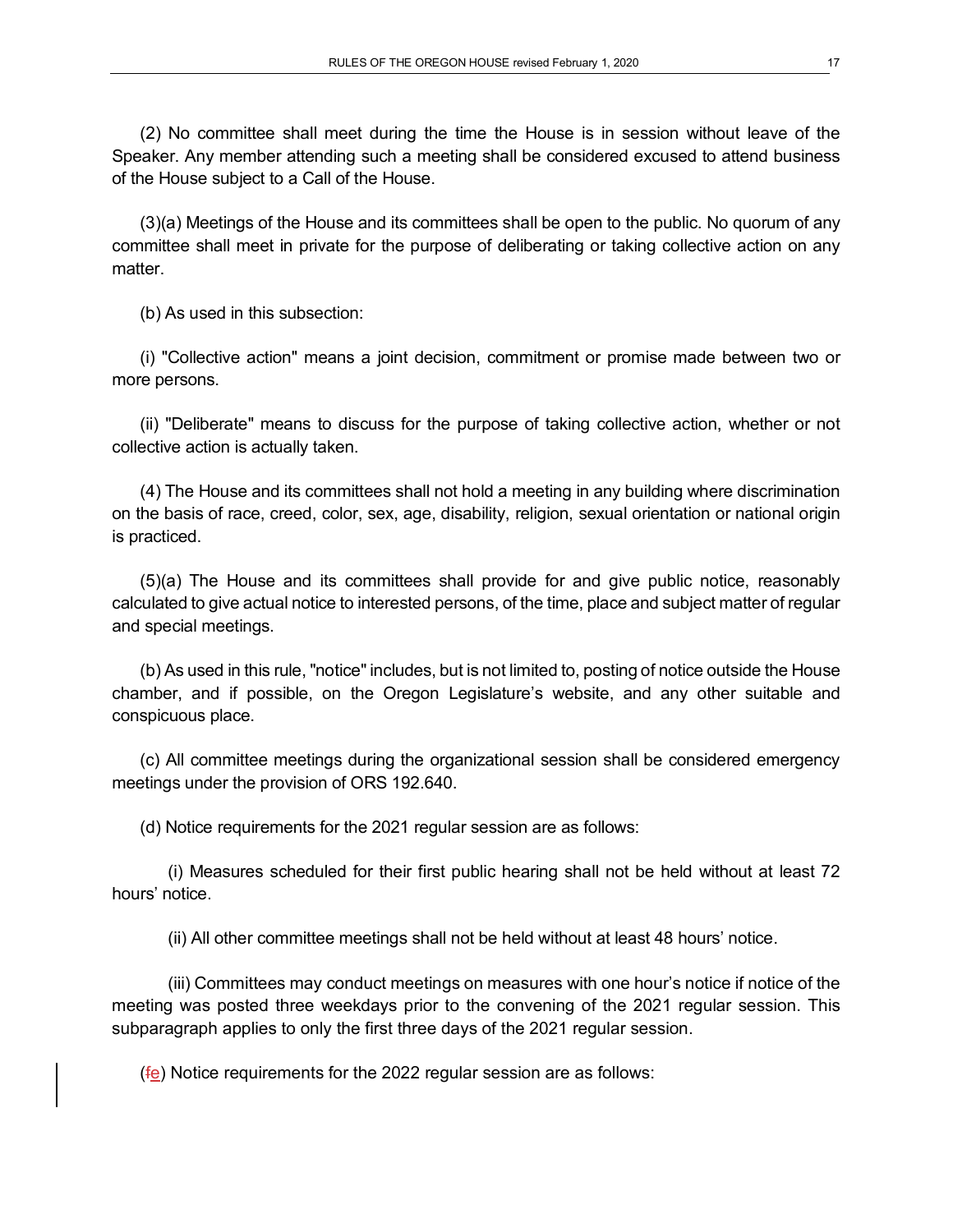(i) Measures scheduled for their first public hearing shall not be held without at least 48 hours' notice.

(ii) All other committee meetings shall not be held without at least 24 hours' notice.

(iii) Committees may conduct meetings on measures with one hour's notice if notice of the meeting was posted two weekdays48 hours prior to the convening of the 2022 regular session. This subparagraph applies to only the first three days of the 2022 regular session.

 $(gf)$  Notice requirements for the interim are as follows:

(i) Items scheduled for public hearing shall not be held without at least 48 hours' notice.

(ii) All other committee meetings shall not be held without at least 24 hours' notice.

(hg) In case of an actual emergency, a meeting may be held upon notice appropriate to the circumstances.

 $(H)$ ) With approval of the Speaker, interim committees may conduct public hearings.

(6) When the Speaker has reason to believe that adjournment sine die of the session is imminent or that the public interest would be seriously prejudiced by delay, the Speaker may invoke the provisions of subsection  $(5)(hg)$  of this rule relating to emergencies by declaring that an emergency exists. If the House is in session, the presiding officer shall announce the emergency and the reasons why it is declared to exist. If the House is not in session, the Speaker shall notify members that an emergency exists and the reasons therefor by distributing such information to the desks of the members. For any meeting called under this emergency provision, notice shall be posted outside the House chamber, and if possible, on the Oregon Legislature's website, and any other suitable and conspicuous place. If the meeting scheduled is for the purpose of taking public testimony, at least 24 hours' notice must be given by posting the notice outside the House chamber and any other suitable and conspicuous place. A majority of the members may invoke this subsection and notice shall be given as described in this subsection.

(7) The Chair or the Speaker shall cause notice of each committee meeting to be given to the public and notice to be posted outside the House chamber, and if possible, on the Oregon Legislature's website, and any other suitable and conspicuous place. Such posting and notice to the public shall be given immediately upon call of meetings, and notice of the meeting shall be announced on the floor if the House is in session.

(8) All meetings of House committees shall be recorded. A recording log sufficient to serve as an index to the recording shall be available to the public within a reasonable time after the meeting and shall contain at least the following information:

(a) Members present, excused or absent;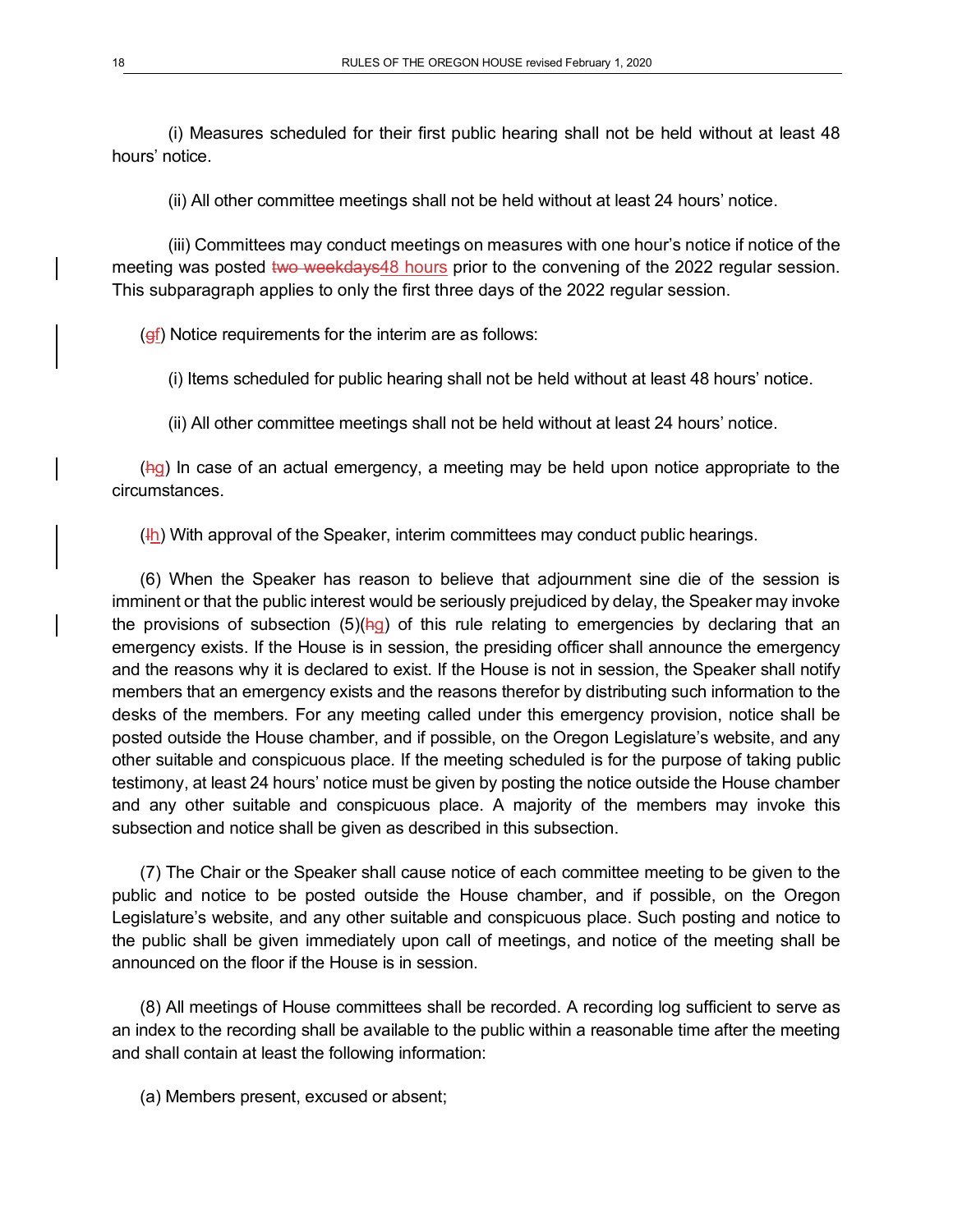- (b) All motions and their disposition;
- (c) The results of all votes;
- (9) Testimony and exhibits submitted shall be considered as part of the official record.

(10) Committee members may, upon approval of the Chair, participate in any type of committee meeting through the use of telephone or other electronic communication medium that allows them and other participants to hear or read proceedings as they occur and to hear or read votes as they occur. The Chair may allow members of the public to testify by telephone or other electronic means. Nothing in this rule modifies a chair's existing authority to place time limits on witness testimony or limit testimony to topics germane to the committee's agenda. A testimony station that is proximate to the Capitol shall be made available to permit interested members of the public to testify at each hearing using teleconferencing means.

(11) Whenever any person has cause to believe that either the declared purpose or the procedure specified in this rule has been violated by the House, by any committee or by any member, the person is entitled to file a complaint with the Committee on Rules. The committee shall conduct a hearing on the matter and shall, if it concludes that the complaint is justified, recommend to the House that censure or other action be taken.

**8.20 Committee Action Required.** (1) The Chair shall schedule a hearing or work session on a measure in possession of the committee upon receipt of a written request signed by a majority of committee members. The request must be filed with the Chair, the Speaker and the Chief Clerk. The hearing or work session shall be held only after notice as required by Rule 8.15 (5) but shall be held within five business days after the date of the request.

(2) Except by a suspension of the rules by the affirmative vote of a two-thirds majority of the members of the committee or subcommittee, a committee or subcommittee may take action on amendments to a measure only after the full text of the amendments has been made publicly available online for at least four hours unless the conditions under House Rule 8.15(6) are invoked and then amendments must be publicly available online for at least one hour.

- (3) A committee may act on each measure in its possession:
- (a) By tabling the measure in committee; or
- (b) By reporting the measure out of the committee:
	- (i) With the recommendation that it be referred to another committee;
	- (ii) Favorably as to passage; or
	- (iii) Without recommendation.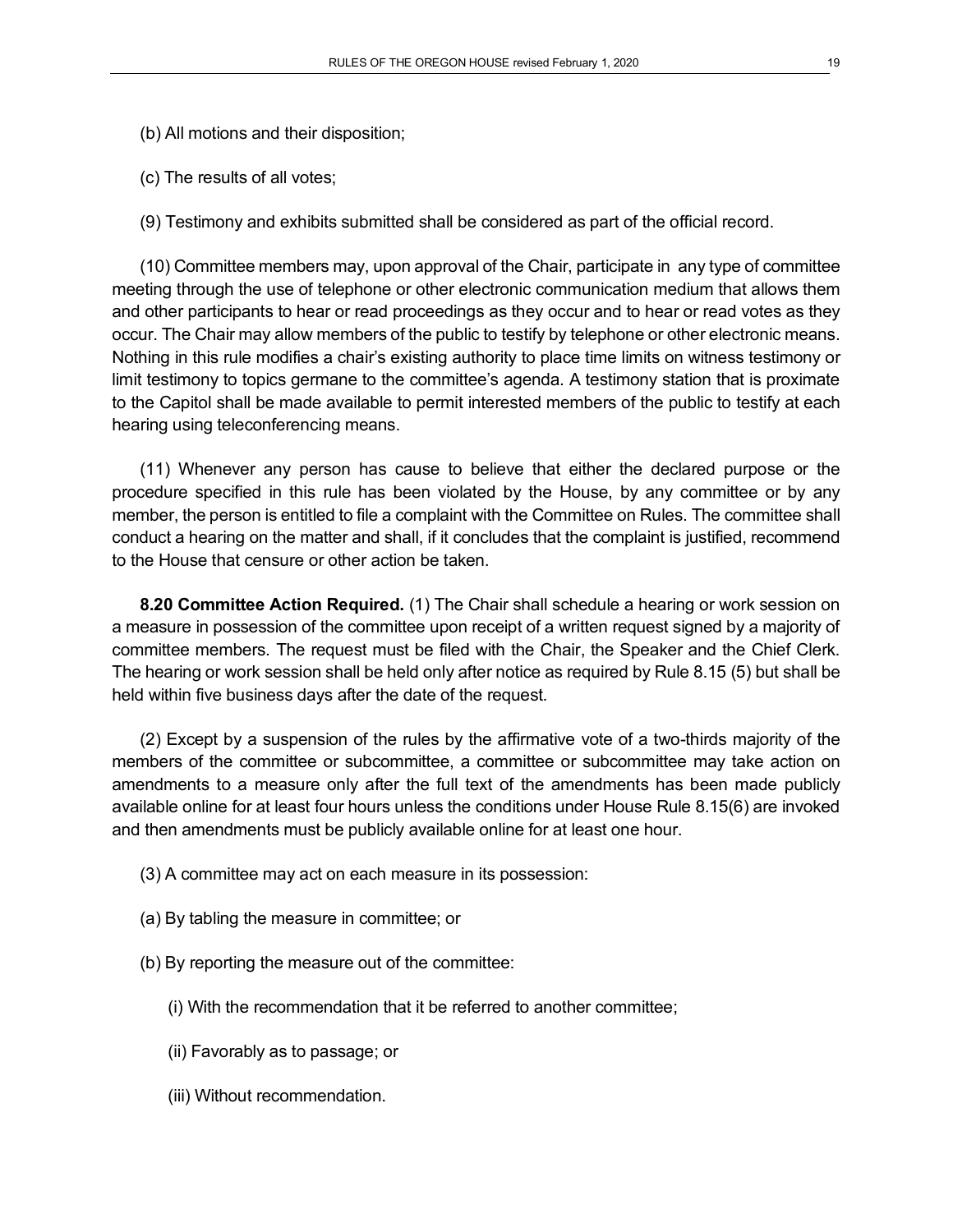(4) In reporting a measure out, a committee shall include in its report:

(a) The measure in the form reported out;

(b) The recommendation of the committee;

(c) An identification of all substantive changes made by the committee in the measure;

(d) An analysis of the measure;

(e) The fiscal impact statement prepared by the Legislative Fiscal Officer;

(f) The revenue impact statement prepared by the Legislative Revenue Officer; and

(g) The budget notes, if any, as adopted by a majority of the Joint Committee on Ways and Means.

 $(5)$   $(A)$ -In compliance with the appropriate Enrolled Concurrent Resolution (of the Eighty-first Legislative Assembly), all committees shall complete their work as outlined. No exception to this rule shall be allowed unless provided for by at least 40 affirmative votes.

(B) Not withstanding enrolled House Concurrent Resolution 21, the House Committee on Conduct, and the House Special Committee on December 21, 2020, may schedule work sessions on measures and consider measures at any time during the 2021 Regular Session. The chair of the Committee on Wildfire Recovery shall schedule work sessions for measures no later than May 14, 2021; the committee shall close no later than May 28, 2021.

(6) For the 2021 regular session, when a measure is reported out of committee, it shall be delivered to the Chief Clerk of the House within three session days after the committee action reporting the measure out.

(7) For the 2022 regular session:

(a) When a measure is reported out of committee without amendments, it shall be delivered to the Chief Clerk of the House within one business day after the committee action reporting the measure out.

(b) When a measure is reported out of committee with amendments, it shall be delivered to the Chief Clerk of the House within two business days after the committee action reporting the measure out.

**8.22 Limitation on Committee Amendments.** Whenever a measure has a subsequent referral to the Ways and Means Committee or Revenue Committee, neither of those committees shall propose to amend the measure in a manner that affects the substance with any other than a fiscal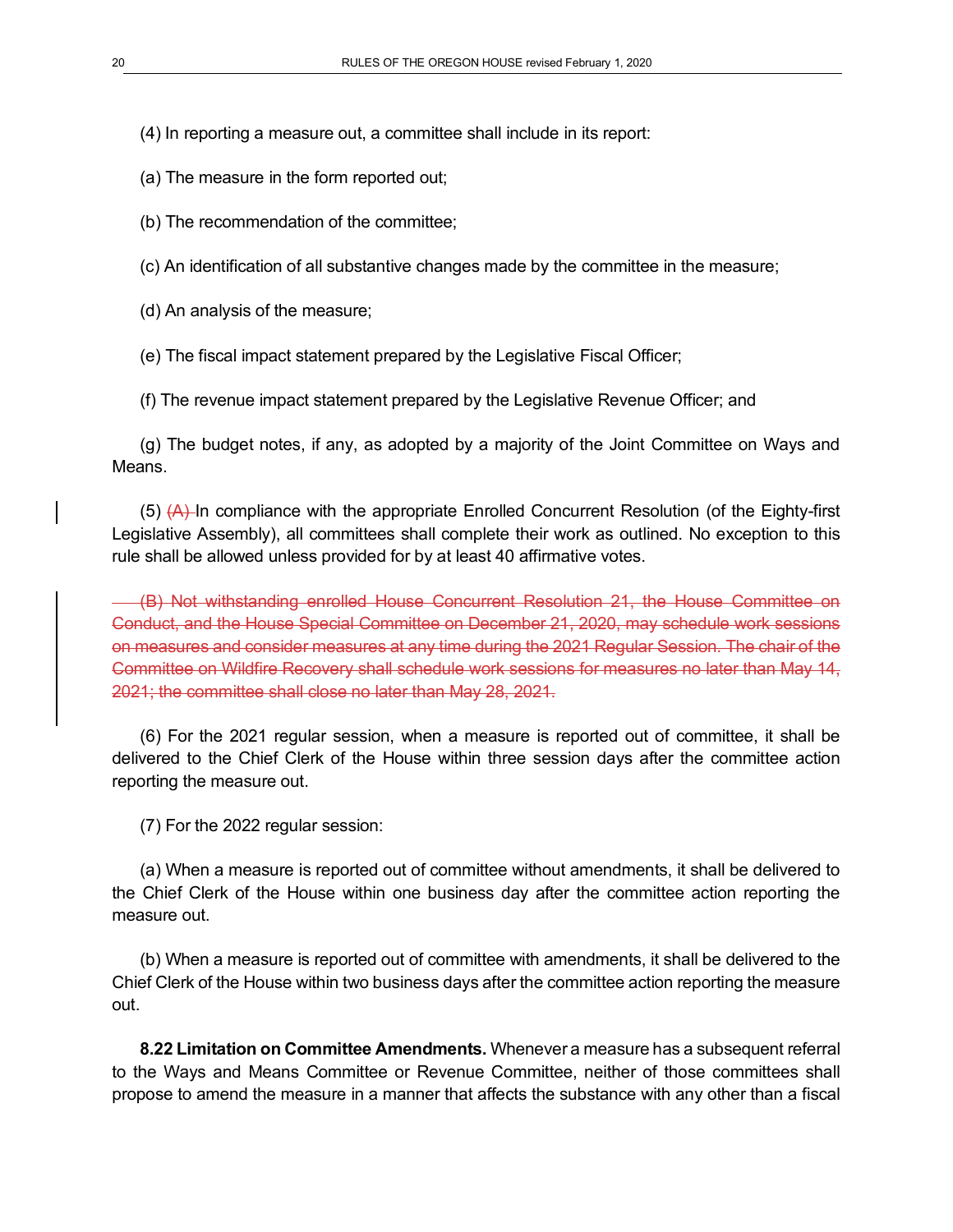or revenue impact unless the Chair of the House committee to which the initial referral was made consents to the amendments. The proposed amendments must be consistent with Rule 5.35.

**8.23 Sponsorship of Proposed Amendments.** (1) Every proposed amendment offered in a House policy committee and the Joint Transportation Committee joint policy committee shall bear the name of the legislator or committee that requested the proposed amendment. Amendments that bear the name of a committee shall also include the name of the legislator or the name of an individual, organization, state agency or local government on whose behalf the amendment was requested, or both.

(2) The member or committee making the request shall notify Legislative Counsel in writing at the time the request is made. No more than two requesters may be listed on a proposed amendment.

**8.25 Committee Actions to be Recorded and Reported.** (1) Motions on measures before a committee shall be voted on by the members of the committee, and the vote of each member shall be recorded in the committee recording log. All motions on measures shall be adopted only on the affirmative vote of a majority of the members of the committee.

(2) The report of committee action on each measure must be made to the Chief Clerk who shall cause the report to be entered appropriately in the House Measure History Report and Journal as a part of the history of the measure.

**8.30 Committee of the Whole Prohibited.** No motion to resolve into the committee of the whole shall be allowed.

### **REFERRAL OF MEASURES; COMMITTEE REPORTS**

**9.01 Referral to Committee.** (1) Upon first reading of any measure, the measure shall be passed to the Speaker for referral. For the 2021 regular session, not later than seven calendar days following such reading, the measure shall be referred by the Speaker to any standing, special or joint committee, however, those measures read for the first time during the organizational session shall be referred no later than eight calendar days from the opening day of that session. For the 2022 regular session, not later than five calendar days following such reading, the measure shall be referred by the Speaker to any standing, special or joint committee.

(2) Referrals shall be listed on the committee referral notice which shall be made available to the members or announced by the presiding officer immediately following the measure's first reading. Referrals shall be posted in the House Measure History Report and upon convening of the House, the Journal shall include a cumulative listing of all referrals in order by date.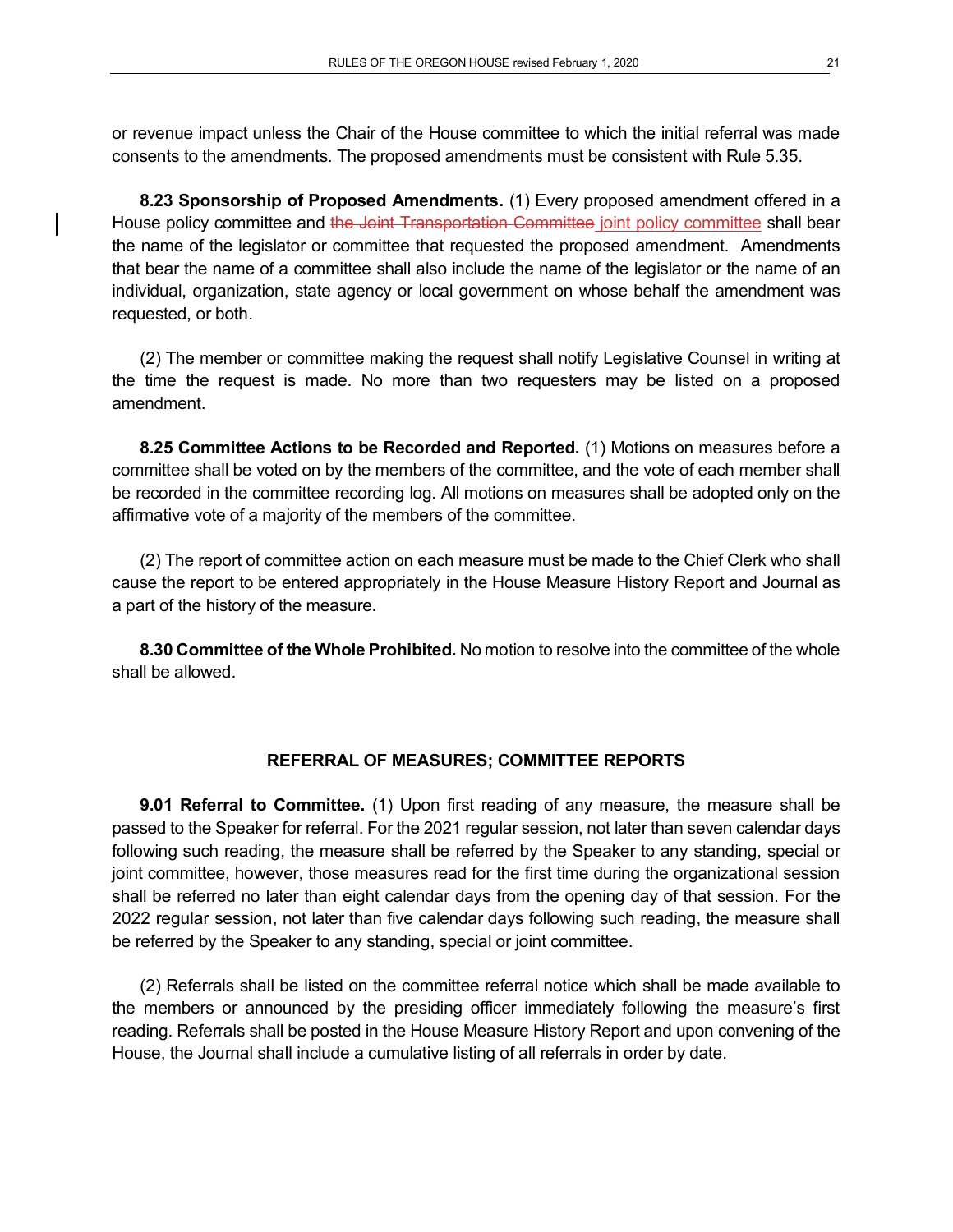(3) In carrying out the provisions of this rule, at the time of initial referral, the Speaker may make a subsequent referral of any measure to one or more standing, special or joint committees to be effective after the measure is reported out of the committee to which it was first referred.

(4) At the request of a committee reporting on a measure, the Speaker may rescind or add a subsequent referral to another committee.

(5) The Chair of the committee having jurisdiction of a measure by referral or subsequent referral under this rule may request the Chair of any other standing, special or joint committee to review the measure. Upon acceptance of the measure by the Chair of the reviewing committee, and with the consent of the Speaker, the reviewing committee may conduct hearings, hold work sessions and forward a recommendation, including proposed amendments, to the original committee, which shall retain jurisdiction over the measure.

**9.05 Committee Reports.** After it is submitted to the Desk, every committee report recommending amendments to a measure shall be sent by the Chief Clerk to the Publication Services unit of the Legislative Counsel for examination in the same manner as bills are examined by the unit.

**9.10 Consideration of Committee Reports.** (1) Reports from standing committees shall be listed on the committee report file, which shall be made available to the members or be read under the order of business of Standing Committee Reports in the numerical order of the measure, except that reports on appropriation measures shall precede reports of other measures. Committee recommendations shall be posted in the House Measure History Report and upon convening of the House, the Journal shall include a cumulative listing of all committee recommendations in order by date.

(2) No motion is required to adopt a committee report, unless the bill has a minority report also.

**9.15 Minority Reports; Dissents.** (1) If a minority report, subscribed to by at least two members who are present and vote in opposition to the committee report, accompanies the committee report, both shall be filed and placed on the calendar under the order of business Propositions and Motions. No member may sign on to more than one report for a particular measure at the same time. For the 2021 regular session, the minority report shall be filed and placed on the calendar no later than the second session day after distribution of amendments. For the 2022 Regular Session, the minority report shall be filed and placed on the calendar no later than the session day following second reading.

(2) As all committee reports are properly before the House without debate or requirement of adoption prior to third reading and final passage, when the committee report is accompanied by a minority report the following process shall be in order. The carrier of the committee report shall explain the committee report and without debate the carrier of the minority report may move immediately that the minority report be substituted for the committee report. After the motion to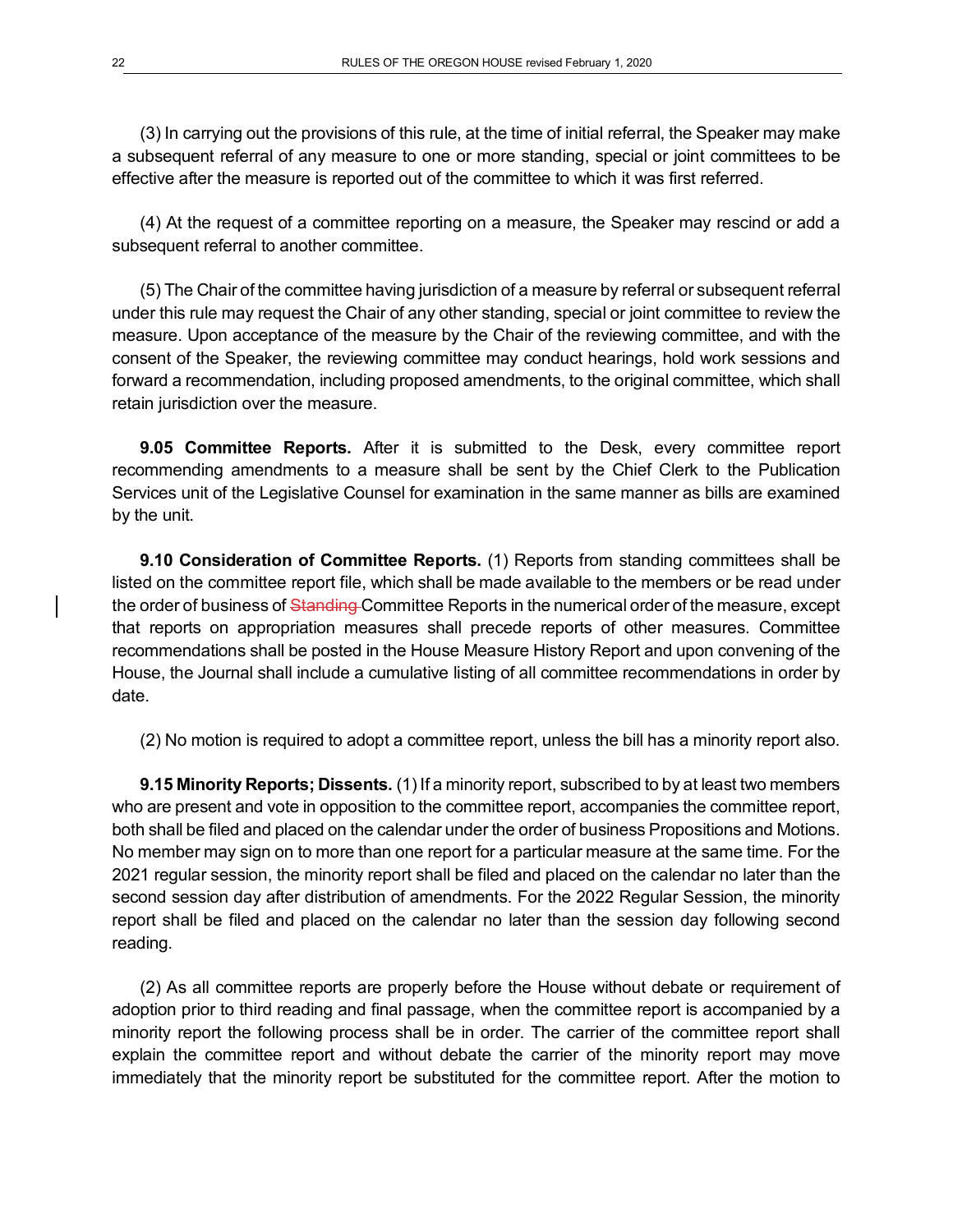substitute has been decided, the measure, if a bill, shall be immediately considered as provided by Rule 9.37 (2) or, if other than a bill, as provided by Rule 9.35 (3).

(3) The notice of intent to file a minority report may only be applied to a measure reported out of a policy committee. They shall notify the Chair and committee staff no later than two hours after adjournment of the committee meeting during which such final action was taken. "Policy Committee" for the purposes of this rule means any House committee to which measures are referred, but does not mean joint committee, statutory committee, subcommittee, special committee, or conference committee.

(4) The deadlines for delivery of the minority report to committee staff shall be as follows:

(a) For the 2021 regular session, any members giving such notice shall have until 5 p.m. of the second business day after giving notice to deliver the minority report, including a Legislative Counsel draft, to the committee staff. Minority reports shall be filed at the Desk on the same day the committee report is filed.

(b) For the 2022 regular session, any members giving such notice shall have until 5 p.m. of the next business day after giving notice to deliver the minority report, including a Legislative Counsel draft, to the committee staff. Minority reports shall be filed at the Desk on the same day the committee report is filed.

(c) A minority report must be filed with the committee staff not later than the next business day following the day on which notice is given to the committee of intent to file the report, if the presiding officer has ruled that adjournment sine die is imminent.

(5) Any member of a committee who dissents from the committee report shall be listed in the committee report as not concurring therein. The names of members dissenting shall be recorded in the Journal and House Measure History Report.

(6) The minority report is subject to the requirements of Rule 5.35.

(7) Issues contained within a minority report must have been submitted as proposed Legislative Counsel amendments and distributed to the committee for possible consideration. The current version of a measure as submitted to the committee may be used as a minority report without it having to be resubmitted as an amendment.

(8) If a work session occurs within 24 hours of the first House public hearing, subsection (7) will not apply. However, the issues contained within the minority report must have come under discussion of the measure, in the committee filing the committee report.

**9.30 Withdrawing Measure from Committee.** (1) A measure, including one referred by the House to a joint committee, may be withdrawn from a committee by the affirmative vote of 31 or more members.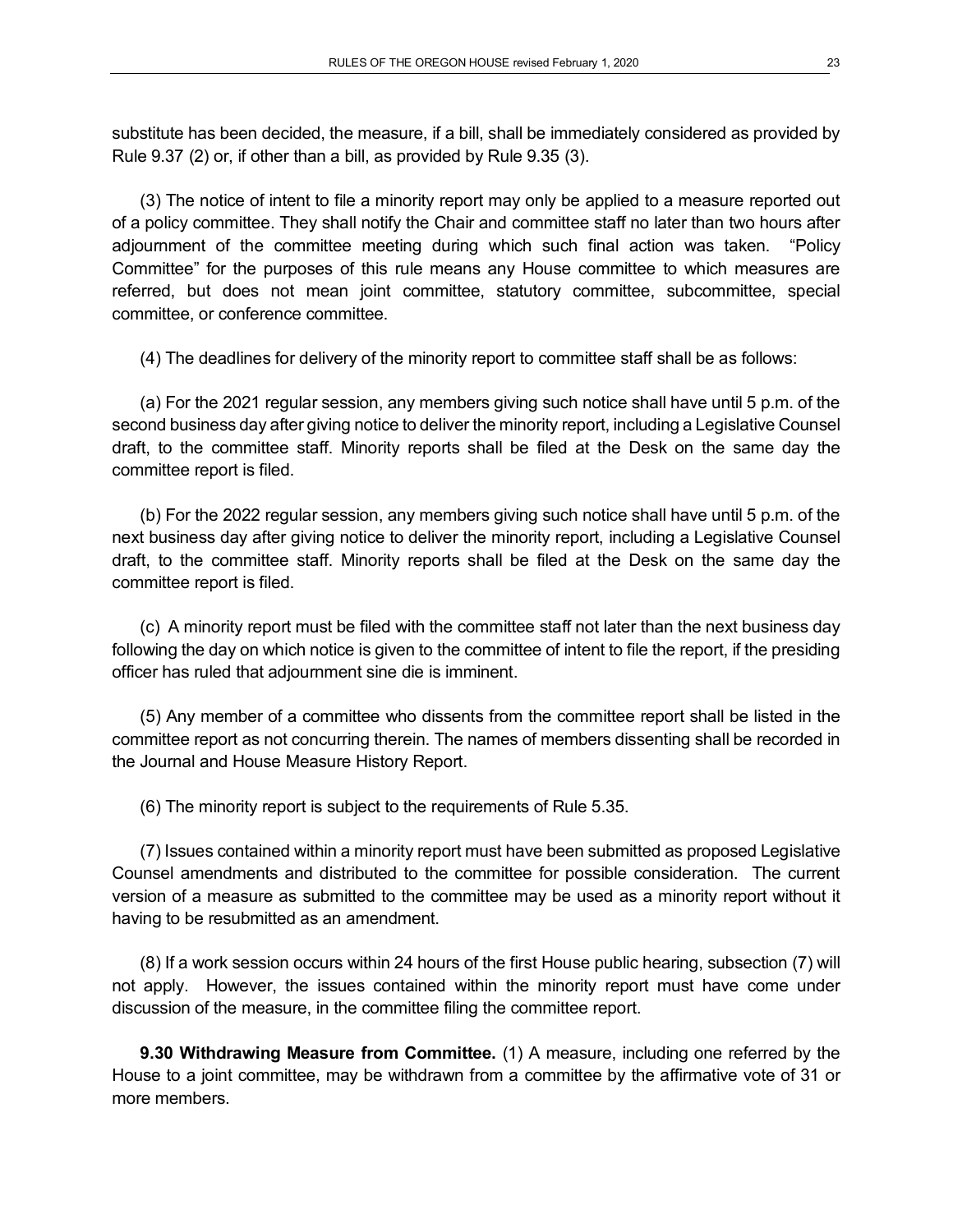(2) The motion to withdraw a measure from committee shall be in order only under the order of business Propositions and Motions.

(3) Immediately following a motion to withdraw a measure from committee, the presiding officer shall direct the Clerk to read the measure's number, title and summary and without debate place the question and call for the vote. The measure shall be scheduled in compliance with Rules 9.32, 9.35 and 9.37. The version withdrawn from committee shall be the version that exists at the time the motion is made as provided under subsection (2) of this rule.

**9.32 When a Bill Goes to Second Reading.** (1) Prior to third reading and final consideration, a bill must be read a second time. No motion affecting the status of the bill on second reading will be in order.

(2) When a bill is reported favorably without amendments, the bill shall be placed on the next available calendar for second reading. When a bill is reported favorably with amendments, the bill shall be placed on the next available calendar for second reading after the amendments or the engrossed bill is made available electronically or printed and distributed to the desks of the members.

(3) When a bill is reported with a minority report, the bill shall be placed on the next available calendar for second reading after the amendments or engrossed bills are made available electronically or printed and distributed to the desks of the members.

**9.35 When a Measure Other Than a Bill Goes to Final Reading.** (1) When a measure other than a bill is reported favorably and without amendments, the measure shall be placed on the calendar for final reading the next session day following receipt.

(2) When a measure other than a bill is reported favorably with amendments, the measure shall be placed on the calendar for final reading the next session day after the amendments or the engrossed measure is made available electronically or printed and distributed to the desks of the members.

(3) When a measure other than a bill is reported with a minority report, the measure shall be placed on the calendar for final reading on the same session day on which the minority report was substituted or rejected.

**9.37 When a Bill Goes to Third Reading.** (1) A bill shall be placed on the Third Reading Calendar on the session day following its second reading or the next available calendar if the bill is reported after having previously been read for a second time.

(2) When a bill is reported with a minority report, under the order of business Propositions and Motions, after the question of the minority report is decided, the bill shall immediately be read a third time and proceed to final consideration.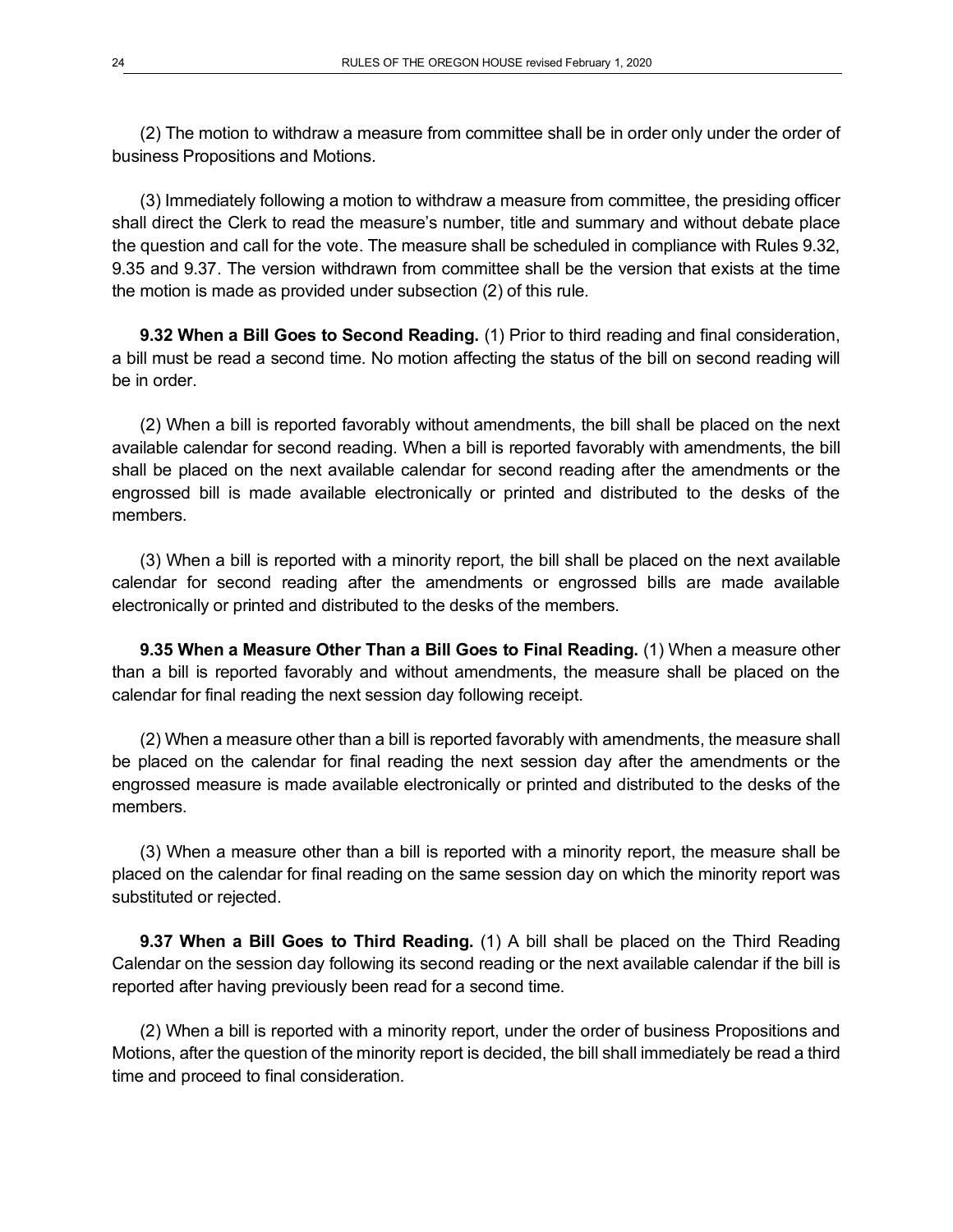#### **RECONSIDERATION**

**10.01 Reconsideration.** (1) When a measure has passed or failed to pass or a motion has been adopted or defeated, any member voting on the prevailing side may move for reconsideration of the measure or motion. The motion for reconsideration is not in order on a vote whereby a measure is indefinitely postponed.

(2) The member who intends to move for reconsideration must state his or her intent orally prior to adjournment on the same day on which the vote to be reconsidered was taken.

(3) A motion to reconsider may be debated together with the main question if the subject of the main question is debatable and the vote on the main question was not ordered by a motion for the previous question. If the vote on the main question was ordered by the previous question, neither the motion to reconsider nor the main question is debatable. However, a debatable motion to refer shall be allowed if the vote on the main question is reconsidered.

(4) The motion to reconsider shall be voted on the first session day after that on which the vote to be reconsidered was taken. The motion for reconsideration has precedence over any other motion, subject to the provisions of Rule 5.10. However, if the measure subject to reconsideration was passed so late in the session that the Speaker has reasonable cause to believe that its retention will unnecessarily delay the orderly process of legislative business, the Speaker shall immediately lay the motion for reconsideration before the House.

(5) Thirty-one or more affirmative votes are required to reconsider the final vote on a measure.

(6) There shall be only one motion for reconsideration of any final vote even though the action of the House reverses its previous action.

**10.05 Transmitting Measures on Which Notice of Reconsideration Has Been Moved.** When a member has given notice of intention to move for reconsideration of the final vote passing a measure, the Chief Clerk shall not thereafter transmit that measure to the Senate until the motion for reconsideration has been disposed of or time for making the motion has expired.

**10.10 Recall of Measure.** (1) If a measure has been transmitted to the Senate before the motion to reconsider is made, the motion to reconsider must be preceded by a motion to recall the measure. The motion to recall a measure is subject to the same time limit as the motion to reconsider.

(2) A motion to recall a measure shall be acted upon immediately, with debate on the motion but not on the merits of the measure.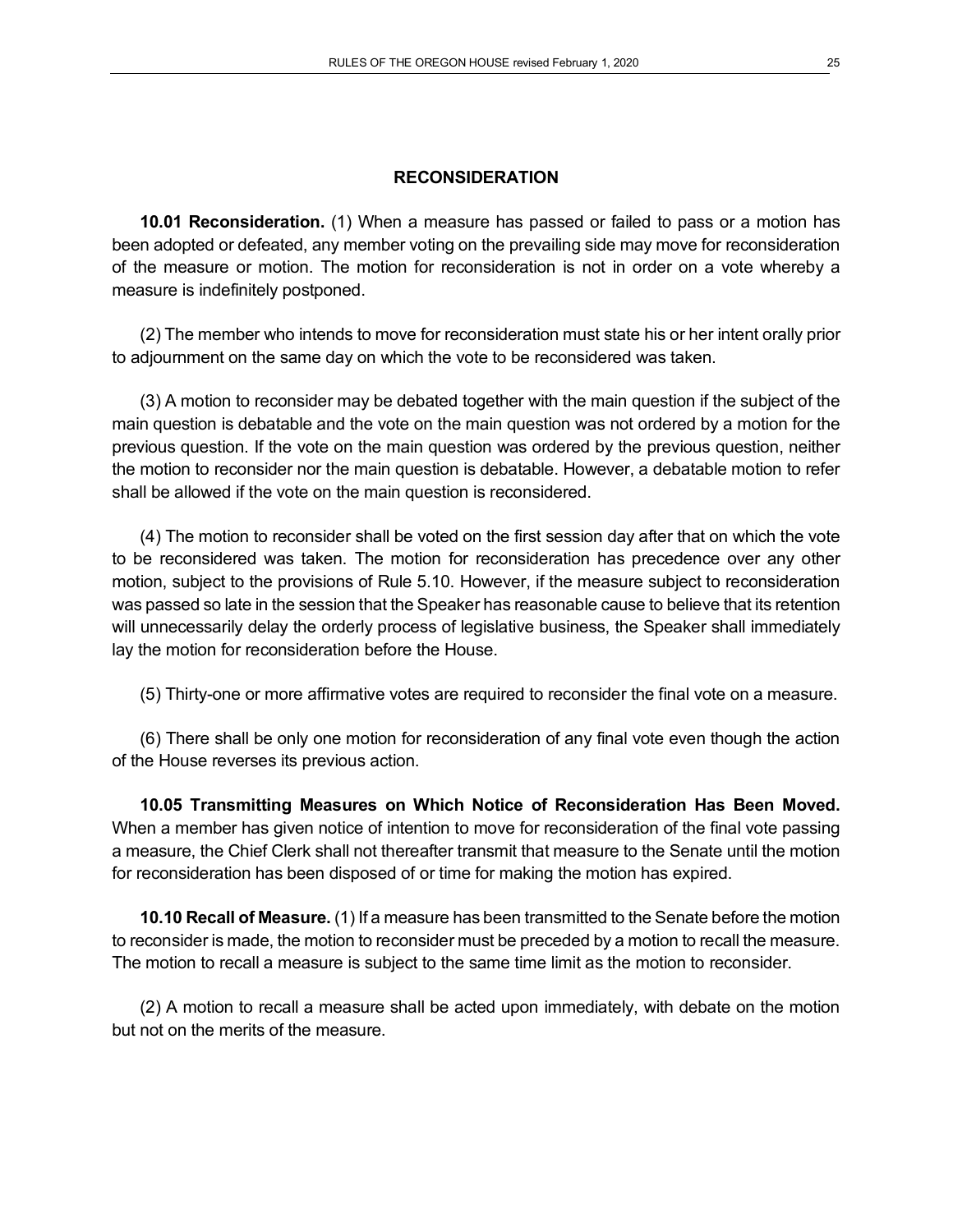(3) If a bill has been transmitted to the Governor before the motion to reconsider is made, the bill may be recalled from the Governor without regard to which house originated the bill and at any time prior to the signing and filing of the bill by the Governor.

### **CONCURRENCE; CONFERENCE**

### **11.01 Vote to Concur in Amendments of Other House.**

(1)(a) For the 2021 regular session, upon the return to the House of a House measure amended in the Senate, the vote to concur and repass the measure or not to concur in the Senate amendments shall not be taken sooner than the first session day after the message from the Senate has been read.

(b) For the 2022 regular session, upon the return to the House of a House measure amended in the Senate, the vote to concur and repass the measure or not to concur in the Senate amendments shall be in order no sooner than one hour after the message from the Senate has been read.

(2) A motion to concur and repass the measure or not to concur in the Senate amendments shall come under the order of business Propositions and Motions and is not subject to referral to committee.

(3) A majority of the members present may order that the questions of concurrence and repassage be divided.

(4) Thirty-one or more affirmative votes on a roll call are required to adopt a motion to concur and repass a bill or joint resolution.

**11.05 Conference Committee.** When the House fails to concur in amendments made to one of its measures by the Senate, or when the House is notified that the Senate has failed to concur in amendments made to one of its measures by the House, the Speaker shall appoint a conference committee of not less than two members to represent the House to meet with a similar committee of the Senate.

**11.10 Authority of Conference Committee.** (1) The conference committee has authority to propose amendments only within the scope of the issue between the houses.

(2) As soon as practicable after appointment, the House conferees shall meet with the Senate conferees at a time and place agreed upon by a majority of all the conferees, and shall cause notice of the meeting to be given to the public and to be posted outside the House chamber. Notice of the meeting shall be announced on the floor if the House is in session.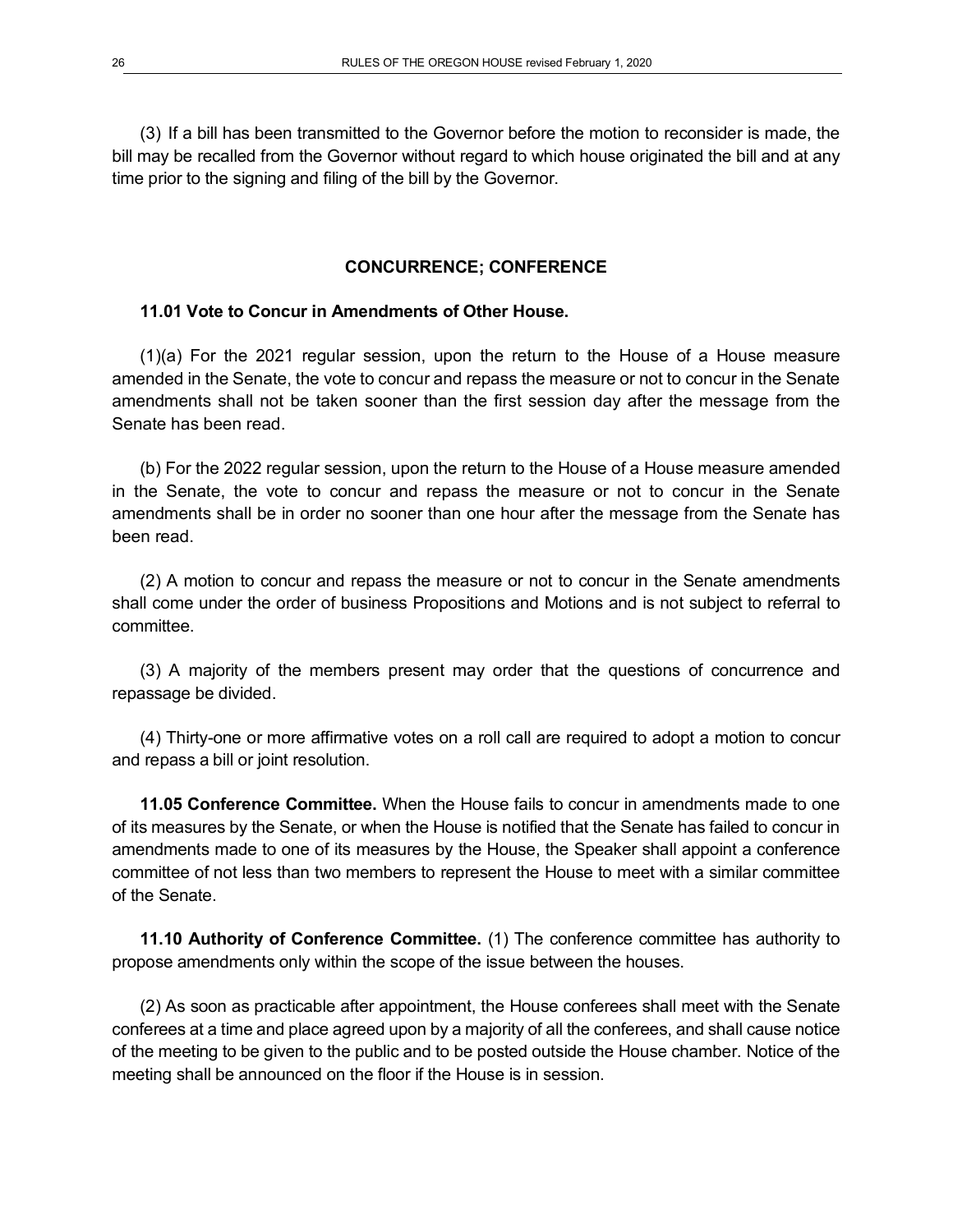**11.15 Adoption of Conference Committee Report.** (1) If a majority of the members of the House conference committee and a majority of the members of the Senate conference committee agree to an amendment, or otherwise resolve the issue between the houses, each shall file its report with both houses. All conferees shall sign the report. A dissenting conferee shall indicate that fact when signing the report.

(2)(a) No motion is required to adopt the conference committee report if repassage or readoption of the measure is not required. A motion is required to adopt the conference committee report if repassage or readoption of the measure is required.

(b) If the motion to adopt the report prevails, it shall be next in order to immediately take up the question of repassage or readoption of the measure.

(c) For the 2021 regular session, a motion to adopt a conference committee report shall not be made sooner than the first session day after the conference committee report has been made available electronically or printed and distributed to the members.

(d) For the 2022 regular session, a motion to adopt a conference committee report shall be in order immediately after the conference committee report has been made available electronically or printed and distributed to the members.

(3) It shall not be in order to refer or re-refer or to amend a conference committee report.

**11.20 Discharge of Conferees.** (1) If the House conferees cannot agree with the Senate conferees within a reasonable time, the House conferees shall so advise the Speaker and request discharge. The Speaker shall then discharge the House conferees and may appoint a new conference committee to represent the House.

(2) If a conference committee does not report within a reasonable period of time after its appointment, the Speaker may discharge the House conferees and appoint a new conference committee to represent the House.

### **SPONSORSHIP AND INTRODUCTION OF MEASURES**

**12.00 Sponsorship.** (1) Every measure introduced in the House by a member, member-elect or special, standing or joint committee shall bear the name of the member or special, standing or joint committee sponsoring the measure.

(2) Every measure introduced at the request of a person, state agency or legislative interim committee shall bear the statement "Introduced and printed pursuant to House Rule 12.00" and indicate the identity of the requester.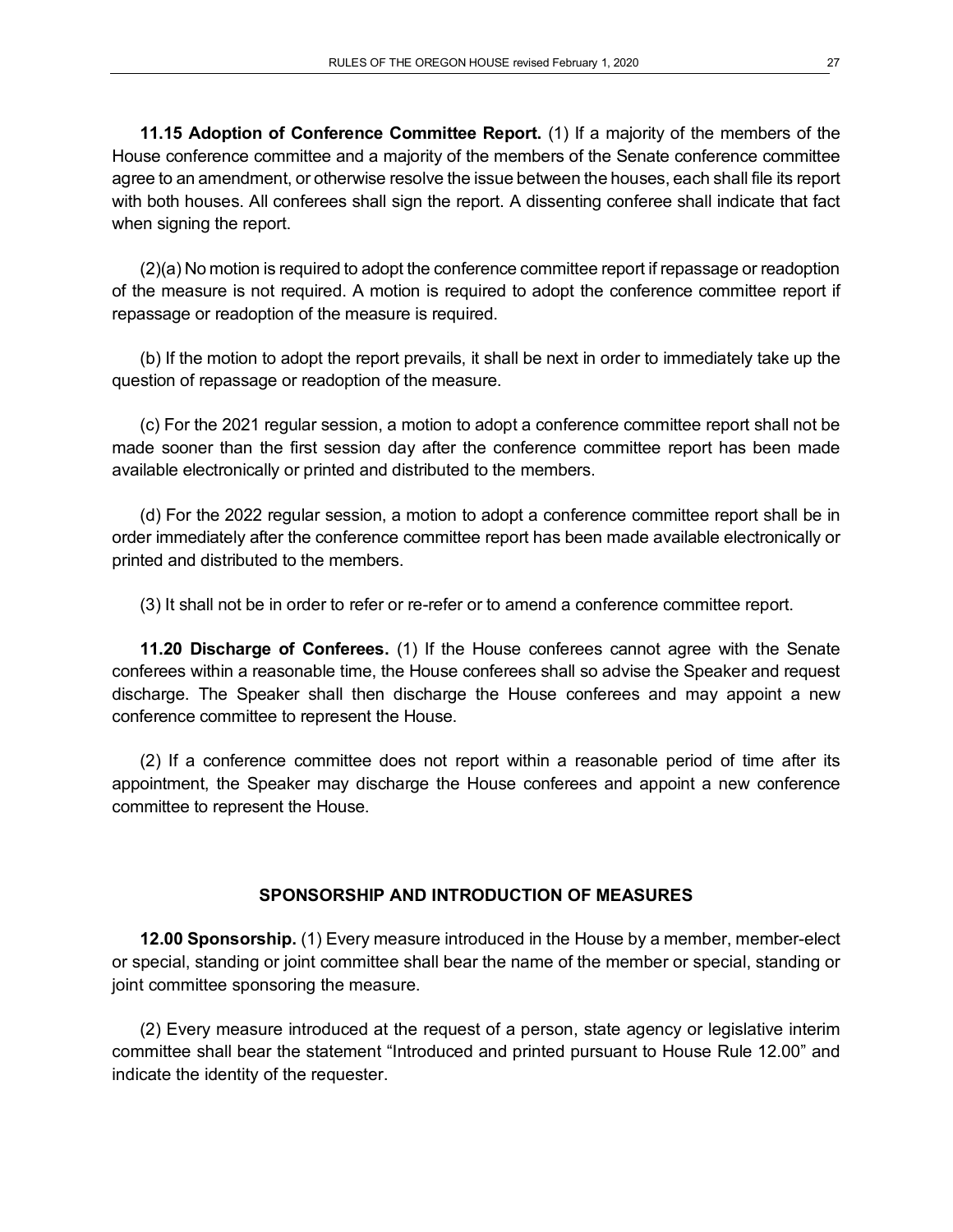(3) Upon their request, a member may be added as a co-sponsor to any measure introduced by another legislator, after the measure has been first read and prior to the presiding officer's announcement of the outcome of the vote on final consideration, and at any time the measure is in the possession of the House prior to a motion to concur on any Senate amendments. To be added to any measure as a chief sponsor the member must provide the Chief Clerk written approval from the first listed chief sponsor of the measure, after the first reading and prior to the presiding officer's announcement of the outcome of the vote on final consideration.

(4)(a) A sponsor may be withdrawn from a measure at any time the measure is in possession of the House. The request must be processed by 5:00 p.m. the next business day following final consideration of the measure.

(b) If all of the chief sponsors are withdrawn, the House committee reporting the measure shall become the chief sponsor of the measure.

**12.10 Committee Sponsorship.** (1) Any measure introduced by a committee or designated as "At the request of" a committee must be approved by the Chair and a majority of the members of the committee.

(2) The Chair shall sign the proposed measure for presentation to the Chief Clerk for introduction as a committee measure.

(3) Starting on the first day of the 2021 regular session, every Every measure introduced by a House policy committee and the Joint Transportation Committee joint policy committee shall bear the name of the legislator that requested the proposed measure or the name of an individual, organization, state agency, or local government on whose behalf the measure was requested, or both.

**12.20 Requirements for Introduction.** (1) Except for all pre-session filing, for which two copies of a Legislative Counsel draft are required, all drafts of measures presented for introduction shall be submitted in the form of one Legislative Counsel draft of the measure and one properly completed Legislative Counsel bill back. Such presentation shall be submitted in the manner prescribed by the Chief Clerk of the House by a member, an authorized person of the member's staff, an authorized member of the caucus staff or, in the case of a committee, by the Chair or an authorized member of the committee staff. The Chief Clerk or a person authorized by the Chief Clerk shall, upon request, provide a receipt to the person presenting the measure.

(2) Immediately after presentation to the Desk, the measure shall be assigned a measure number and sent by the Chief Clerk to the Publication Services unit of the Legislative Counsel for examination and any corrections as to accuracy of form and style to conform substantially to the *Form and Style Manual for Legislative Measures* and preparation of a copy for the State Printer. No corrections that might affect the substance of the measure shall be made without the consent of the sponsor of the measure.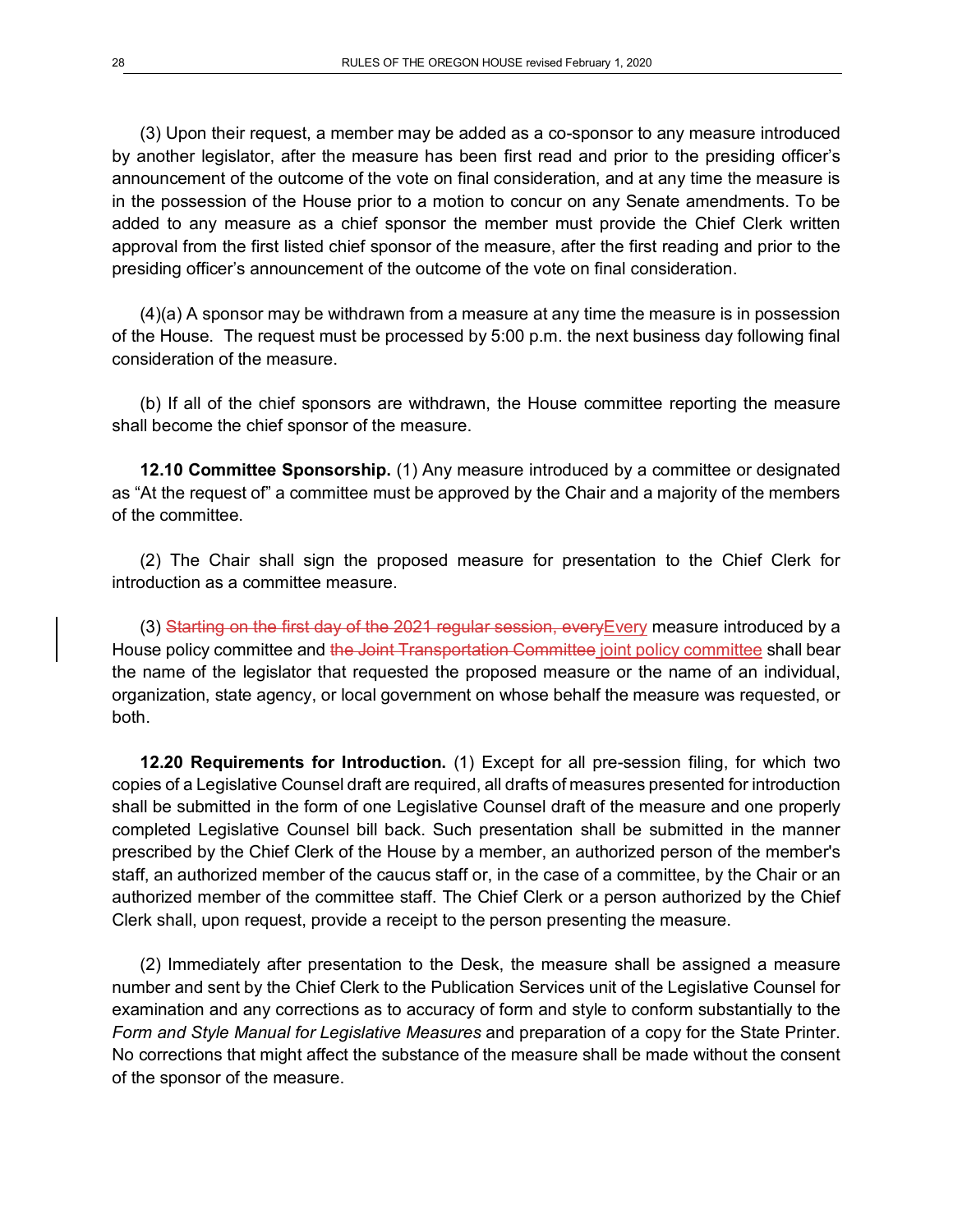(3) An original bill folder shall be created for each measure introduced. The original bill-backed copy of the measure shall be placed in the folder along with all amendments, reports and other official papers, including a recording of all actions taken on the measure.

**12.25 Executive and Judicial Branch Measures.** Measures being requested by the executive or judicial branches shall be filed and introduced as prescribed in ORS 171.130 or in any applicable joint rule of both houses of the Legislative Assembly authorizing such filing and introduction.

**12.35 Priority Drafting Requests for the 2021 Regular Session.** (1) Every member shall be entitled to not more than five priority drafting requests of the Legislative Counsel during the 2021 regular session.

(2) The Chief Clerk shall not accept draft measures for introduction under this rule unless they bear the priority designation of legislative counsel.

**12.40 Pre-session Drafting and Filing for the 2021 Regular Session.** (1) Except as otherwise provided in these rules, drafting requests and pre-session measure filing shall be governed by the applicable Enrolled Concurrent Resolution adopted by the Eightieth Legislative Assembly.

(2) After 5 p.m. on the Friday immediately following the opening day of the 2021 organizational session, the Legislative Counsel shall discontinue accepting requests for drafting of all measures except:

(a) Appropriation or fiscal measures approved for drafting by the Committee on Ways and Means.

(b) Measures approved for drafting by the Chair of the Committee on Rules.

(c) A proposal requested for drafting by a member under Rule 12.35.

(3) Members, members-elect and committees may not request drafting services from the Legislative Counsel for an agency or officer of the executive or judicial departments unless the agency or officer has arranged to pay any charges the Legislative Counsel imposes under ORS 173.130.

(4) No measure shall be accepted by the Chief Clerk for introduction in the House after 5:00 p.m. on the 36th calendar day of the 2021 regular session, except:

(a) Measures approved by the Speaker and identified for introduction by a committee.

(b) Appropriation or fiscal measures sponsored by the Committee on Ways and Means.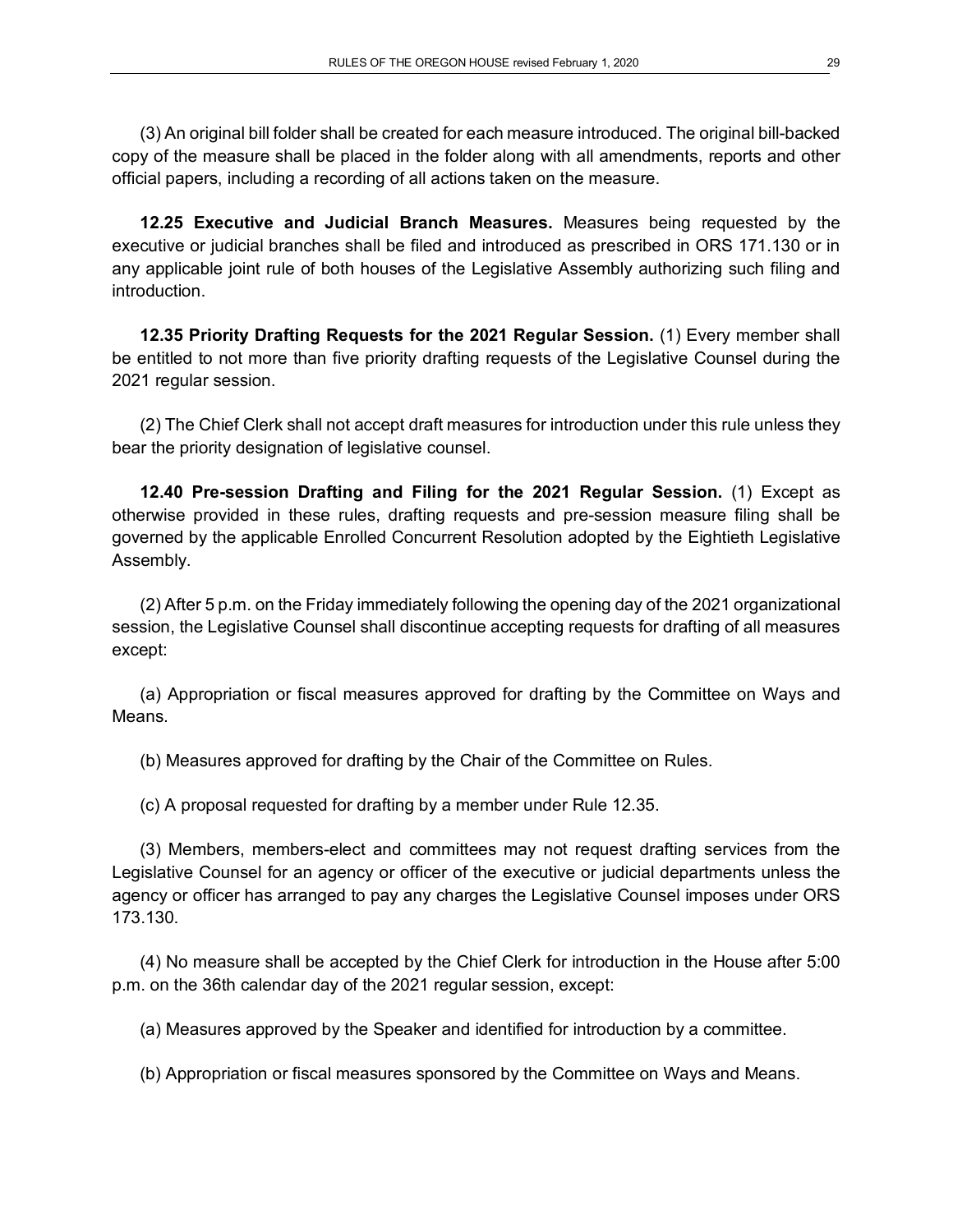(c) Measures drafted by the Legislative Counsel and presented to the Desk as provided in Rule 12.35.

(5) Every measure filed under this rule shall be filed in compliance with Rule 12.20.

(6) The Chief Clerk shall order the measure printed and no printed measure shall be withdrawn.

(7) The content of the measure shall be deemed public information upon receipt by the Chief Clerk.

**12.50 Pre-session Drafting and Filing for the 2022 Regular Session.** (1) Except as otherwise provided in these rules, drafting requests and measure filing shall be governed by the applicable Enrolled Concurrent Resolution adopted by the Eighty-first Legislative Assembly.

(2) Members and committees may not request drafting services from the Legislative Counsel for an agency or officer of the executive or judicial departments unless the agency or officer has arranged to pay any charges the Legislative Counsel imposes under ORS 173.130.

(3) Every measure filed under this rule shall be filed in compliance with Rule 12.20.

(4) The Chief Clerk shall order the measure printed and no printed measure shall be withdrawn.

(5) The content of the measure shall be deemed public information upon receipt by the Chief Clerk.

**12.60 Pre-session Drafting and Filing for the 2023 Regular Session.** (1) Except as otherwise provided in these rules, drafting requests and measure filing shall be governed by the applicable Enrolled Concurrent Resolution adopted by the Eighty-first Legislative Assembly.

(2) Members, members-elect and committees may not request drafting services from the Legislative Counsel for an agency or officer of the executive or judicial departments unless the agency or officer has arranged to pay any charges the Legislative Counsel imposes under ORS 173.130.

(3) Every measure filed under this rule shall be filed in compliance with Rule 12.20.

(4) The Chief Clerk shall order the measure printed and no printed measure shall be withdrawn.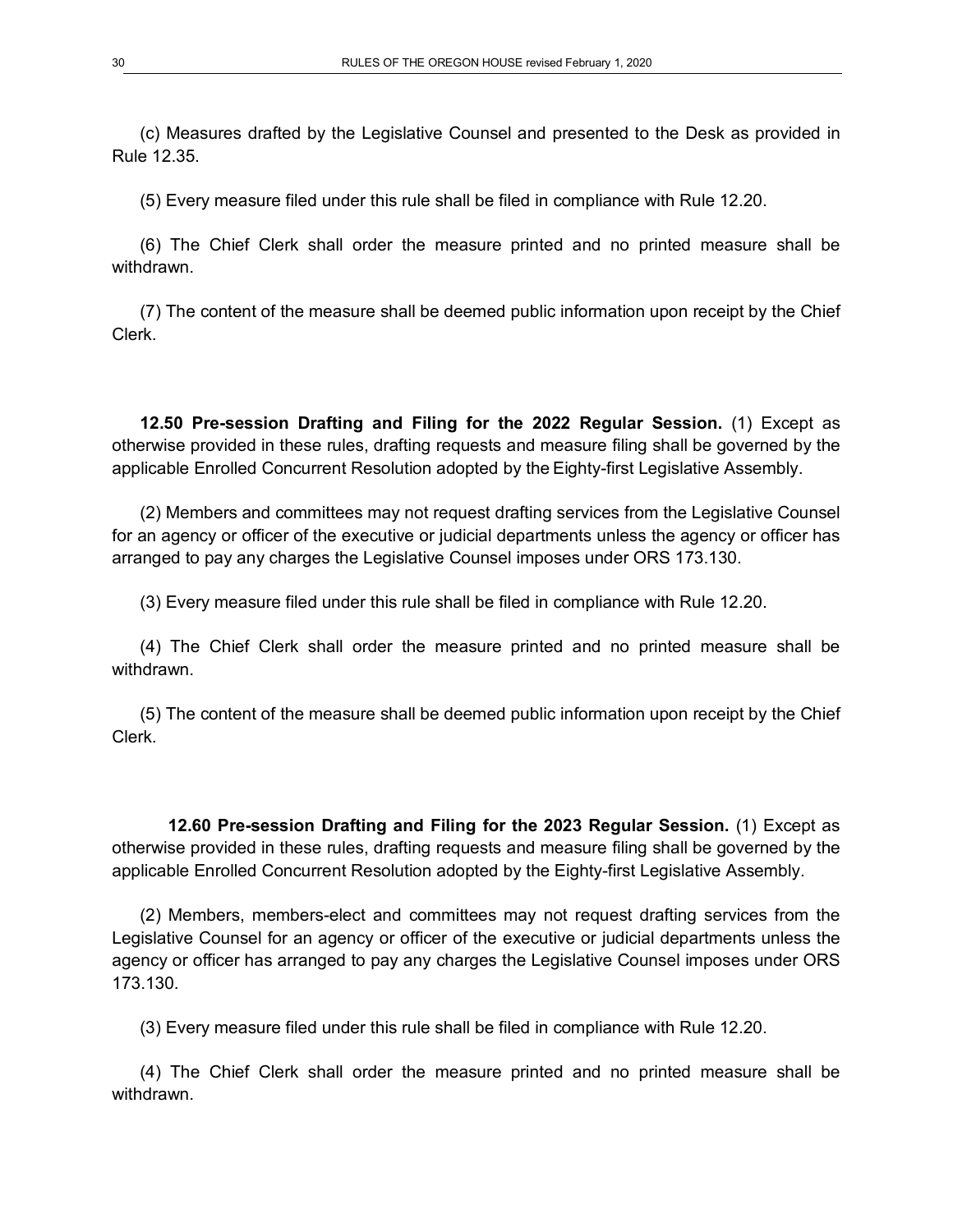(5) The content of the measure shall be deemed public information upon receipt by the Chief Clerk.

Rule 13 is Reserved

### **PUBLICATIONS**

**14.01 Journal; Status Report.** (1) The House shall cause a Journal of its proceedings to be maintained. The Journal shall contain a full, true and correct chronological record of all proceedings of the House.

(2) The House shall cause a House Measure History Report, arranged chronologically by the measure number, to be maintained. The status report shall contain a synopsis of the actions taken in each house on each measure.

**14.05 Other Legislative Publications.** (1) Unless otherwise directed by resolution or Rule 14.10, the provisions of ORS 171.206 shall govern.

(2) All orders for printing and distribution of publications printed for the House, except those publications the printing or distribution of which are governed specifically by statute or otherwise, shall be signed by the Speaker or by a person authorized by the Speaker.

**14.10 Distribution of Legislative Publications.** (1) There shall be delivered to the Chief Clerk the numbers of copies of measures, the House Measure History Report, the legislative schedule, and the legislative index as required for the operations of the House.

(2) There may be distributed free of charge to any person one copy of any measure with amendments, corrections or engrossment, the legislative schedule and cumulative index. Additional copies may be obtained upon payment pursuant to the schedule adopted by the Legislative Administrator and posted in the Distribution Center.

(3) Any person, agency or organization wishing a complete set of measures, House Measure History Reports, calendars, legislative schedules and indexes may obtain it upon payment pursuant to the schedule adopted by the Legislative Administrator and posted in the Distribution Center.

(4) Charges that may be imposed pursuant to this rule do not apply to the Chief Clerk and the Secretary of the Senate for the proper functioning of each house, the Legislative Fiscal and Revenue Officers, the Legislative Counsel, and the Legislative Administrator.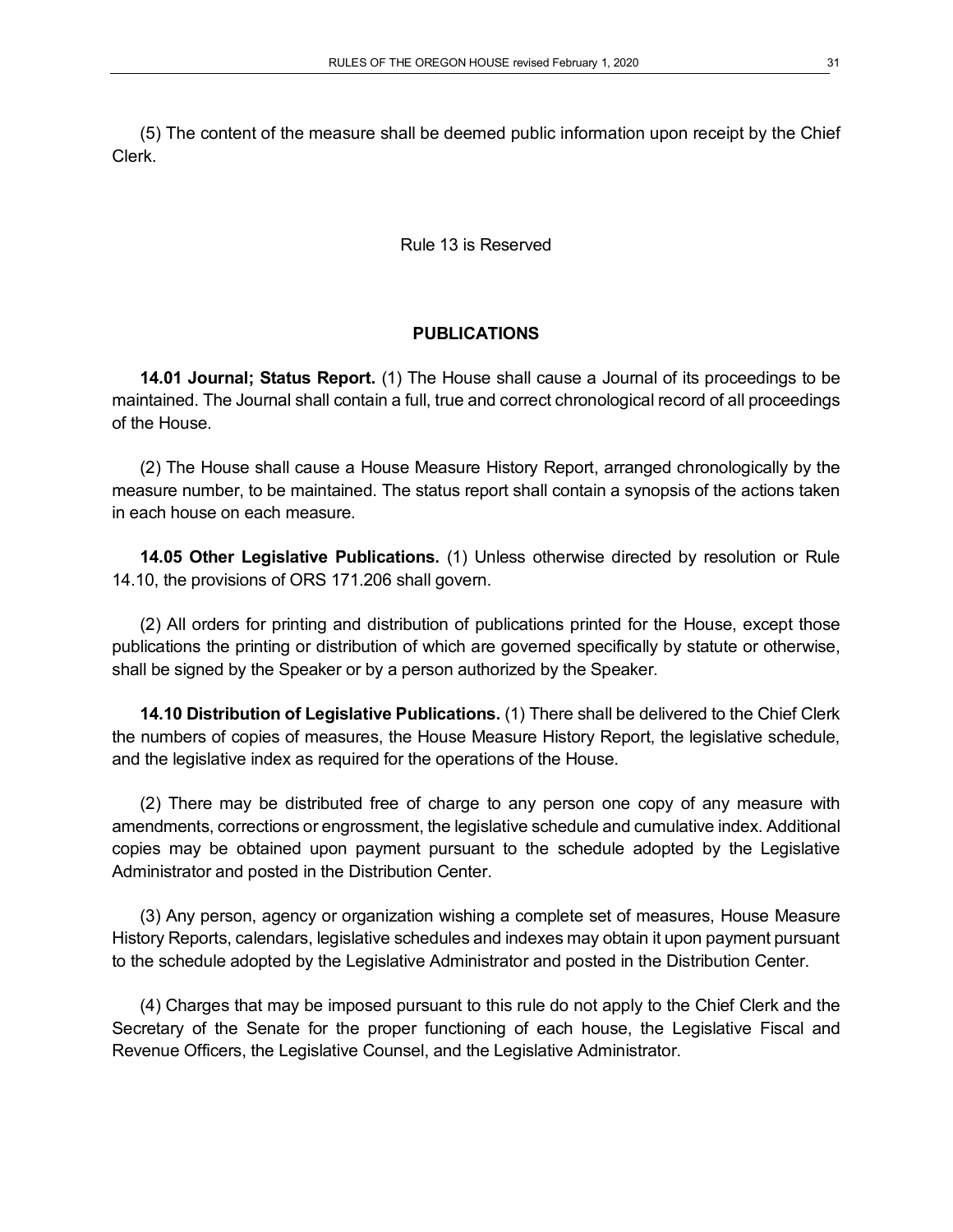**14.15 Measure Summaries.** (1) No measure shall be accepted at the Desk for introduction unless it is accompanied by an impartial summary of the measure's content, describing new law and changes in existing law proposed by the measure. Any measure presented to the Chief Clerk which does not comply with this subsection shall be returned to the member who presented it.

(2) The summary shall be printed on the first page of the measure.

(3) If a material error in a printed summary is brought to the attention of the Legislative Counsel, the Legislative Counsel shall cause to be prepared a corrected summary which shall show the changes made in the summary in the same manner as amendments to existing law are shown. The Legislative Counsel shall deliver the corrected summary to the Chief Clerk. The Chief Clerk shall order a printing of the corrected summary for distribution.

(4) Whenever a measure is amended, the person who edits the measure summaries shall prepare an amended summary. The amended summary shall appear on the first page of the measure if engrossed or may be made a part of the amendments. The summary shall be amended to show changes in the measure proposed by the amendments thereto with changes in the summary shown in the same manner as amendments to existing law are shown.

**14.25 Financial and Revenue Impact Statements.** (1) A copy of every measure introduced shall be transmitted by the Chief Clerk to the Legislative Fiscal and Revenue Officers. Upon notice of a measure being scheduled by a House committee for work session, the Legislative Fiscal and Revenue Officers shall review each measure and make an estimate of the anticipated change in state, county, and municipal expenditures and revenues under the provisions of the measure. The Legislative Fiscal Officer shall prepare a statement, which will outline the changes in expenditures, to be known as either a Fiscal Impact Statement or Budget Report to be attached to each measure. The Legislative Revenue Officer shall prepare a statement known as a revenue impact statement, which will outline the changes in revenues, to be attached to each measure. The financial and revenue impact statements shall set forth the fiscal and revenue impact of the measure and any governmental subdivision affected by the fiscal and/or revenue impact as determined by the Legislative Fiscal and Revenue Officers.

(2) The fiscal and revenue impact statements shall be delivered by the Legislative Fiscal and Revenue Officers to the committee to which the measure has been referred. When amendments to a measure are adopted by a committee, the appropriate changes shall be made in the fiscal and/or revenue impact statements.

(3) When a measure is reported out of committee, the fiscal and/or revenue impact statements shall be filed with the committee's recommendation and forwarded to the Chief Clerk. The Chief Clerk shall attach the fiscal and revenue impact statements to the original measure and shall prepare and distribute copies either electronically or in hard copy to each member.

**14.30 Legislative Newsletters.** (1) Each member may issue legislative newsletters or other informational material to their constituents. Costs for newsletters and informational material may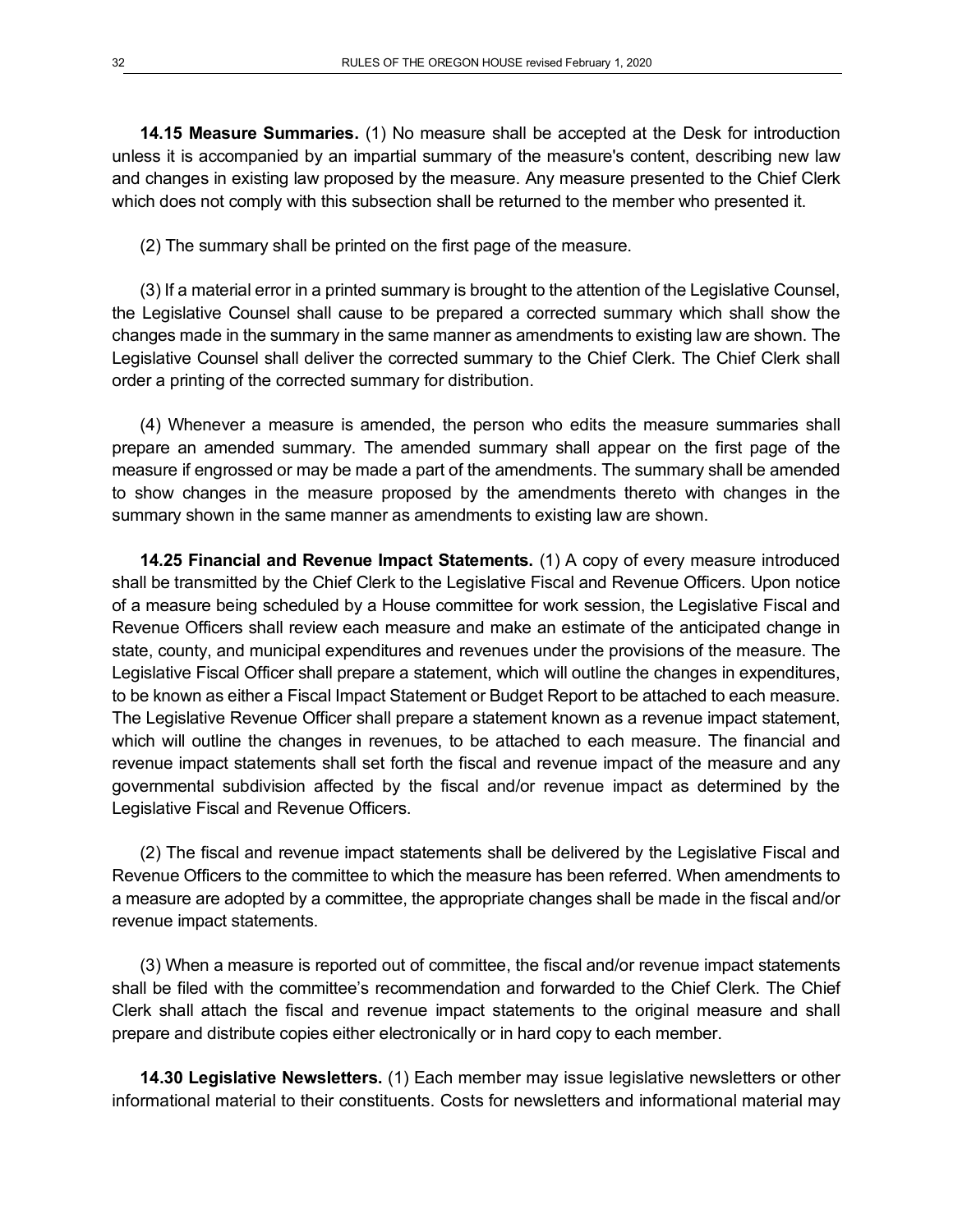be billed to the member's individual expense account. Such newsletters or other informational material may be distributed at state expense at any time during a member's term with the following exception:

(a) The period commencing 60 days before the primary election until the day following the election if the member is a candidate for any election or reelection at the primary election.

(b) The period commencing 60 days before the regular general election until the day following the election if the member is a candidate for any election or reelection at the general election.

(2) As used in this rule, "constituent" means an individual that lives within a member's legislative district.

(3) As used in this rule, "distributed" means that the legislative newsletter or informational material has left the possession and control of the member.

(4) As used in this rule, "informational material" and "legislative newsletter" means material suitable for distribution to members of the public informing them of official activities of a legislator and/or concerning legislative related issues. Such material shall not be campaign material, serve partisan political purposes, or take a position on a citizen initiative.

**14.40 Sanctioning of Fact Finding Trips.** The following provisions govern whether factfinding missions will be officially sanctioned under ORS 244.020(7)(b)(H)(i):

(1) The Chief Clerk of the House shall prepare an application form to collect information required to make the appropriate determination. An application must be submitted to the Chief Clerk before the start of the mission, unless as determined by the Chief Clerk that good cause exists for submitting the application after the deadline. The application must include the following information as an attachment:

(a) A written opinion from the Oregon Government Ethics Commission concluding that the event is a permitted fact-finding mission under ORS 244.020(7)(b)(H)(i) and the rules of the commission; and

(b) A written itinerary or agenda for all scheduled meetings, events, presenters, meals, travel, lodging, or other activities planned during the mission.

(2) Applications will be approved by the Chief Clerk of the House only if the applicant provides all the information required under subsection (1) of this rule and that information substantiates that the purpose of the activity is for the developing of state commerce, or is for public policy related educational purposes, or is to develop intergovernmental relations or assistance.

(3) All approved applications shall be posted promptly on the Chief Clerk of the House's webpage.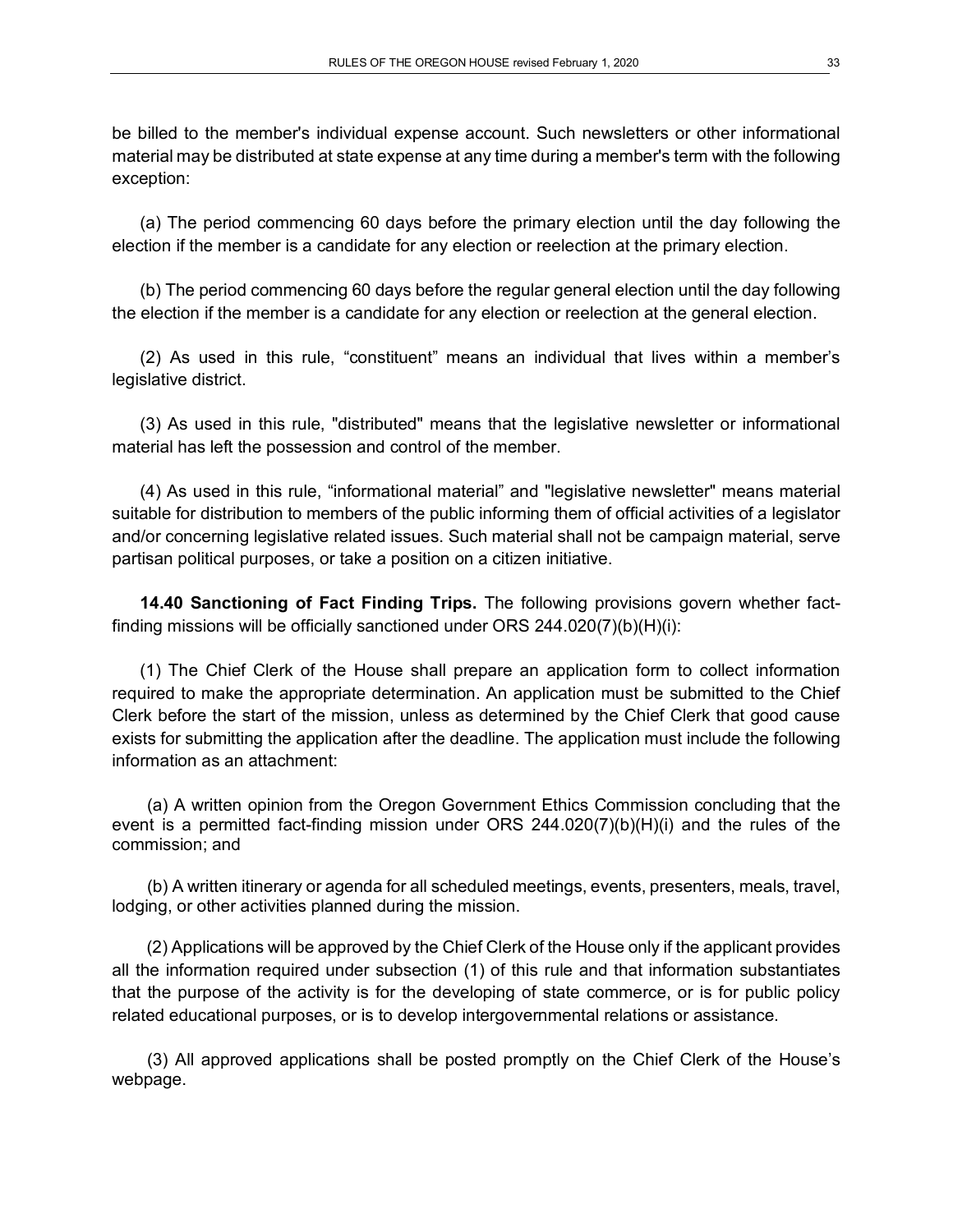#### **RECORDS RETENTION**

**14.50 Policy on Records.** (1) Except as provided in subsection (3) of this rule, records of members and their legislative assistants that contain information relating to the conduct of the public's business that are prepared, used or retained by the member or assistant must be retained for two years after the records are created.

(2) (a) A member must retain notices of amounts of expenses required by ORS 244.100 (2) for five years.

(b) A member must retain documents in support of statements of economic interest required by ORS 244.050 for five years.

(c) A member must retain relevant documents that are in the member's possession when the member receives a public records request, or a request for discovery of records issued in a court or administrative proceeding, until the request for records is resolved.

(d) Ephemeral communications, including, but not limited to, voicemail, text messages and instant messages, are not required to be retained.

(3) A member or legislative assistant may, at any time, deliver records required to be retained under this rule to the Legislative Administrator. A person who ceases to be a member of the Legislative Assembly shall deliver records under subsection (2) of this rule to the Legislative Administrator within 60 days after the member ceases to be a member. Records delivered to the Legislative Administrator under this rule must identify the person delivering the records and specify the date on which the records may be destroyed.

(4) In order to ensure consistent and timely compliance with the disclosure provisions of the Public Records Law, the Legislative Counsel shall presumptively be designated to receive public records requests on behalf of members. The Legislative Counsel will assist each member in preparing responses to requests and will consult with each member prior to the disclosure of any of the member's records to a requester. A member may respond to a public records request directly, but should notify the Legislative Counsel of the request. Regardless of whether or not a member has designated the Legislative Counsel to receive their public records requests, the member may request assistance from the Legislative Administrator or Legislative Counsel in responding to public records requests at any time.

(5) This rule applies to all records of members and legislative assistants, whether created before, on or after the effective date of this rule.

(6) (a) Before each regular long session, each member and each legislative assistant must receive training provided or approved by the Legislative Counsel's office on compliance with this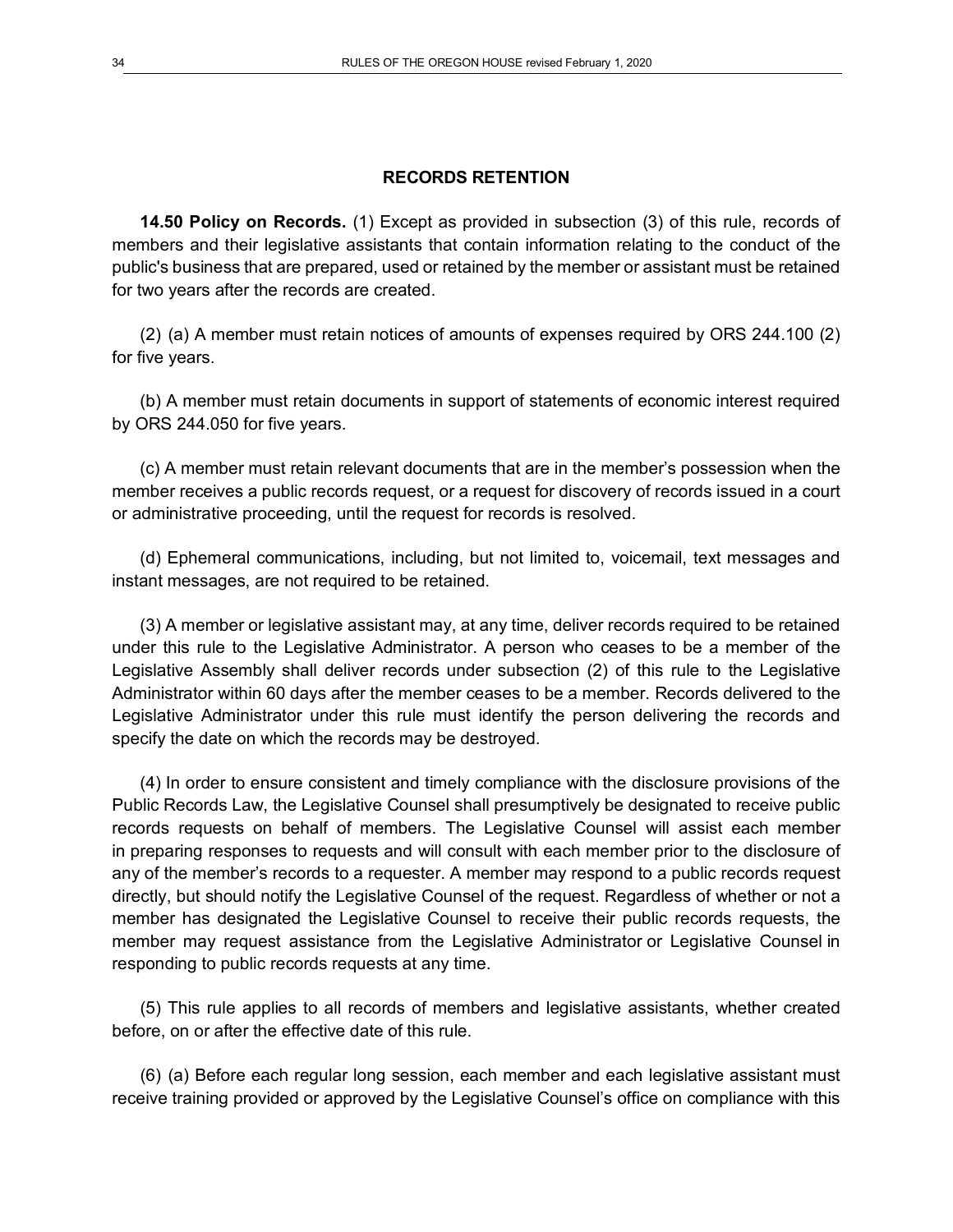rule and applicable portions of the public records law. Members not elected to the Legislative Assembly and legislative assistants not employed by the Assembly at the time of this training must be provided information about compliance with this rule within 30 days following their swearing in or hire.

(b) Training must include but is not limited to the requirements for retaining public records and responding to a public records request.

(7) If the response to a records request has not been completed within 10 business days following acknowledgement of the request, the member must provide the requestor an estimate of the number of days required to respond to the records request. If the estimated records production date passes without records being produced or exemptions claimed, the member shall provide a new estimate and explanation of the status of the request. The member may designate the Legislative Counsel to provide the estimate.

(8) As used in this rule, "legislative assistant" means a person employed to assist a member, to assist the Speaker of the House or to assist either caucus leader.

### **PERSONNEL RULES AND PROCEDURES**

**15.01 Personnel Rules and Procedures.** (1) Except as otherwise provided by law, the Speaker may establish such rules of employment for employees of the House that are deemed necessary.

(2) All salaries for legislative officers and legislative personnel elected or appointed shall be fixed by the appointing authority in accordance with the policies and procedures as adopted by the Legislative Assembly and as provided in the current Legislative Assembly budget.

(3) Employees of the House are at-will employees; therefore, they serve at the pleasure of the appointing authority and shall be appointed or discharged by written notice to the Chief Clerk and the Legislative Administrator.

#### **CHIEF CLERK; PERSONNEL; ALLOWANCES**

**15.05 Chief Clerk; Election and Duties. (1)** There shall be a Chief Clerk who shall be elected by the members and shall be an officer of the House. The Chief Clerk shall take an oath to support the Constitution of the United States and the Constitution of the State of Oregon, for the true and faithful exercise of the duties of the Office of the Chief Clerk, and to keep the confidences of the House. The Chief Clerk serves at the pleasure of the body and may be removed only by a majority vote of the members. In the event that the office becomes vacant at a time when the House is not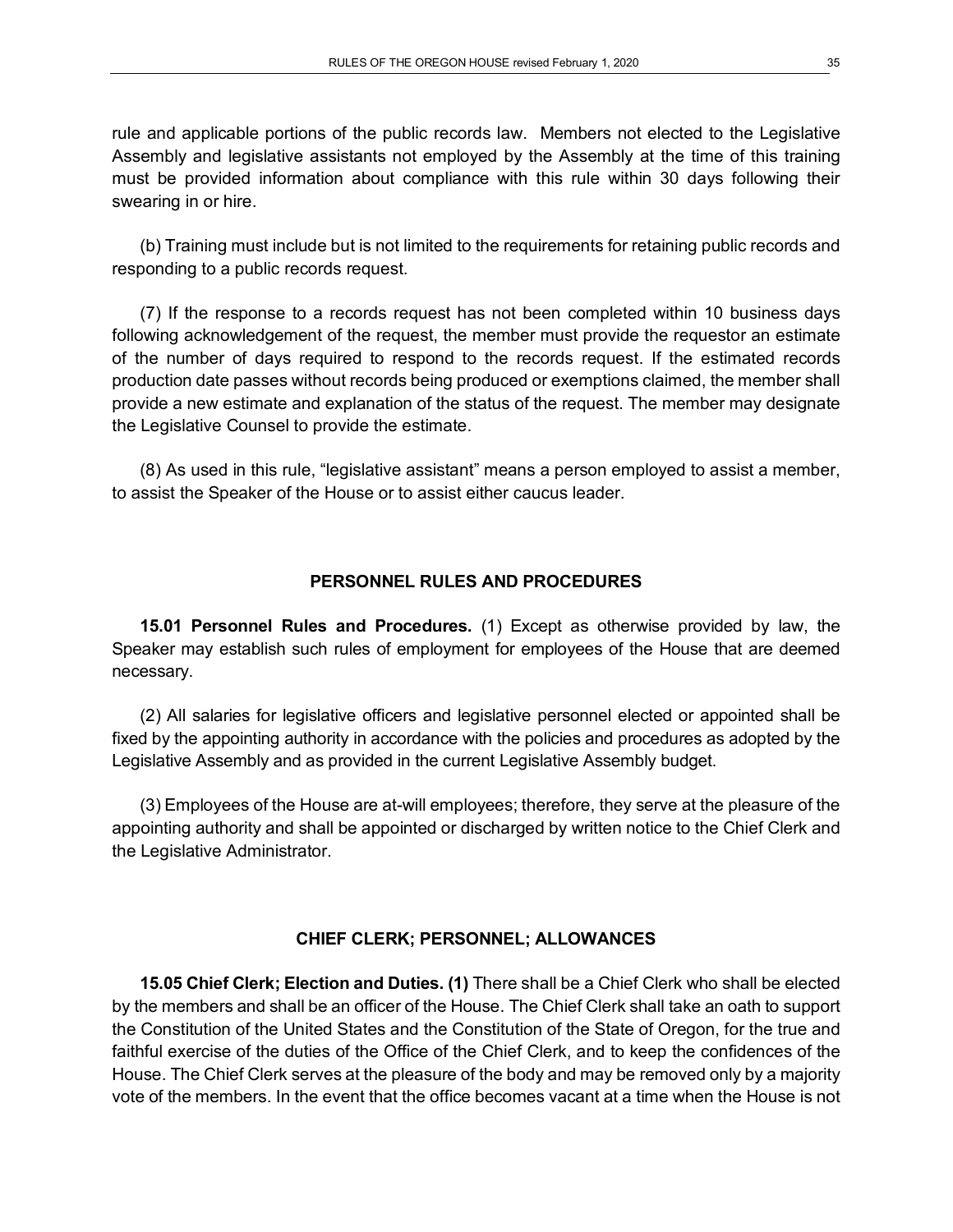in session, the Speaker may appoint an acting Chief Clerk to serve until the next regular or special session of the House, at which time the members shall elect a Chief Clerk of the House.

(2) The Chief Clerk shall perform the following duties:

(a) Appoint a Sergeant at Arms in consultation with the Speaker.

(b) Appoint such other non-partisan employees deemed necessary for the effective operations of the House of Representatives in compliance with the Legislative Branch Personnel Rules.

(c) Serve as parliamentarian of the House, providing impartial recommendations.

(d) Keep the measures, papers and records of the proceedings and actions of the House and have charge of the publication and distribution of publications related thereto, except as otherwise provided by law.

(e) Prepare all measures, histories, journals and related publications for printing.

(f) Retain all measures and official papers or records in the Chief Clerk's office or in the Chief Clerk's custody except on duly signed receipts from persons authorized to receive custody.

(g) Perform such other duties as directed by the Speaker or prescribed by law.

(3) The Sergeant at Arms shall perform the following duties:

(a) Under direction of the presiding officer and/or the Chief Clerk, the Sergeant at Arms, assisted by Security Personnel when directed by the presiding officer, shall maintain order in the chamber and other areas assigned to the House.

(b) Permit such ingress to and egress from the chamber during sessions as may be directed by the presiding officer or allowed by the rules.

(c) Execute all processes issued by authority of the House or any of its committees.

(d) Perform such other duties as the Chief Clerk or Speaker may direct.

**15.10 Member's Personal Staff.** (1) (a) A member may appoint personal staff for the session, the interim or both, according to the allowance provided in Rule 15.25.

(b) A member shall establish salaries payable to persons appointed under paragraph (a) of this subsection in accordance with the policies and procedures as adopted by the Legislative Assembly.

(c) Fringe benefits for persons appointed under paragraph (a) of this subsection shall be as set forth in the Legislative Branch Personnel Rules.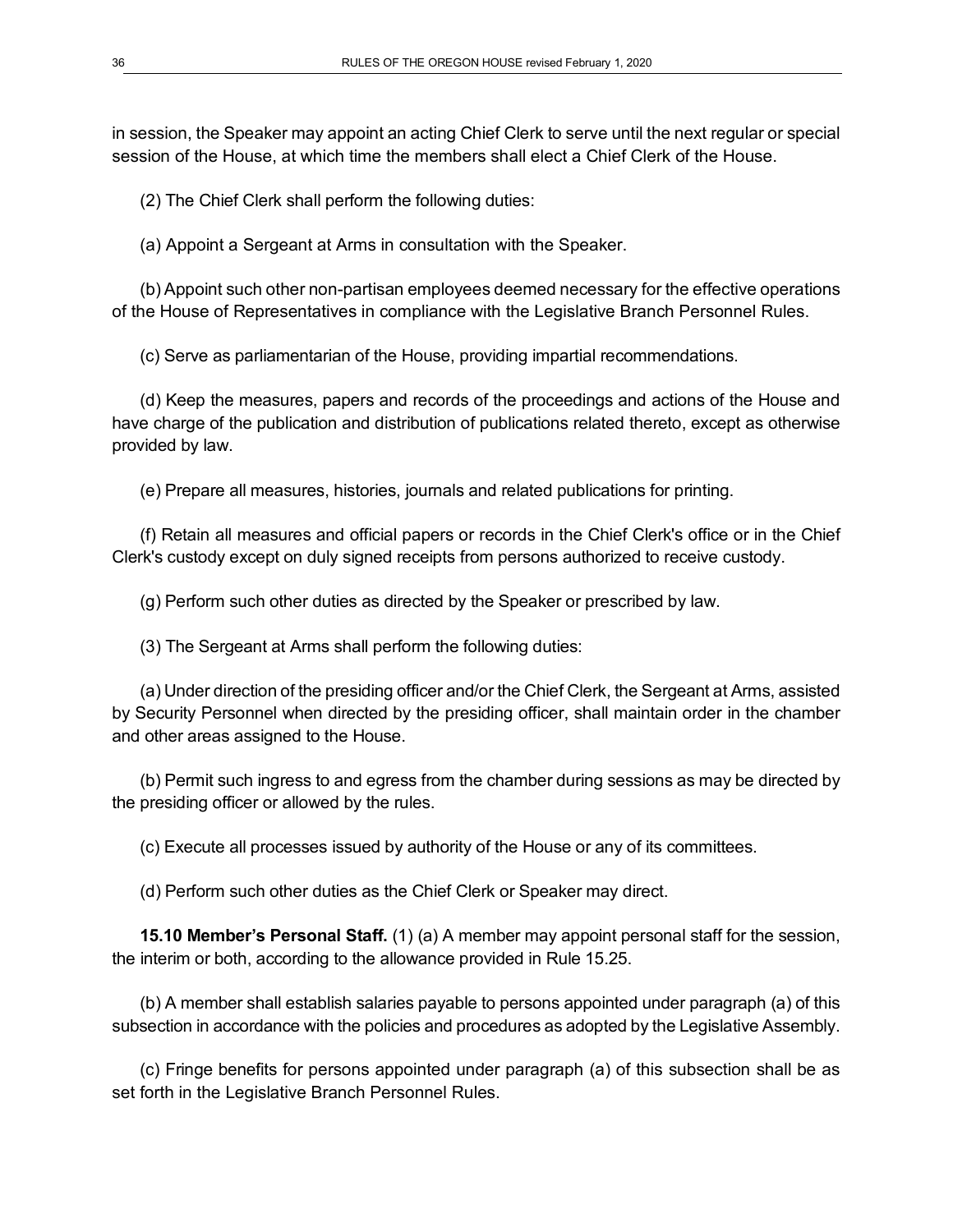(d) The time of service for all employees begins on the date of filing their appointment with the Legislative Administrator but not sooner than the date set forth in the Legislative Branch Personnel Rules.

**15.15 Leadership Office Personnel.** (1) The Speaker may appoint personnel necessary to perform the functions of the Speaker's office.

(2) In compliance with the Legislative Branch Personnel Rules, the Republican and Democratic leaders may each appoint such employees deemed necessary to perform the functions of the caucus offices.

**15.20 Other Personnel.** (1) In compliance with the Legislative Branch Personnel Rules, the director of the Legislative Policy and Research Office shall, in consultation with each chair of a committee and the Speaker, appoint such personnel as deemed necessary in the operations of the committees under their purview.

(2) In addition to personnel otherwise authorized, the Speaker may appoint such other personnel as the Speaker considers necessary.

(3) No personnel employed by the House of Representatives shall for the duration of such employment serve as a lobbyist or be employed by a lobbyist; serve as a reporter, commentator or editorialist on legislative matters or be employed by a radio station, television station, newspaper or magazine. All such personnel are subject to ORS 260.432.

**15.25 Expense Allowance.** (1) Each member has an allowance during the 2021 regular session for personal staff, services and supplies as defined in Rule 16.01 and legislative newsletters as defined in Rule 14.30.

(2) Any amount remaining unexpended or unobligated in a member's individual expense account at the end of a regular session may be used during the interim for expenses as described under subsection (1) of this rule.

### **SERVICES AND SUPPLIES**

**16.01 Services and Supplies.** (1) Each member shall have an individual services and supplies account. New members will receive a one**-**time allowance of \$200.00 for start-up expenses.

(2) A member may obtain services and supplies necessary to conduct legislative business by submitting a requisition to personnel responsible for supplying the services or supplies. The requisition shall be signed by the member or by a person authorized by the member. The costs of requisitioned services and supplies shall be charged against the member's individual services and supplies account.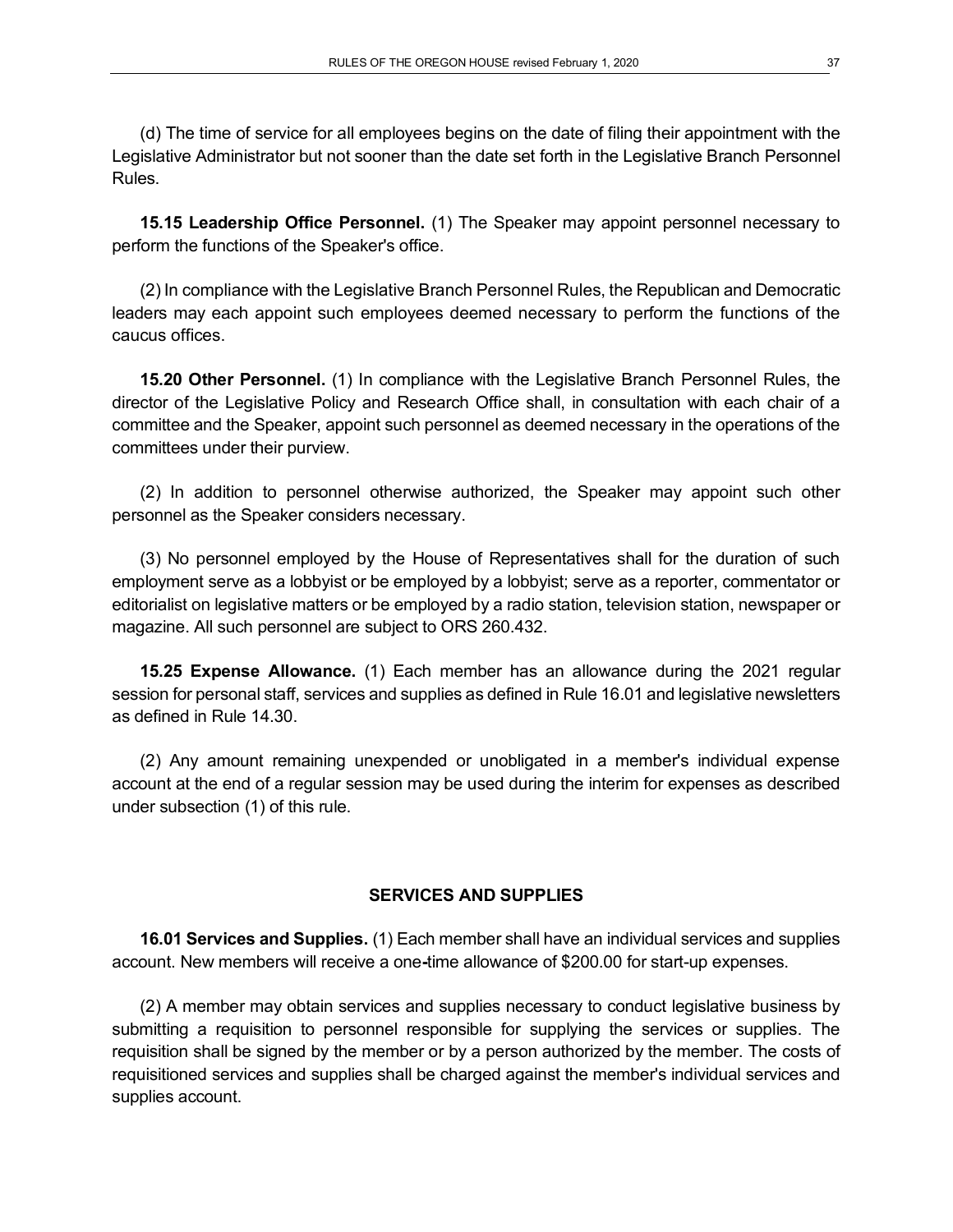(3) Services and supplies that may be obtained under this rule include:

(a) Postage (all classes).

(b) Subscriptions to newspapers and periodicals related to the duties of a state representative until the end of the legislator's term in office.

(c) Stationery.

(d) Office supplies and consumables regularly used in office settings by members and staff to conduct legislative business. Decorative items such as artwork, frames, rugs and accessories are considered personal items and therefore not eligible.

(e) Copying.

(f) Communications with constituents, including electronic town halls (e.g. tele-town halls), in compliance with Rule 14.30.

(g) Rental expenses incurred for a town hall meeting, excluding food and beverages.

(h) Establishment and maintenance of a district office.

(i) Billings from state agencies for services and supplies.

(j) Reasonable travel expenses incurred by members while on official legislative business. This item does not include in-district travel. Reimbursement for a member's travel for legislative business must be preapproved by the Chief Clerk. Approval will be granted for attending meetings of organizations for which the Legislature provides dues or approves member payment of dues and for official meetings in which member participation is identified in statute and where the member has been officially appointed to the group by the Speaker. For other travel events members must submit appropriate documentation prior to travel such as a letter of invitation, agenda or completed registration form. Itemized receipts must be submitted for reimbursement upon completion of travel.

(k) Reasonable travel expenses incurred by caucus office staff, speaker's office staff, and member's personal staff while on official legislative business as authorized by the member.

(L) Any other service or supply authorized by the Speaker.

(4) Any member who exceeds his or her allowance as provided under these rules or the adopted Legislative Assembly budget will have the overage deducted from his or her personal monthly expense allowance and any additional indebtedness will be prohibited.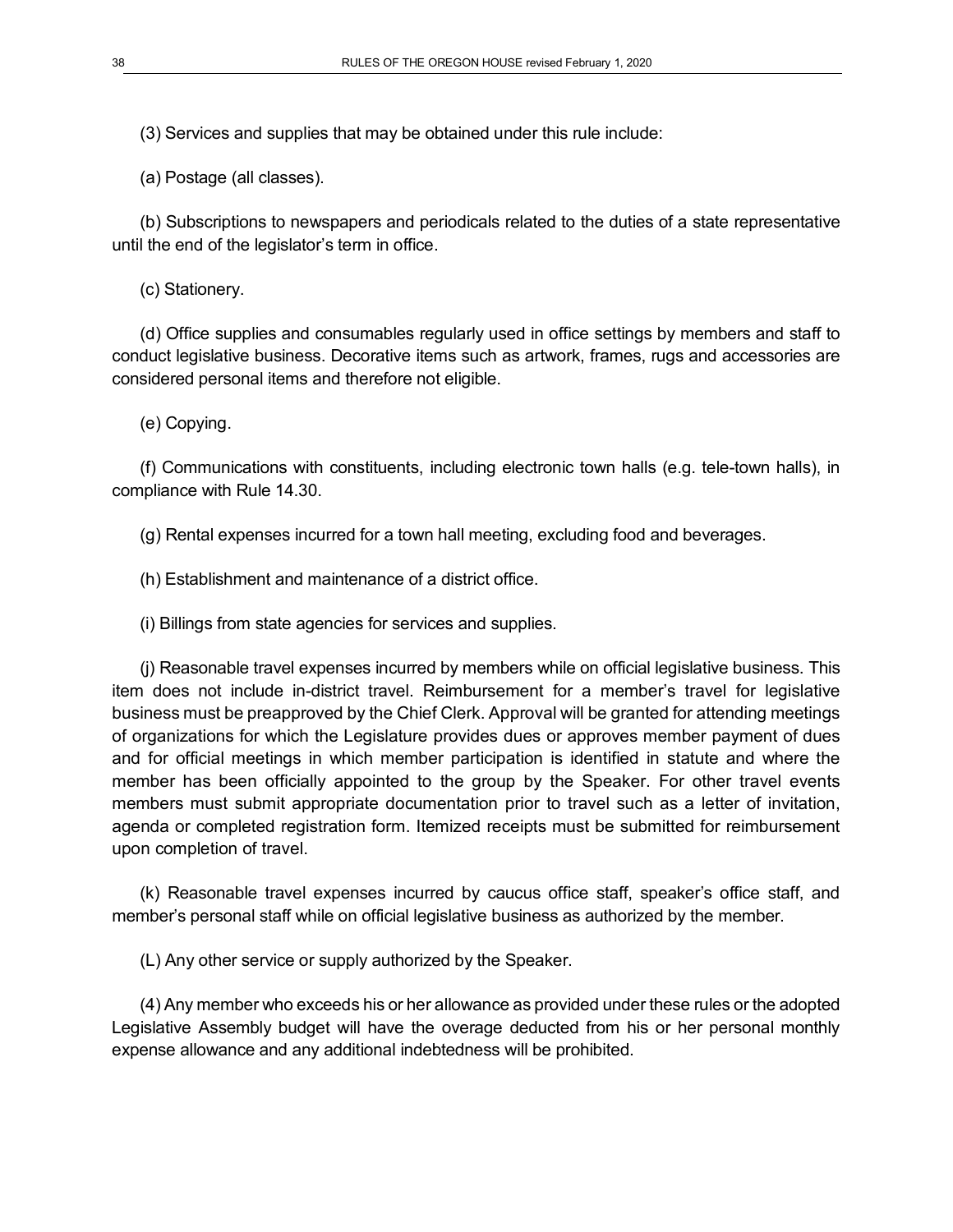(5) Should a member retire, resign or be removed from office, the individual expense allowance as provided under these rules or the adopted Legislative Assembly budget shall be prorated based on length of service and, in the event an overage exists, further indebtedness shall be prohibited and the overage shall be deducted from his or her personal monthly expense allowance and any remaining indebtedness shall be billed by the Legislative Administrator and appropriate steps for collection taken. Any amount expended in excess of allocation is a debt owed to the state.

(6) All equipment, furniture, unused supplies, and stationery are the property of the Legislative Assembly and shall be returned at the end of a member's legislative service in compliance with ORS 171.136.

**16.05 Attorney General Opinions.** (1) Requests by members for opinions of the Attorney General require approval of either caucus leader or the Speaker as a condition of authorizing payment from legislative appropriations. The legislative appropriation specifically intended for payment of costs for Attorney General opinions shall be divided in the same proportion as the number of party members in the House. The cost of an opinion shall be deducted from the approving leader's allocation. This rule takes precedence over ORS 180.060 (2).

(2) The Legislative Counsel shall provide legal advice and opinions to members without approval of the Speaker, or either caucus leader.

#### **PRIVILEGES**

**17.01 House Chamber Privileges.** (1) When the House is in session, no person shall be permitted within the House chamber except:

(a) Members of the Legislative Assembly;

(b) Floor personnel of the House;

(c) One of the following individuals: A member of the staff of a House standing committee, statutory committee, special committee or the caucus offices; or

(d) Speaker's and caucus staff;

(e)Persons authorized by the Speaker; and

(f) Accredited representatives of the news media.

(2) Courtesies of the house and floor privileges may be extended only to special dignitaries and former members of the Legislative Assembly with permission of the body. However, courtesies shall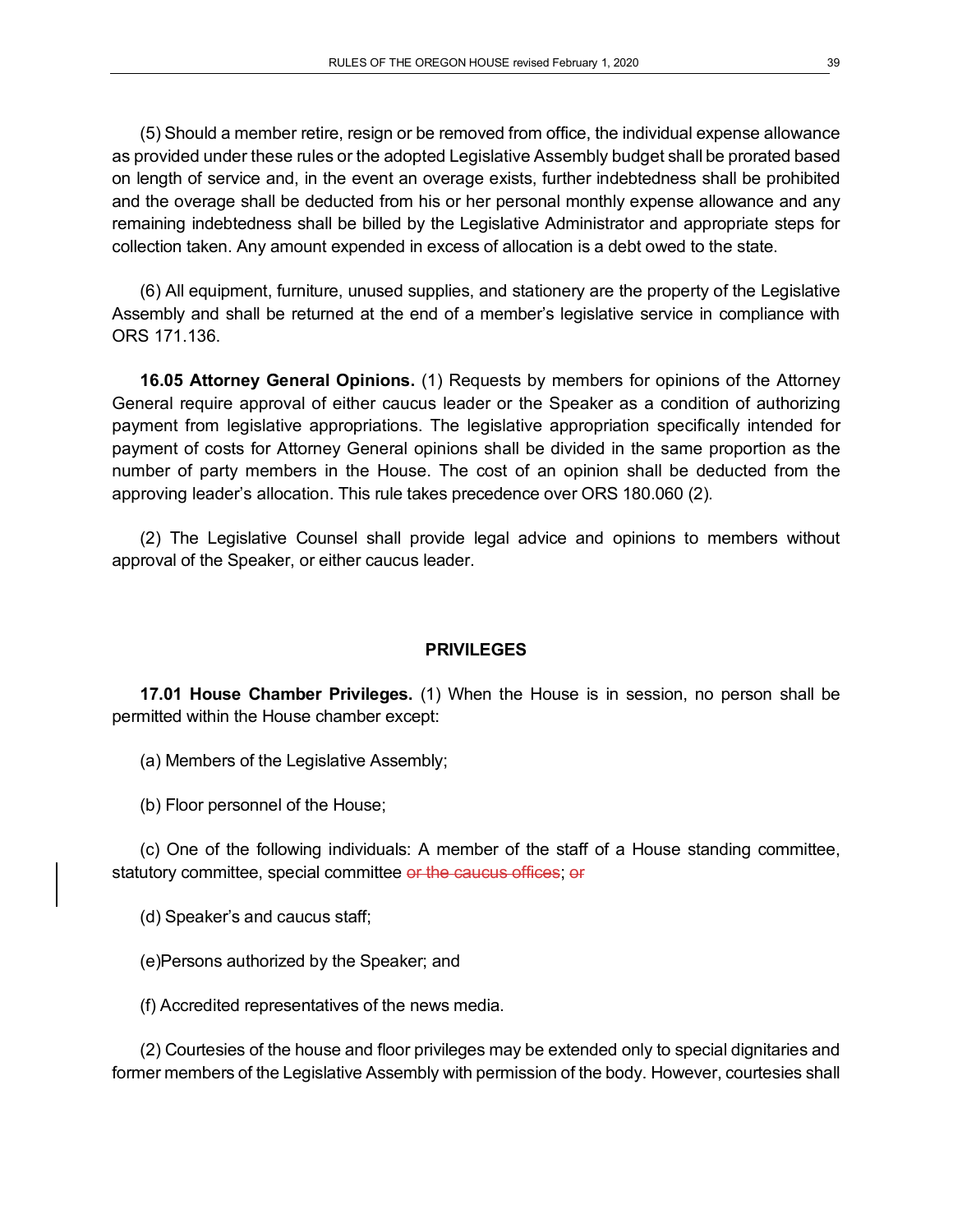not be extended to any former member who is registered as a lobbyist with the Oregon Governmental Ethics Commission.

(3) Seating in the north side aisles aisle beyond the bar and the north portion of the third floor gallery shall be reserved for members of the House the families and guests of members and such other persons as may be authorized by the Speaker. However, the privilege shall not be granted to any person actively engaged in seeking the passage or defeat of any measure. An exception may be granted to members of families that have spoken in support of a memorial or resolution in their honor.

(4) Seating in the rear of the chamber is for members, and staff of the Speaker and caucus offices only.

(5) To ensure access to the chamber proceedings, an area on the east side of the third-floor gallery shall be reserved for accredited representatives of the news media as defined in House Rule 18.01, and the east and south-side of the third-floor gallery shall be available to the public and press.

(46) While the House is in session, the center aisle of the floor shall be kept clear of all persons except members and the Chief Clerk or someone acting under the Chief Clerk's direction in conduct of the business of the House. Access to the chamber while the House is in session shall be by the side doors and side aisles.

(57) During the period beginning thirty minutes before the opening of each session and ending thirty minutes after the session, no person shall be permitted in the House chamber except those authorized to be in the chamber under this rule.

(68) No person who is a lobbyist as defined in ORS 171.725 shall be permitted on the House floor or the adjacent side aisles while the House is in session.

 $(79)$  The Sergeant at Arms shall enforce this rule.

**17.05 Lounge Privileges.** The privilege of using the House lounge shall be limited to members of the House and the Chief Clerk except as otherwise authorized by the Speaker.

**17.10 Assembly Transition.** Those members not returning to serve in the next Legislative Assembly shall vacate their office space in the State Capitol 30 days prior to the convening of that assembly.

### **ACCREDITATION OF NEWS MEDIA**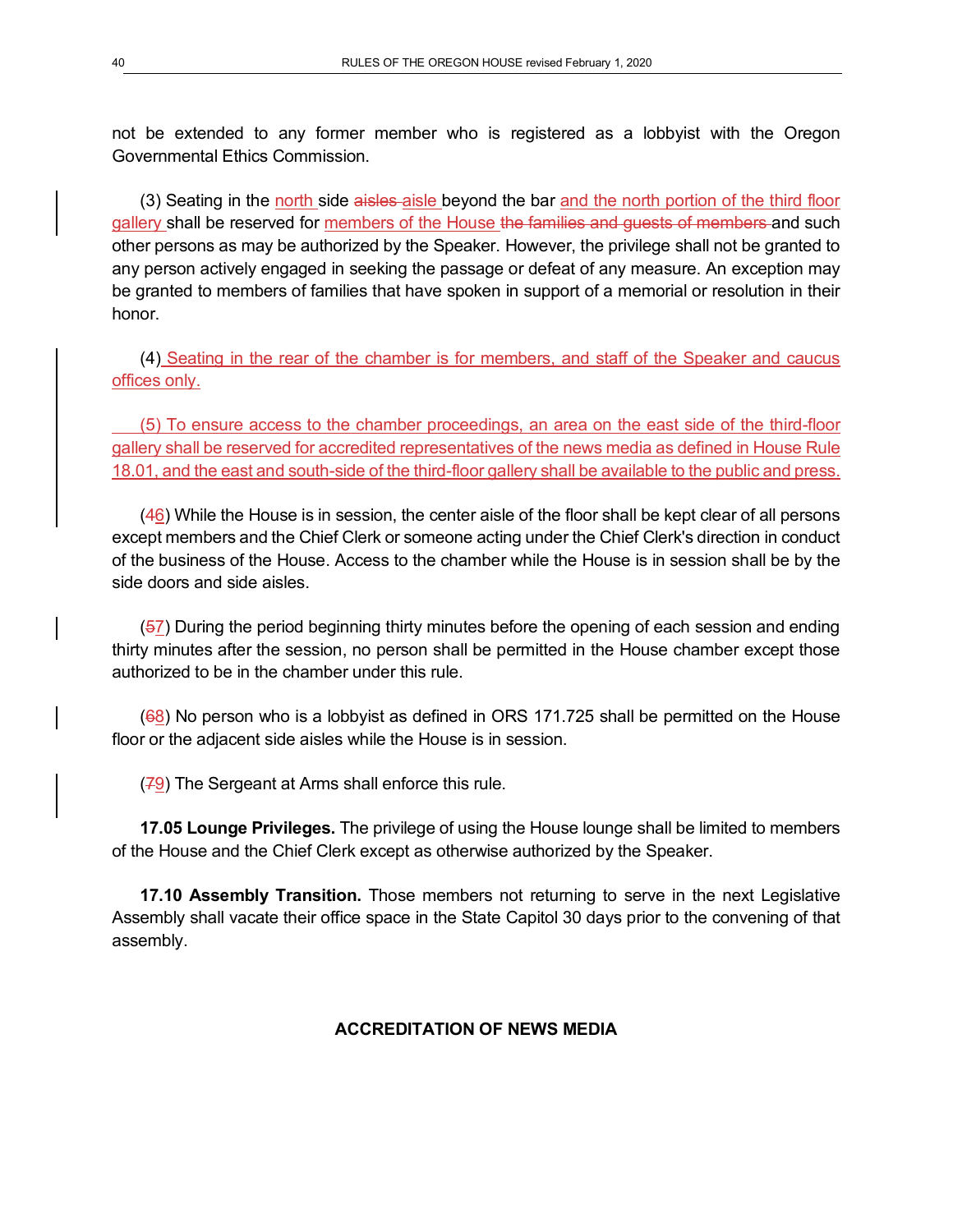**18.01 Accreditation of News Media.** (1) As used in these rules, "accredited representatives of the news media" means bona fide representatives of publications of general circulation and of news wire services and bona fide representatives of radio and television facilities.

(2) In order to obtain accreditation, representatives of the news media shall register in the office of the Chief Clerk, indicating the publication, news, wire service, radio or television station represented. However, any representative of a news media who is also attending the session as a lobbyist as defined in ORS 171.725 shall not be entitled to accreditation or the privileges of the floor.

(3) If a member of the media disrupts the proceedings of the House or its committees, the presiding officer may call the individual to order and direct the individual to leave the chamber or meeting room.

(4) The Speaker may revoke or suspend the credentials of a member of the media who disrupts the proceedings of the House or its committees.

#### **LOBBYISTS**

**19.01 Regulation of Lobbyists.** (1) It is the intention of the House to provide opportunity for all individuals who comply with the requirements of ORS 171.725 to 171.785 and subsection (2) of this rule to appear before members and committees of the House on behalf of or in opposition to any measures before the Legislative Assembly.

(2) The Committee on Rules may, and on the complaint of five members of the House, shall investigate and report on any alleged violation of ORS 171.725 to 171.785 or any alleged improper conduct or wrongdoing by any lobbyist. The committee may as an incident of the investigation require such additional information about the alleged violation, improper conduct or wrongdoing as the majority of the committee considers pertinent and necessary.

(3) If the committee determines that the lobbyist has violated ORS 171.725 to 171.785 or is guilty of improper conduct or wrongdoing, it shall report its findings and recommendations to the House. The House may take such action as it deems proper.

#### **CAMPAIGN CONTRIBUTIONS, PROHIBITED ACTIONS**

**19.10 Statement of Philosophy.** The House of Representatives is committed to open deliberations. Prompt, thorough and accurate reporting of any campaign contribution is an integral factor in maintaining open government.